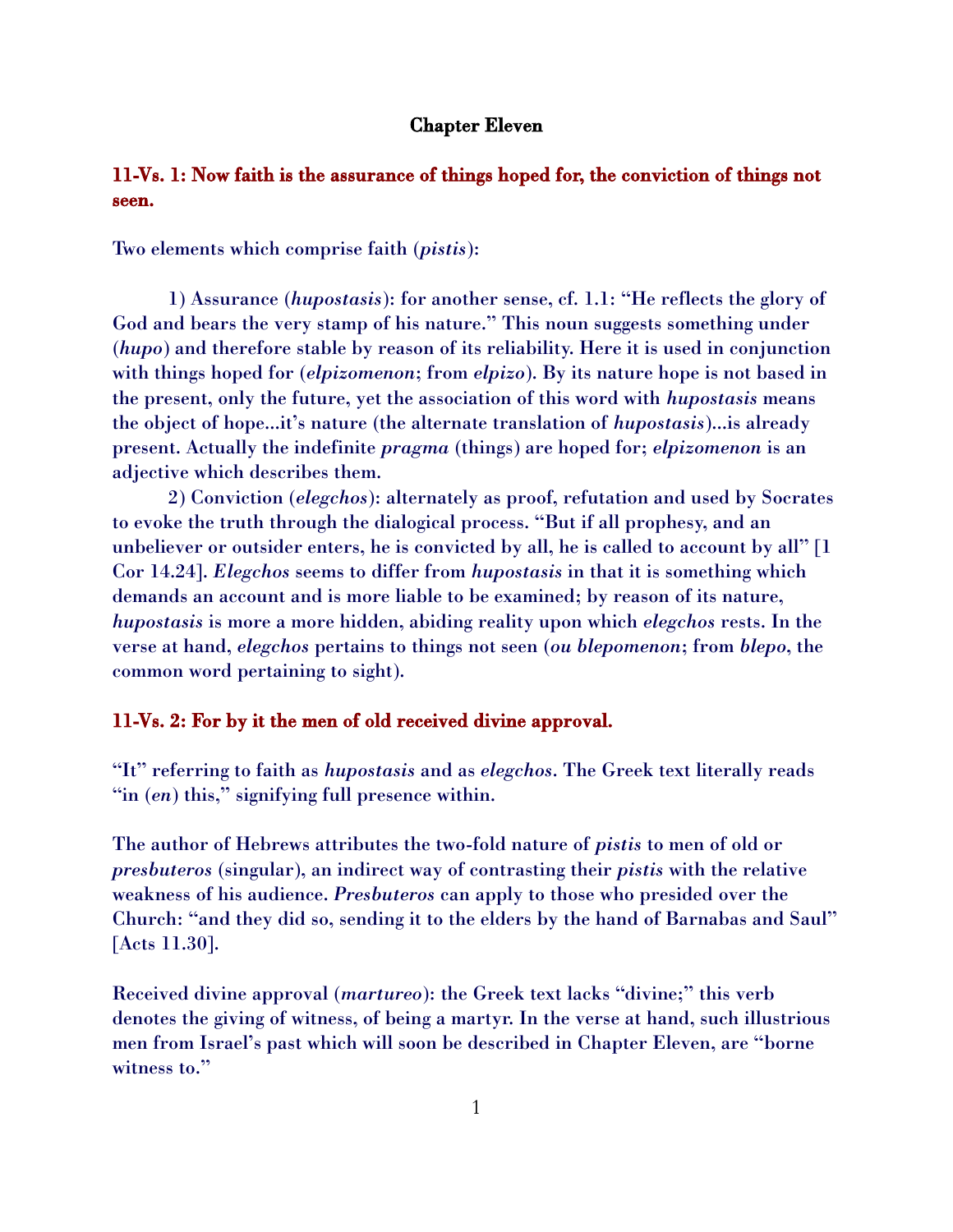#### 11-Vs. 3: By faith we understand that the world was created by the word of God, so that what is seen was made out of things which do not appear.

Many verses in this chapter begin with the phrase, by faith (*pistei*); as noted with respect to the first verse, it encompasses *hupostasis* and *elegchos* which relate to things invisible.

Here faith leads to understanding (*noeo*, verb) or careful consideration; i.e., it is the application of our nous which connotes a given position to which we owe allegiance. "Let the reader understand" [Mt 24.15]. The object of *noeo*: the world or *aion*, more specifically, a long or particular segment of *chronos*-logical time. "A Son whom he appointed the heir of all things, through whom also he created the world" [1.2]. More specifically, that this world/time was created by God's word or *rhema*. "Upholding the universe by his word of power" [1.3]: cf. remarks there which distinguishes this term from *logos*.

The world/time under discussion was created (*katartizo*) which has a fuller sense of being outfitted or brought to perfection. "Equip you with everything good that you may do his will" [13.21].

In the second half of this verse note the contrast between what is seen (*to blepomenon*) and those things which do not appear (*me ek phainomenon*, literally "not from those things which have appeared"). The common verb *blepo*–it signifies what is apparent to all–differs from *phainomai* which implies the ability to produce light or to shine. This lack of shining with respect to what is seen suggests the deeper ability of faith to grasp the distinction between seen/unseen.

# 11-Vs. 4: By faith Abel offered to God a more acceptable sacrifice than Cain through which he received approval as righteous, God bearing witness by accepting his gifts; he died, but through his faith he is still speaking.

Here the *hupostasis*/*elegchos* of faith is delineated in the context of Abel's offering who was the second child of Adam and Eve, that is, after Cain. The Genesis story focuses more upon Cain's attitude which is summed up in 4.7: "And if you do not do well, sin is couching at the door; its desire is for you, but you must master it." Here is an interplay between desire and master (*shuq* and *mashal*); the former literally means to run after something. The latter implies making like, the process of assimilation, which here is in connection with that "running" aspect attributed to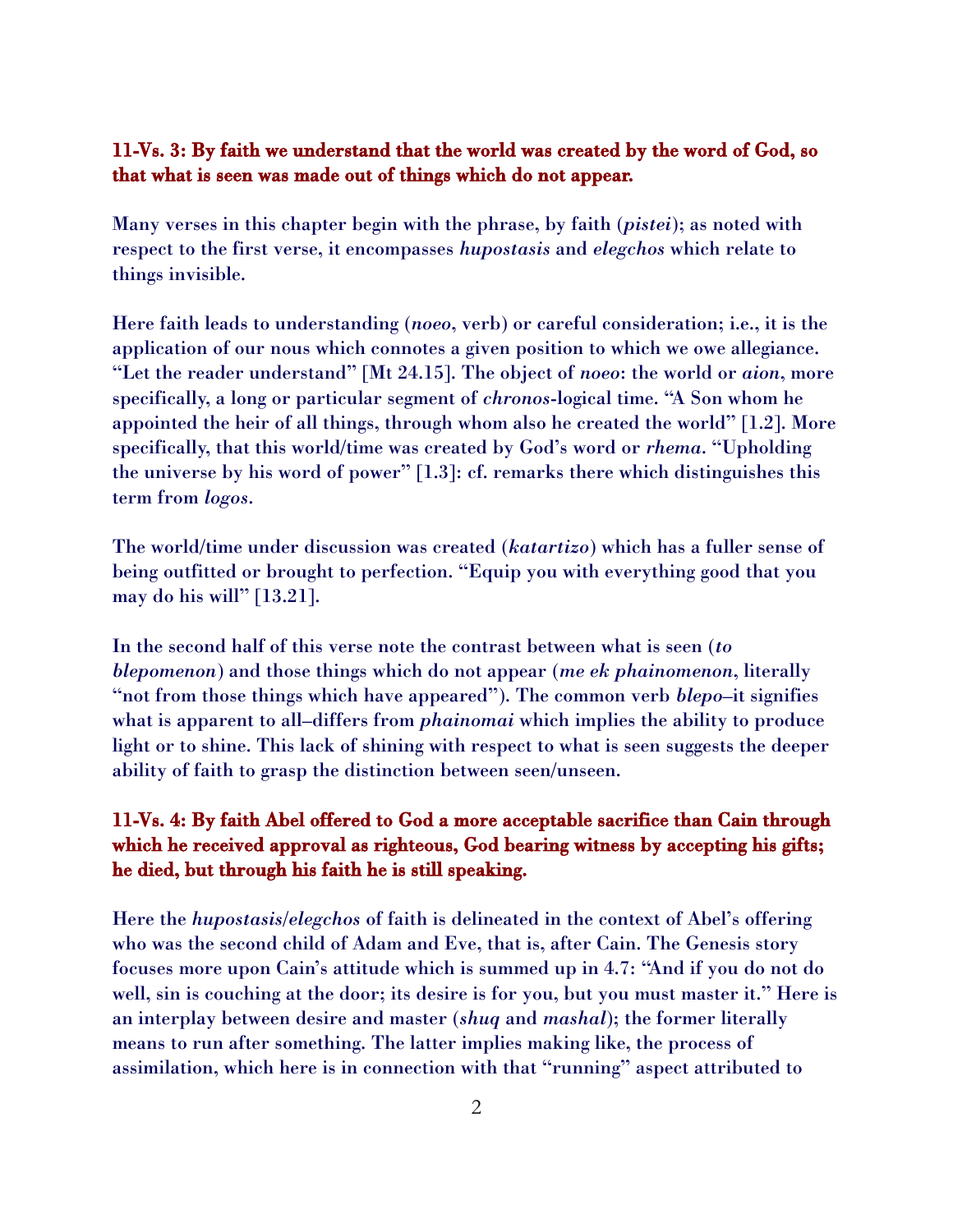desire.

The preposition *para* (besides, by) is used with respect to Cain which sets up a comparison between the two brothers' sacrifice or *thusia* (cf. 8.3). The adjective *pleion* (more acceptable) is used with respect to Abel's sacrifice, i.e., "better."

Received approval (*martureo*): in the same sense as in 11.2 just noted, i.e., "borne by (divine) witness." Abel was a keeper of sheep and Cain, a tiller of the ground. In the context of Hebrews with its detailed descriptions on Old Testament sacrifices to highlight that of Jesus of Christ, the sacrificial offerings (animals) make more sense than anything offered from the ground. It is interesting to note that Cain, despite his being a wanderer upon earth, became the ancestor of sedentary dwellers (cf. 4.17); this same verse says that Cain was the father of Enoch who later in 5.24 "walked with God; and he was not, for God took him." In contrast to Cain, Abel was found righteous or *dikaios*.

God bearing witness (*martureo*): the same verb with respect to "received approval," this second time concerning Abel's gifts (*dorea*) which according to Gen 4.4 are the firstlings of his flock and of their fat portions. Note that this same verse continues with "And the Lord had regard for Abel and his offering," the Hebrew verb *shahah* connoting a looking towards someone for assistance. In the verse at hand, the prefix *epi* (upon) is used with respect to gifts, i.e., God had regard *epi* such offerings.

The verb *apothnesko* (to die) used concerning Abel does not necessarily refer to his murder by Cain although it is implied. Despite Abel's death, he "still speaks" (*laleo*), more accurately, his blood: "The voice of your brother's blood is crying to me from the ground" [Gen 4.10].

The specific word faith ('but through his faith') is lacking in the Greek text; it reads "through (*dia*) which."

# 11-Vs. 5: By faith Enoch was taken up so that he should not see death; and he was not found because God had taken him. Now before he was taken he was attested as having pleased God.

In the previous verse mention was made of Cain (who slew his brother Abel) being the father of Enoch. Note: "and he built a city and called the name of the city after the name of his son, Enoch" [Gen 4.17]. Perhaps a comparison can be made between this city and the heavenly Jerusalem of Revelation: that is, since Enoch was taken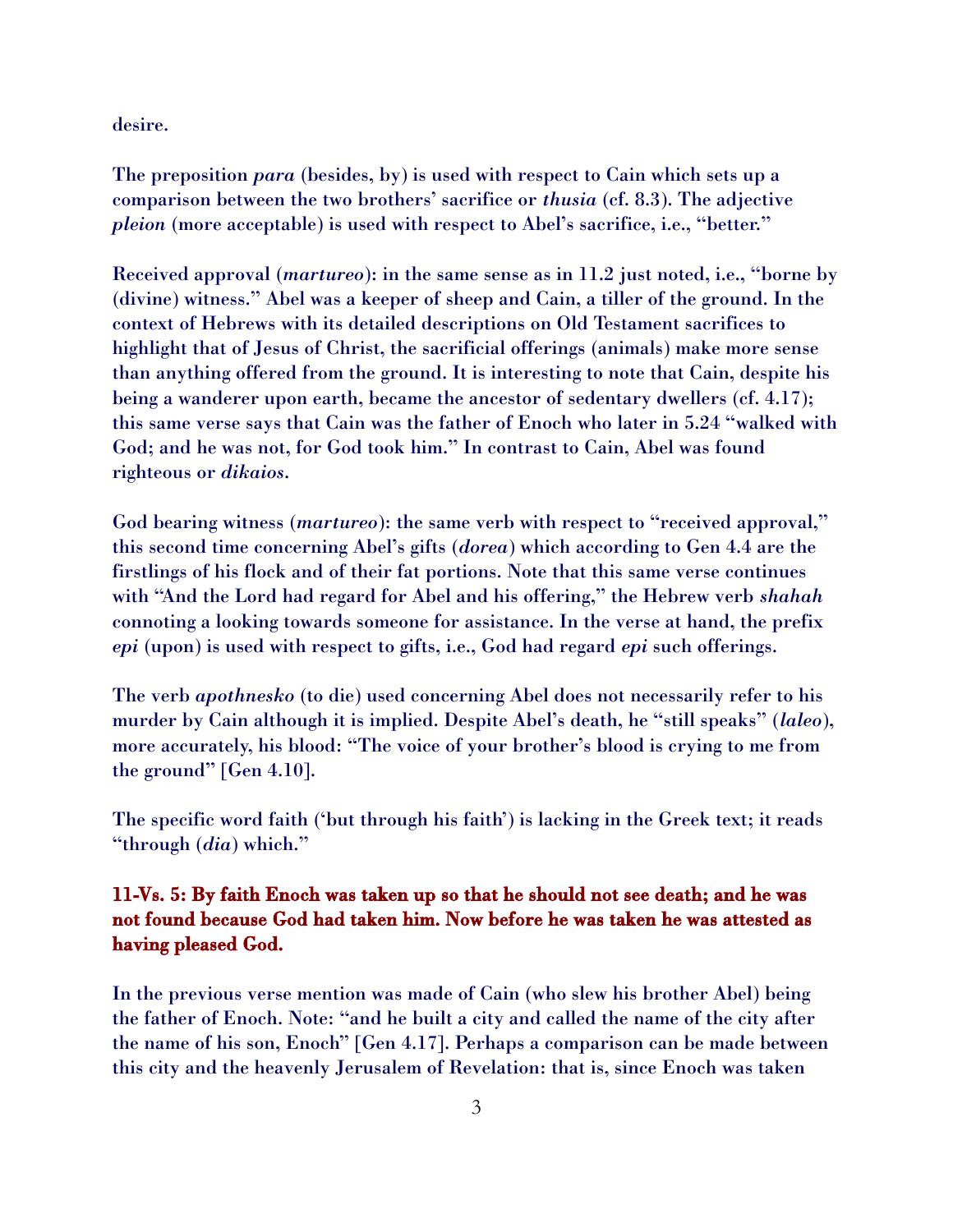into heaven without seeing death, so the heavenly Jerusalem is symbolic of immortality.

Taken up (*metatithemi*): used twice in this verse and once as a noun; it alternately means to change, transpose, translate. The literal sense of this verb is a "placing after (*meta*)," a transposition to a place other than the familiar one. Gen 5.24 puts the verse at hand in context: "Enoch walked with God; and he was not, for God took him." Here is a correspondence between walking, was not and taking (*halak*, '*eynenu* and *laqach*). The striking '*eynenu* almost means that Enoch "was not-ed"...blotted out of existence while he was walking along or living his life. The verb *laqach* does not imply a taking up (*halah*) as with the prophet Elijah in 2 Kg 2.11.

The words "not see death" suggests a blindness of sorts, a blinding of Enoch's eyes to the reality of human death.

"Was not found" is not in the Hebrew of Gen 4.24; '*eynenu* takes its place. To be "found" can mean that people were looking for Enoch but were unable to discover him.

Attested (*martureo*): in other words, "was given witness" which may apply to those persons attempting to find Enoch but could not.

The Hebrew of Genesis' account with regard to Enoch does not say that he pleased (*euaresteo*) God, that is, except reference in Sirach 44.16: "Enoch pleased the Lord and was taken up." The only other use of this verb is in 13.16: "for such sacrifices are pleasing to God."

### 11-Vs. 6: And without faith it is impossible to please him. For whoever would draw near to God must believe that he exists and that he rewards those who seek him.

To please (*euaresteo*): as noted in the previous verse with respect to Enoch. This verb which connotes a sense of delight is directly related to *pistis* and therefore casts *pistis* in a pleasing light. The first sentence of vs. 6 may be seen in connection with Wisd 4.10 which also touches upon Enoch: "There was one who pleased (*euarestos*) God and was loved by him, and while living among sinners he was taken up."

Draw near (*proserchomai*): as in 10.22: "Let us draw near with a true heart in full assurance of faith." Such *pros*-*erchomai* with respect to God in the verse at hand pertains to an ever closer approach, not necessarily an attainment as this verb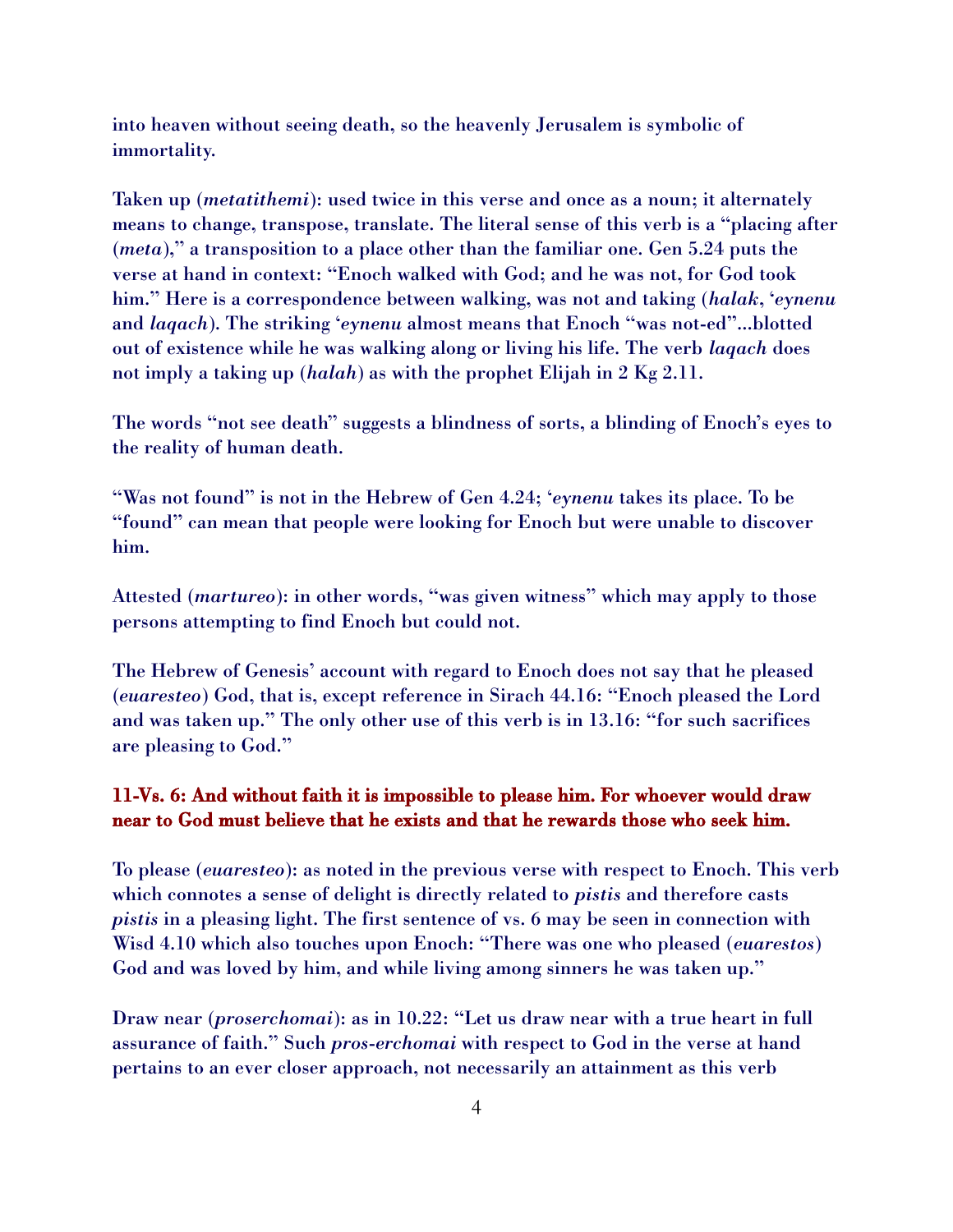indicates. The requirement for such a *pros*: believe that he exists (*estin*, alternately as 'is"' which hearkens back to the name of *YHWH* revealed to Moses: "Say this to the people of Israel, 'I AM has sent me to you'" [Ex 3.6].

Consequent upon this belief in the divine is-ness, as it were, comes an expected reward or *misthapodotes*, the only occurrence of this noun in the New Testament. It better translates as rewarder.

Seek (*ekzeteo*): note the preposition *ek* (out, from) which indicates a more intense form of searching. Cf. 12.17: "for he (Esau) found no chance to repent, though he sought it with tears."

## 11-Vs. 7: By faith Noah, being warned by God concerning events as yet unseen, took heed and constructed an ark for the saving of his household; by this he condemned the world and became an heir of the righteousness which comes by faith.

Here *pistis* is situated in the context of a warning (*chrematizomai*, verb) as in 8.5: "for when Moses was about to erect the tent, he was instructed by God." Note the two uses of this verb with respect to physical construction: that of a tent and that of an ark.

Events as yet unseen (*medepo blepomenon*) suggest a prophetic side to *pistis*. The Genesis account of this warning on Noah's behalf is not specifically mentioned. However, God does say (not necessarily to Noah but almost rhetorically): "For I am sorry that I have made them" [6.7]. Again, "I have determined to make an end of all flesh; for the earth is filled with violence through them; behold, I will destroy them with the earth" [6.14]. This second "warning" is directly addressed to Noah as opposed to the first.

"By God" is lacking in the Greek text.

The act of *chrematizomai* as being instructed relates directly to Noah's construction (*kataskeuazo*, verb) of the ark; note the preposition *kata* (according to), as though Noah followed a divine plan outlined in Gen 6.14-16. This verse is akin to Moses' instruction by God on Mount Sinai, Exodus 20 ff.

Ark (*kibotos*): as in 9.4: "having the golden altar of incense and the ark of the covenant covered on all sides with gold." The Hebrew for *kibotos* is *tevath* as in Ex 2.5: "She (Pharaoh's daughter) saw the basket among the reeds and sent her maid to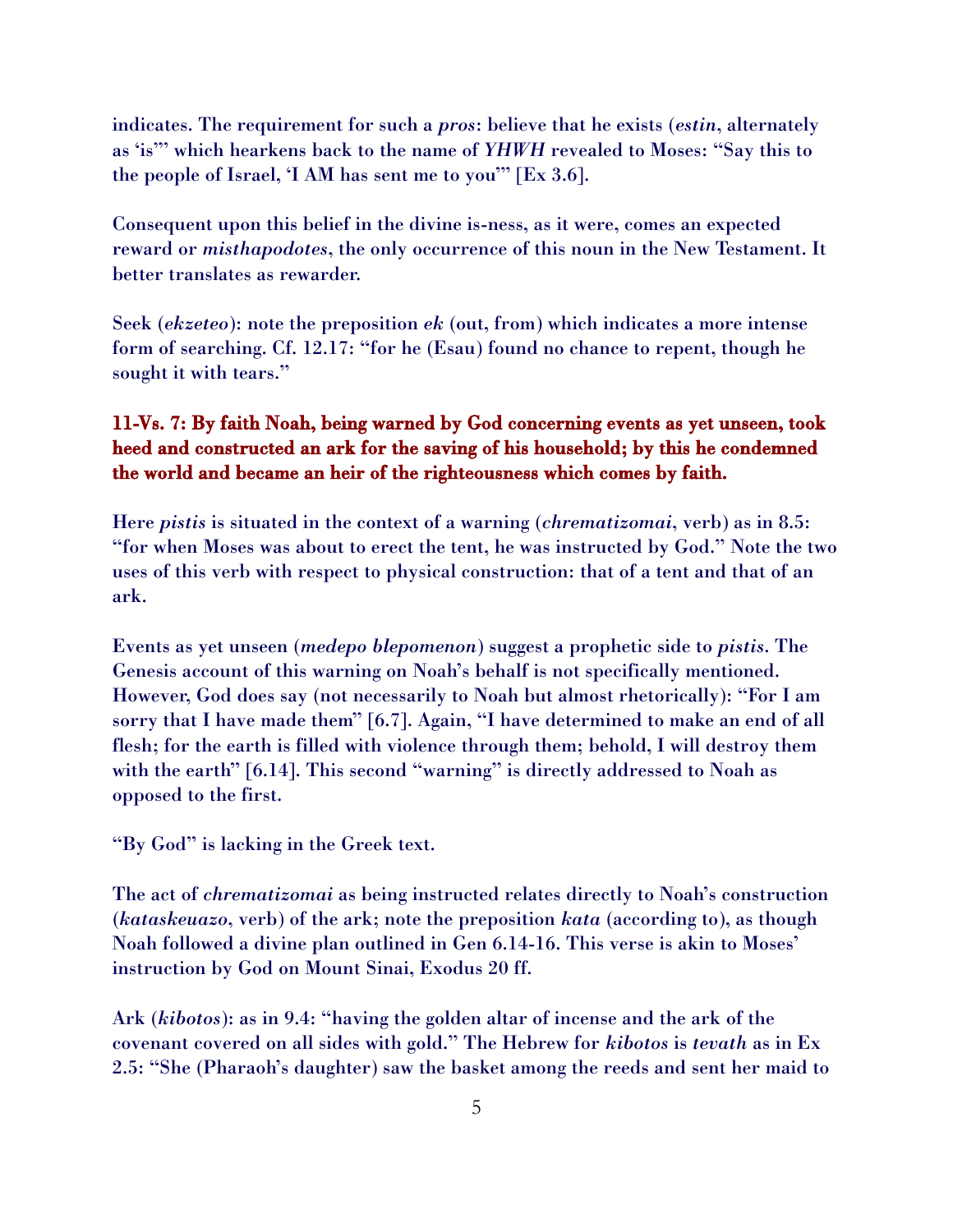fetch it." Before constructing/being instructed with respect to the *kibotos*, Noah took heed or *eulabeomai*. For the only other New Testament occurrence, cf. Acts 23.10: "The tribune, afraid that Paul would be torn in pieces by them." In the verse at hand the sentiment of anxiety contained in this verb pertains to the saving (*soteria*) of Noah's household (*oikos*). A certain parallel exists between this household and the ark in which it was inserted. The final touch to Noah's *soteria*, as it were, is when "the Lord shut him in" [Gen 7.16].

The verb act of constructing the *kibotos* was a condemnation or *katakrino* (verb). Note another use of *kata* prefixed to the verb, as if to parallel that of *kataskeuazo* (to construct), implying that a plan of sorts were being followed. Such condemnation was not directly evident to Noah's contemporaries who, according to Mt 24.38, "were eating and drinking, marrying and giving in marriage." *Kosmos* (world) is the object of Noah's censure; compare *aion* as world in 11.3.

Righteousness of *dikaiosune* results from faith ('y or *kata* faith'), a third feature of faith in addition to *hupostasis* and *elegchos* of 11.1. Also note a third use of *kata* in the same verse or an order with regard to faith. More accurately, Noah becomes an heir of such righteousness or *kleronomos*. Cf. 6.17: "So when God desired to show more convincingly to the heirs of the promise the unchangeable character of his purpose, he interposed with an oath."

## 11-Vs. 8: By faith Abraham obeyed when he was called to go out to a place which he was to receive as an inheritance; and he went out, not knowing where he was to go.

Vss. 8 through 12 relate to Abraham as well as vss. 17 through 19.

With respect to Abraham, there is a correspondence between his faith and obedience (*pistis* and *hupakouo*, verb). I.e., faith primed him, as it were, to listen (this verb's fundamental meaning) or more specifically, his capacity of "listening under" (*hupo*).

Note: The part which concerns the author of Hebrews is Chapter Twelve of Genesis, that dealing with Abram; his name is not changed to Abraham until 17.5.

Abraham's "listening under" took the form of migration, of going out (*ex*-*erchomai*) into (*eis*) an unknown destination or place (*topos*). Even though he was in the process of migrating, Abraham carried with him the *hupo* of *hup*-*akouo*, as it were, throughout his journey. This *ex*-*eis* process culminates in Abraham's inheritance or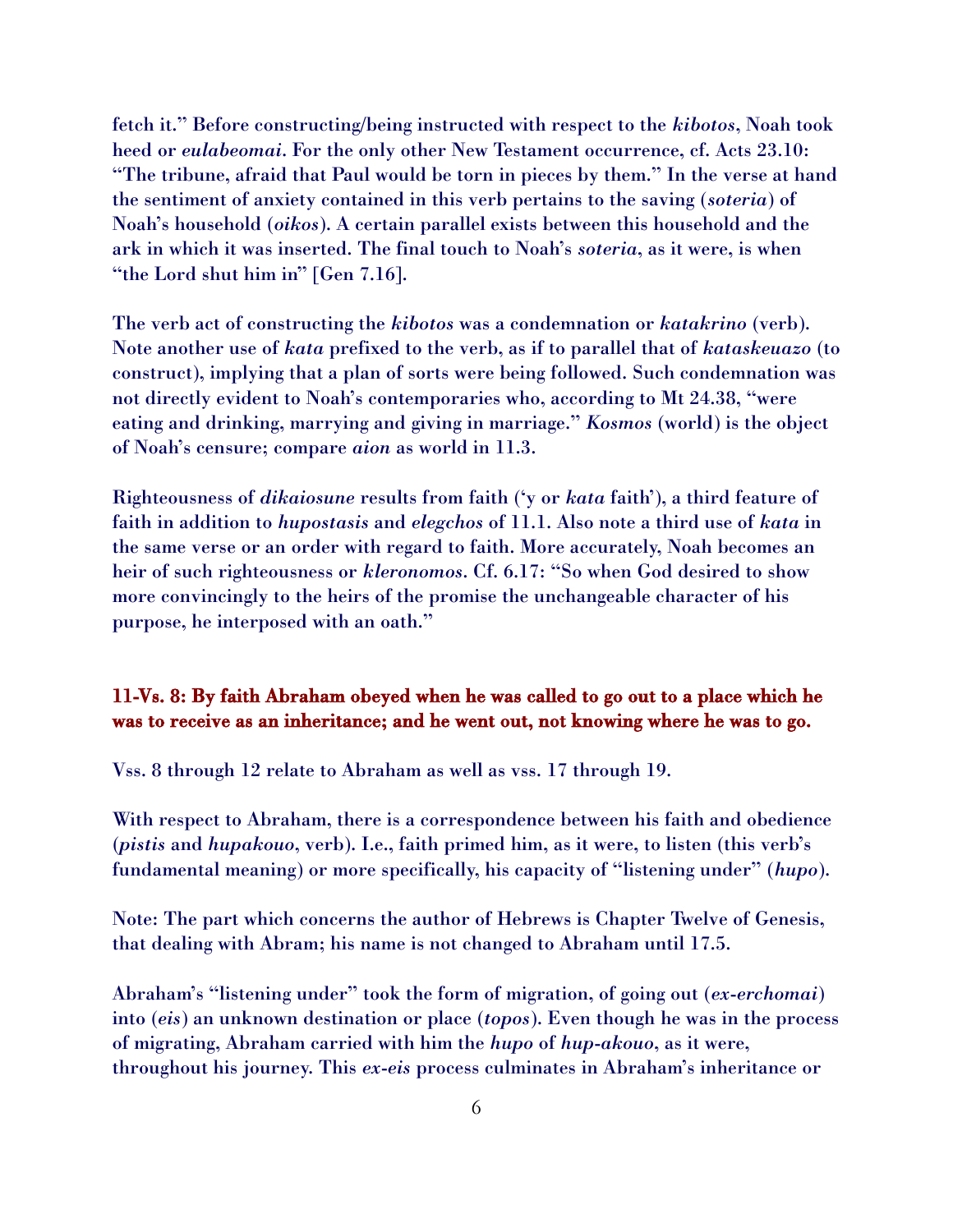"into (*eis*) inheritance" (*kleronomia*). Cf. 9.15: "so that those who are called may receive the promised eternal inheritance."

Abraham goes out (*ex*-*erchomai* again) without knowing (*epistamai*) his destination; the latter verb implies being acquainted with someone or something, "being *epi*" or upon the object of one's knowledge. As for this not-knowing, Abraham and his family departed for Canaan, more specifically, Shechem (cf. 12.6), which was a commercial crossroads at the time. That is to say, Abraham did not randomly set off but had many people with him, so most likely he choose a well-established road. Abraham did not "go out" alone but enjoyed the company of family members. Compare with Moses later on who left Egypt with the Israelites but did not see the promised land.

## 11-Vs. 9: By faith he sojourned in the land of promise as in a foreign land, living in tents with Isaac and Jacob, heirs with him of the same promise.

Sojourned (*paroikeo*): literally, to dwell alongside (*para*) of in the sense of having a temporary residence. In the verse at hand, Abraham lives *para*, as it were, with respect to the land of promise which at first glance seems curious because God had given it to him and his descendants as a permanent dwelling.

Land of promise (*epaggelia*): compare a parallel use with 4.1: "Therefore, while the promise of entering his rest remains." Here rest pertains to the Sabbath rest which was preceded by the six days of creation.

In light of this Sabbath rest, the land of promise is analogous to a foreign land (*allotrios*), the word land not in the Greek. This is an adjective which literally means belonging to another.

The fact that Abraham lived (*katoikeo*) in tents with Isaac and Jacob enhances the temporary aspect of their residence. On the other hand, they were acquainted with this form of living due to their nomadic background. Compare *katoikeo* with *paroikeo*: the former suggests a mode of living more or less permanent or in this instance, a way of life with regard to tents (*kata*: according to...a given mode).

All three patriarchs are heirs (*sugkleronomos*) of the *epaggelia*, the same term used three paragraphs above with respect to the land of promise. The preposition *sug* (or *sun*, with) means fellow heir. "And if children, then heirs, heirs of God and fellow heirs with Christ, provided we suffer with him in order that we may also be glorified with him" [Rom 8.17].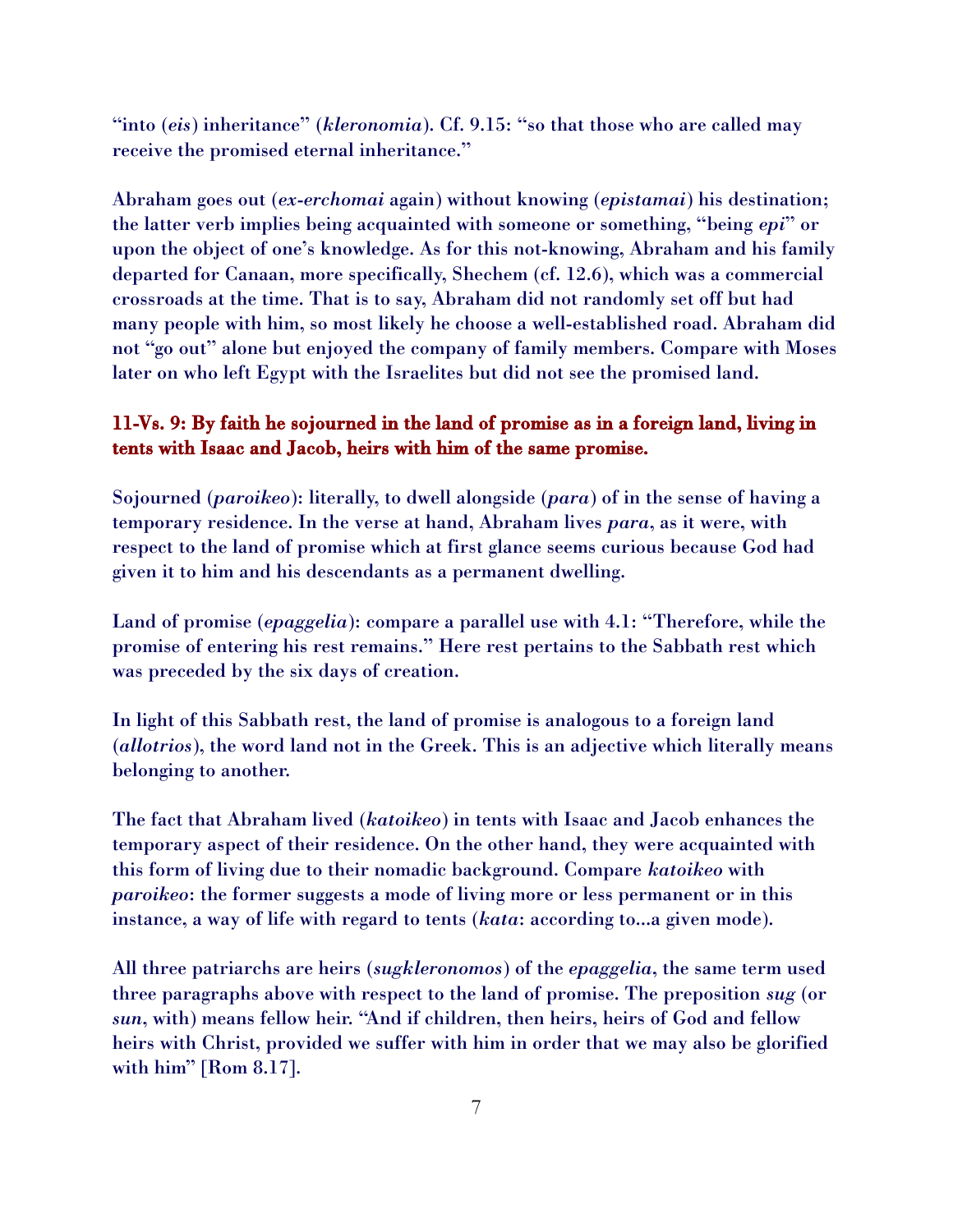One important context of the verse at hand is Gen 23.4: "I am a stranger and a sojourner among you," that is, among the Hittites. In Hebrew stranger is *ger* and sojourner is *toshav* which is derived from a verb meaning to sit or dwell. Refer to an article on this Lectio Divina Home Page entitled "Biblical References Pertaining to the Concept of Exile."

## 11-Vs. 10: For he looked forward to the city which has foundations, whose builder and maker is God.

Looked forward (*ekdechomai*): alternately, to await expectantly. Note the preposition *ek* prefixed to the verb *dechomai* (to receive, expect), as if Abraham were getting something out of or from his condition as sojourner. The city he anticipates has foundations or *themelios* (cf. below); Abraham and his sons had their own tent city, as it were, without foundations.

Builder and maker (*technites* and *demiourgos*): with reference to God as opposed to a human founder. Note that Enoch was the first person to have built a city (cf. Gen 4.17) discussed in connection with vs. 5. The first term pertains to a craftsman and designer; the second (only occurrence in the New Testament) suggests a public workman.

The verse at hand anticipates the heavenly Jerusalem; if we keep *themelios* as representative of the twelve apostles, Abraham anticipated this city in the person of these founders of the church of Jesus Christ. "And the wall of the city had twelve foundations; and on them the twelve names of the twelve apostles of the Lamb" [Rev 21.14]. To Abraham, the twelve apostles have special import as the twelve tribes of Israel from his son Jacob/Israel.

### 11-Vs. 11: By faith Sarah herself received power to conceive, even when she was past the age, since she considered him faithful who had promised.

Attention now shifts to Abraham's wife in reference to power or *dunamis* which she had received. The verb *lambano* is used; compare with Abraham and his inheritance. The biblical sense of *dunamis* has various shades of meaning from miraculous occurrences to the ability to perform an action.

Conceive (e*is katabolen spermatos*): this phrase consists of two nouns: *katabole* or literally "a casting down" as if to sow seeds; note the use of eis (into) as if to indicate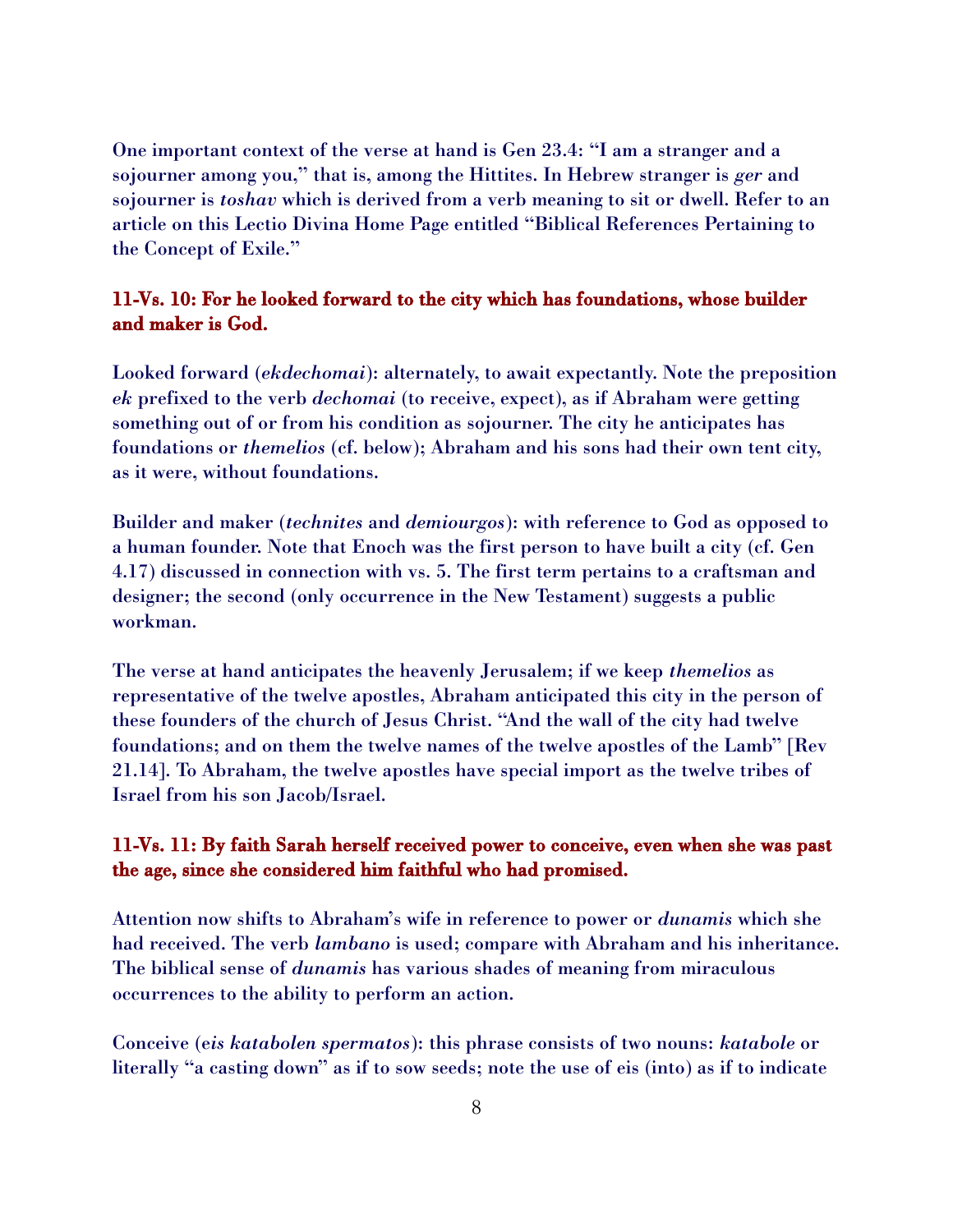full awareness of the action involved. Cf. 9.26 for another use: "for then he would have had to suffer repeatedly since the foundation of the world." *Sperma* or seed which alternately reads descendant as in vs. 18 below.

Age (*kairos*): the particular time in the sense of special event often mentioned in these Notes.

Faithful and promised (*pistos* and *epaggello*) go hand-in-hand here. "For when God made a promise to Abraham, since he had no one greater by whom to swear, he swore by himself" [6.13]. Since the author of Hebrews uses *epaggello* in conjunction with Abraham, it is easy in this light to see it apply to his wife Sarah.

The context of this verse is Gen 17.19; 18.11-4 and 21.2.

## 11-Vs. 12: Therefore from one man, and him as good as dead, were born descendants as many as the stars of heaven and as the innumerable grains of sand by the seashore.

Good as dead (*nekroomai*): "Put to death what is earthly in you" [Col 3.5]. This verb is one half of the paradox, the other half being Abraham's descendants. The verse has *nekroomai* in the aorist passive as to show the equally passive role of Abraham regarding future generations and as though he were merely the agent. Such passivity is often found in the interaction between God and humans.

For another use of *nekroomai* in the same context of vs. 12, cf. Rom 4.19: "He did not weaken in faith when he considered his own body, which was as good as dead because he was about a hundred years old."

The verse at hand is largely lifted from Gen 15.5 and 22.17 to form one sentence. The former is preceded by "And he brought him outside and said," this "outside" being outside a tent which was noted in vs. 9, that is, a temporary dwelling. Vs. 6 completes the sense of vs. 5: "And he believed the Lord; and he reckoned it to him as righteousness." As for 22.17, vs. 18 similarly amplifies its meaning: "and by your descendants shall all the nations of the earth bless themselves because you have obeyed my voice."

11-Vs. 13: These all died in faith, not having received what was promised, but having seen it and greeted it from afar, and having acknowledged that they were strangers and exiles on the earth.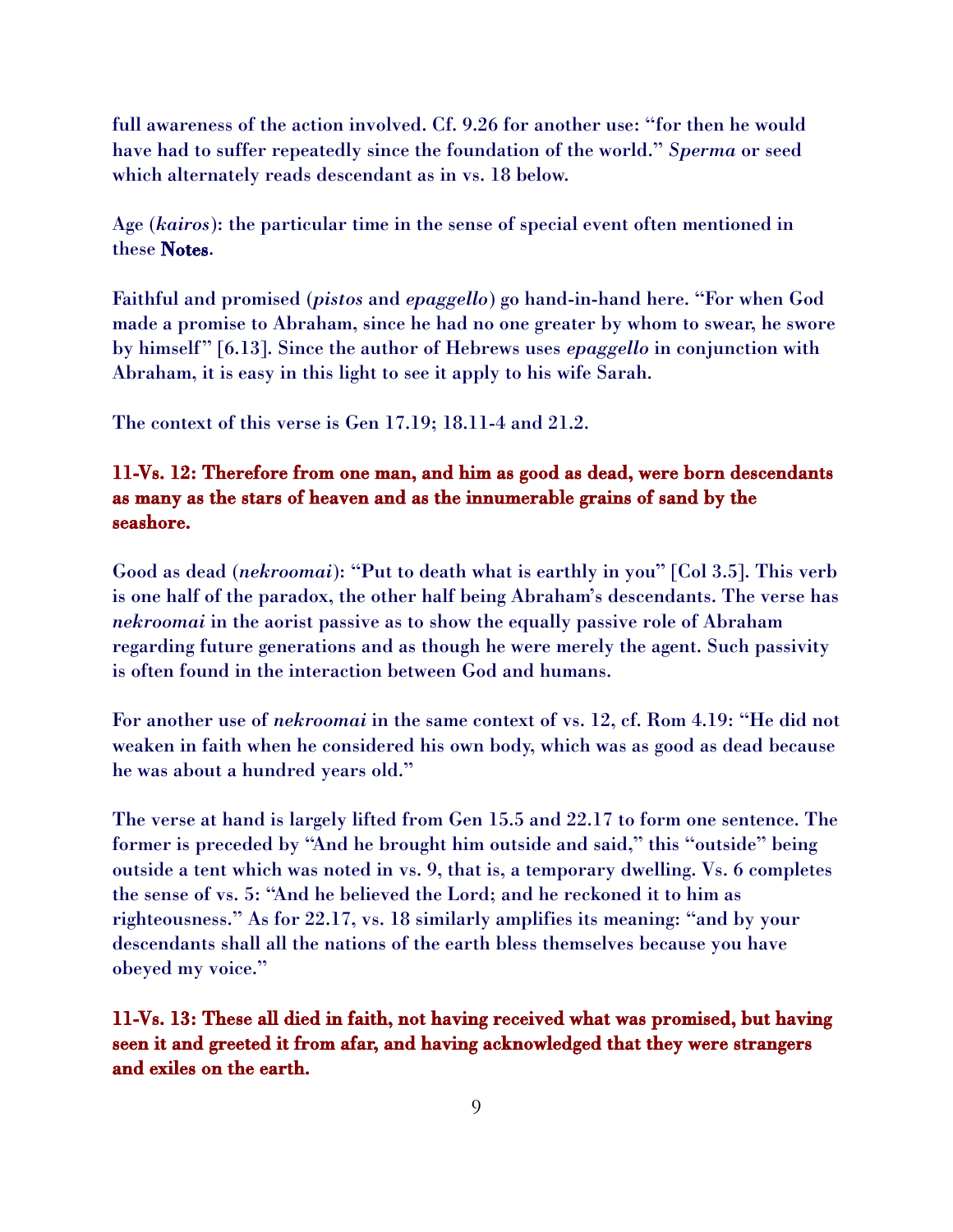In faith (*kata pistin*): as noted several times earlier, *kata* connotes an order which in this verse pertains to belief. "These" are Abel, Enoch, Noah, Abraham, Isaac, Jacob and Sarah whom the author of Hebrews mentioned thus far in Chapter Eleven.

Received (*komizo*): for another use, cf. vs. 19: "figuratively speaking, he did receive him back." in the sense of coming into the possession of something which did not happen, better, regarding what was promised (*epaggelia*, noun). Consider this verse in light of vs. 9: "By faith he sojourned in the land of promise." From one point of view, the claim about the seven persons not having achieved the divine promise is inaccurate. Abel seems to be the only one who suffered the greatest injustice; the others did enjoy actual presence in the promised land even though they had to intermingle with the native inhabitants. Keep in mind that they were present there before the descent into Egypt and hence, the Exodus which in Israelite history was the prelude to possession of the land...possession in the full sense after their experience at Mount Sinai and all this entailed.

Despite not being fulfilled, the seven persons mentioned thus far did have a glimpse of the divine promise. First comes seeing (*orao*, the simple verb for this action; cf. 9.29, appear) followed by greeting (*aspazomai*); both may be taken in the context of distance, that is, from afar (*porrothen*).

Such vision and salutation at a distance is concomitant with an acknowledgment (*homologeo*, verb) that the seven persons involved here are both strangers and exiles (*xenos* and *parepidemos*). This verb alternately implies a confession as well as a commitment. The latter term is stronger than the former; it is comprised of two prepositions: *para* (besides) and *epi* (upon) prefixed to the noun demos (land, district). The significance is that an exile is one living besides native inhabitants as well as "upon" them in the sense of depending on them. Thus a paradox in that exiles are both independent and dependent at the same time.

The verse at hand is specific with regards to *xenos* and *parepidemos*: the earth, rather, "on (*epi*) the earth," and this earth can include the promised land as well as other locales which are distinct from the land of Sabbath rest.

#### 11-Vs. 14: For people who speak thus make it clear that they are seeking a homeland.

People includes not only the seven Old Testament witnesses just recounted by those like them which includes those to whom the Letter to the Hebrews is addressed. To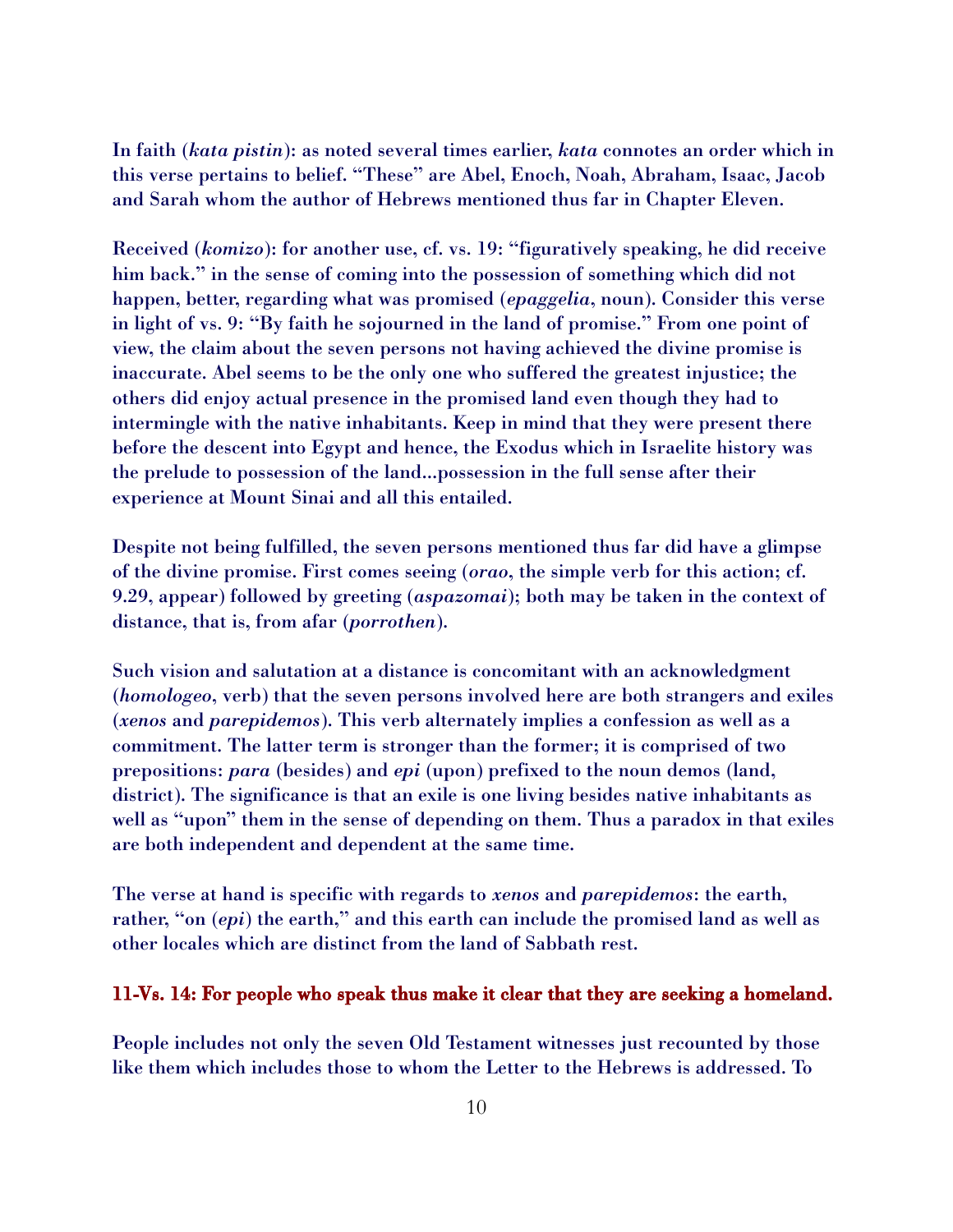"speak thus" suggests a permanent, habitual outlook of being a sojourner with regard to earthly existence. Their mode of speech makes clear (*emphanizo*) their intent.

The object of *emphanizo*, as it were, is the search for a homeland (*patris*), alternately, fatherland in the sense of one's birth place. "He went away from there and came to his own country" [Mk 6.1]. This search (*epizeteo*, verb) is more intense by reason of the preposition *epi* (upon). If we keep in mind the *epi* with regard to par(*epi*)*demos*, this search takes place by reason of exposure to those persons focused upon earthly existence.

### 11-Vs. 15: If they had been thinking of that land from which they had gone out, they would have had opportunity to return.

Thinking (*mnemoneuo*; cf. 13.7): better, to remember which intimates innate knowledge with respect to *patris* or homeland; in the context of Hebrews it may be taken as that Sabbath rest. The object of such thinking/remembering: the land from which the seven Old Testament exemplars had left (*ex*-*baino*). Thus *mnemoneuo* does not focus exclusively upon such "*ex*," for despite its innate knowledge, remembering is forward looking.

Opportunity (*kairos*): here with respect to returning (*anakampto*). *Kampto* means to bend, to curve; the preposition *ana* (on, upward) suggests a return in the sense of reappropriation of ways which were left behind. Ex 16.3 conveys the longing for a return but in a different sense: "Would that we had died by the hand of the Lord in the land of Egypt when we sat by the fleshpots and ate bread to the full."

## 11-Vs. 16: But as it is, they desire a better country, that is, a heavenly one. Therefore God is not ashamed to be called their God, for he has prepared for them a city.

But as it is (*nun*): alternately, now or the truth is. The author of Hebrews uses *nun* to get at the heart of the matter with regard to these sojourners: their desire (*oregomai*, verb) which is rooted in memory (cf. *mnemoneuo* of vs. 15). I.e., *oregomai* is often associated with longing with regard to lust and gain. The object of desire here is for better (*kreittonos*), country not being used in the Greek text which is contrasted with its opposite adjective, *epouranios* (heavenly), as is used in 8.5: "They serve a copy and shadow of the heavenly sanctuary." I.e., the downward pull commonly associated with desire is presented in an upward movement, towards heaven.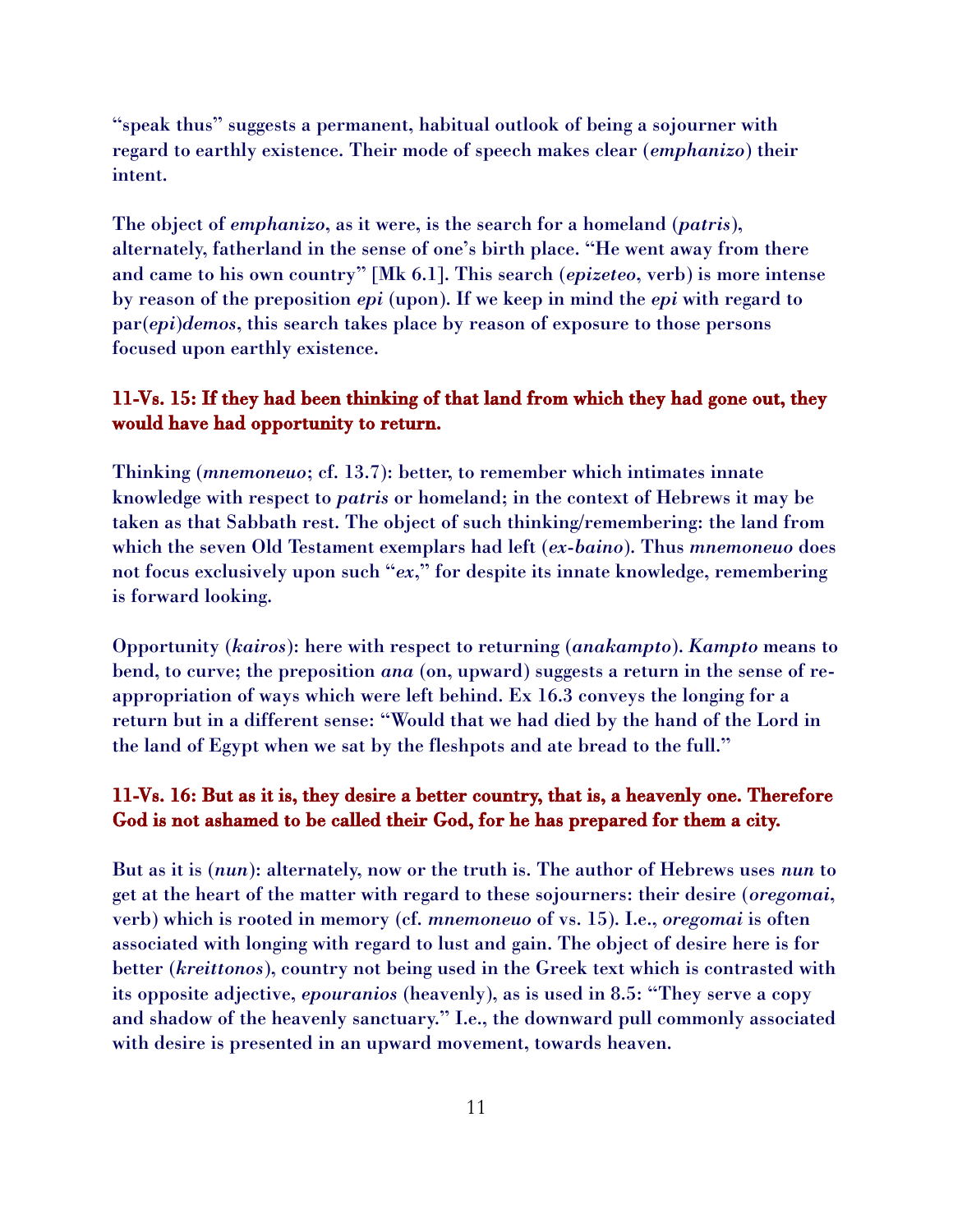Ashamed (*aischunomai*): "As it is my eager expectation and hope that I shall not be at all ashamed" [Phil 1.20]. The author of Hebrews averts this sentiment in the verse at hand as it pertains to God.

City (*polis*): a term freighted with Hellenistic connotations; contrast with the tents in which Abraham and his sons dwelt as sojourners (vs. 8+). The general sense of God preparing (*etoimazo*) this *polis* is a central theme to the Book of Revelation, especially 21.11-21. Those expecting its descent may be said to have this vision in mind, even seminally.

#### 11-Vs. 17: By faith Abraham, when he was tested, offered up Isaac, and he who had received the promises was ready to offer up his only son,

By faith: a resumption of this phrase begun in vs. 3 and interrupted in between vss. 12 and 16; here it gets back to the central figure of Abraham's test (*peirazo*, verb) by God. Compare with Jesus Christ in 2.18: "For because he himself has suffered and been tempted, he is able to help those who are tempted."

The temptation consisted in Abraham offering his only son, Isaac as recounted in Gen 22.1-10. After his ordeal, Abraham "called the name of that place the Lord will provide" [vs. 14] or in Hebrew, "the Lord will see (*ra'ah*)." In the next verse he exclaims, "On the mount of the Lord it shall be provided" or in Hebrew, "he will be seen." Perhaps reference is to the angel's appearance at the moment when Abraham was about to slay Isaac as well as Abraham's exclamation in vs. 11, "Here am I," that is, here am I, ready to be seen.

The verse at hand says that Abraham offered (*prosphero*; cf. 8.3) Isaac but the Genesis account says that he was about to but was prevented by the angel.

Abraham received (*anadechomai*) promises; note the plural which can include Abraham's (plural) descendants which will be vast as the stars (cf. 15.5). The only other New Testament occurrence of this verb: "the chief man of the island named Publius who received us and entertained us hospitably for three days" [Acts 28.7].

Abraham's readiness (the adjective 'ready' is not used in the Greek text) to sacrifice Isaac is summed up in his words, "Here am I" [Gen 22.1] which in Hebrew is *hineny*, more akin to "behold."

#### 11-Vs. 18: of whom it was said, "Through Isaac shall your descendants be named."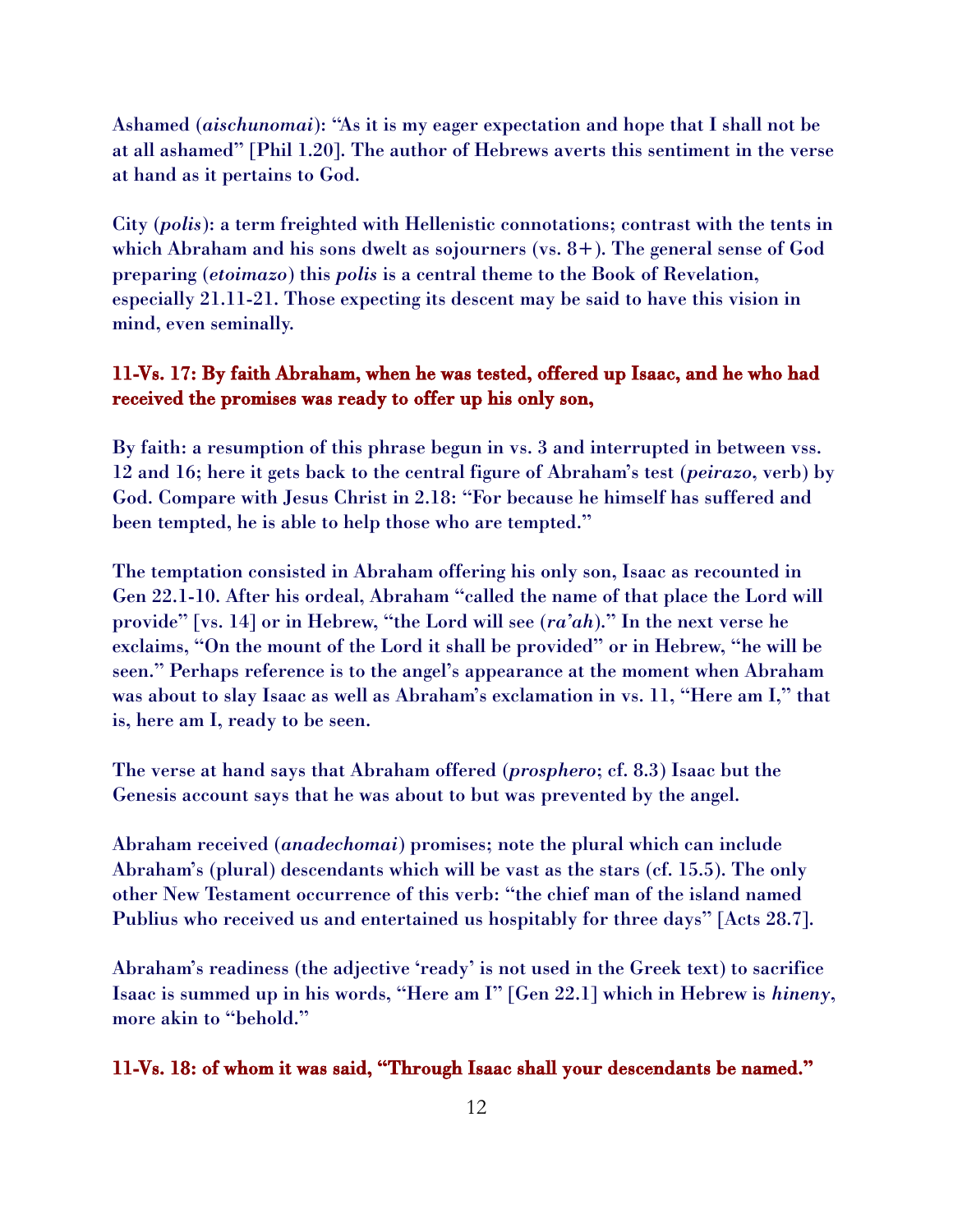The conclusion of the sentence begun in the previous verse which shows the importance of Isaac regarding future generations.

The Greek text has the preposition "*en* (in) Isaac;" i.e., future generations are present in him going back to his position on the altar when Abraham was about to slay him. Also, the above mentioned verses from Genesis may be said to be bound up with Isaac: "The Lord will see" and "On the mount of the Lord he will be seen" [22.14].

The quote in the verse at hand is found in Gen 21.12 (cf. Rom 9.7 for this quote as well) which reads in full: "But God said to Abraham, 'Be not displeased because of the lad and because of your slave woman (Hagar); whatever Sarah says to you, do as she tells you, for through Isaac shall your descendants be named." The favor shown towards Isaac is taken in the context of the banishment of Hagar and her son Ishmael who was also destined to be a "great nation" [vs. 18] but one through whom descendants would be blessed by God although differently compared with Isaac.

Descendants (*sperma*): literally, seed. Cf. 11.11: "By faith Sarah herself received power to conceive."

## 11-Vs. 19: He considered that God was able to raise men even from the dead; hence, figuratively speaking, he did receive him back.

Considered (*logizomai*): implies the careful weighing of evidence, of taking into account the *logos* or heart of the matter. Abraham's ability to see the *logos* or reason of his near sacrifice of Isaac allows him to figuratively (*en parabole*) receive him back. Cf. 9.9: "which is symbolic for the present age." I.e., both the substance of a given incident–the *logos* or object of *log*(*os*)-*izomai*–is able to be perceived *en parabole*, or better, is explained in this fashion.

*Komizo* (receive back): as in vs. 13, "These all died in faith, not having received what was promised."

## 11-Vs. 20: By faith Isaac invoked future blessings on Jacob and Esau.

Invoked (*eulogeo*): literally, "to speak well" as in 6.14: "Surely I will bless you and multiply you."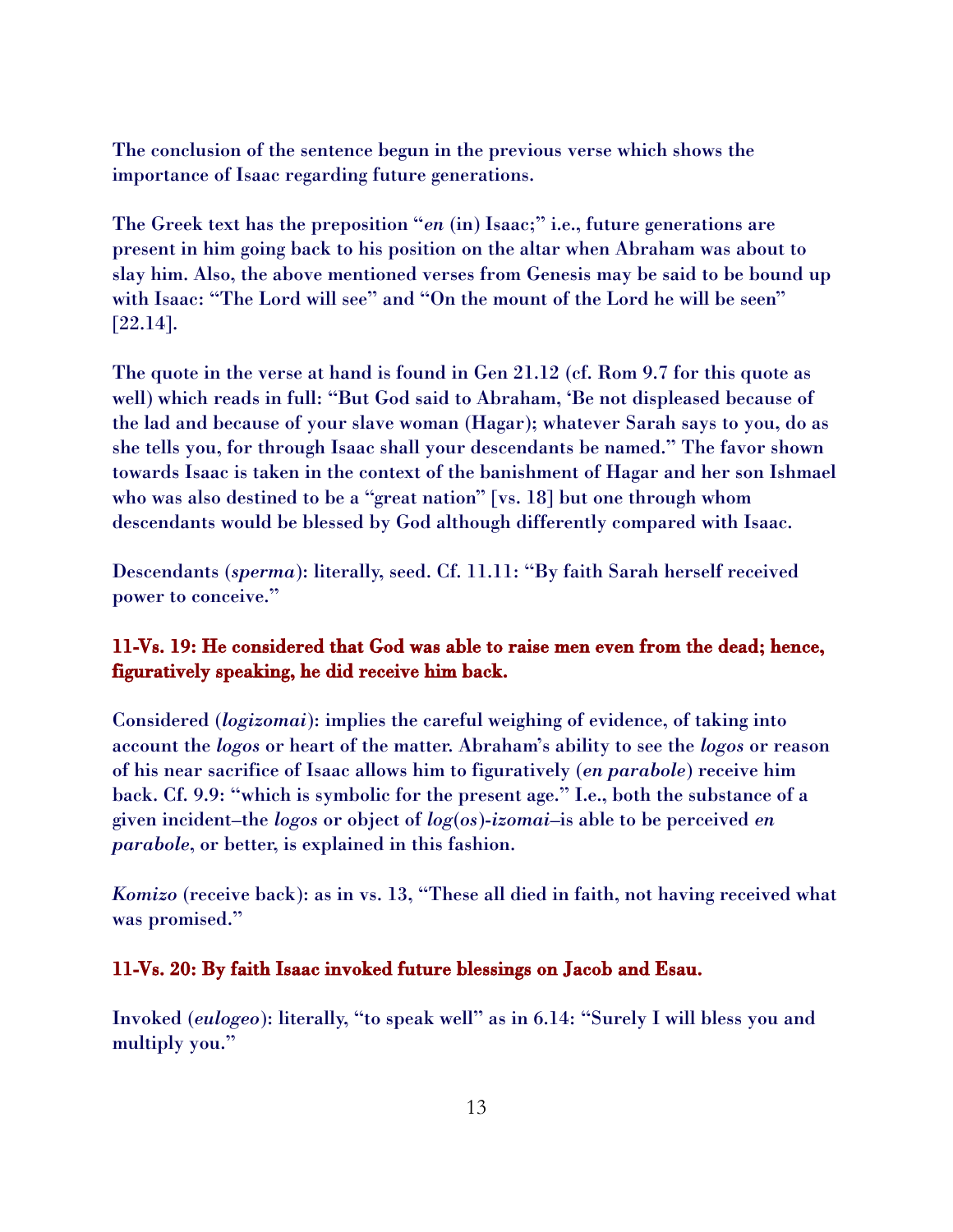The context of the verse at hand is Genesis 27. Note that the author of Hebrews imparts blessings on both Jacob and Esau as opposed to Jacob alone which is the theme of this chapter. The blessing upon Jacob reads as follows: "See, the smell of my son is as the smell of a field which the Lord has blessed! May God give you of the dew of heaven and of the fatness of the earth and plenty of grain and wine. Let peoples serve you and nations bow down to you. Be lord over your brothers, and may your mother's sons bow down to you. Cursed be everyone who curses you, and blessed be everyone who blesses you" [vss. 27-9]! Such a blessing Isaac mistakenly bestows upon Jacob who disguised himself as Esau. Later Isaac blessed Esau as follows: "Behold, away from the fatness of the earth shall your dwelling be, and away from the dew of heaven on high. By your sword you shall live, and you shall serve your brother; but when you break loose you shall break his yoke from your neck' [vss. 39-40].

## 11-Vs. 21: By faith Jacob, when dying, blessed each of the sons of Joseph, bowing in worship over the head of his staff.

Blessed: another use of *eulogeo* as in the previous verse ('invoked').

The author of Hebrews omits Jacob's blessing of his twelve sons in Egypt (cf. Gen 49), perhaps because they had maltreated Joseph and were not worthy of mention despite their being patriarchs of the twelve tribes of Israel. Instead, focus is upon Joseph's sons: "The God before whom my fathers Abraham and Isaac walked, the God who has led me all my life long to this day, the angel who has redeemed me from all evil, bless the lads; and in them let my name be perpetuated, and the name of my fathers Abraham and Isaac; and let them grow into a multitude in the midst of the earth" [Gen 48.15-6]. Later in vs. 20 Jacob says, "By you Israel will pronounce blessings, saying, 'God make you as Ephraim and as Manasseh.'" Over Joseph's objection Jacob prefers Ephraim over Manasseh who is the first-born of Joseph. This incident is reminiscent of Isaac having been deceived by Jacob with help from his mother Rebekah; perhaps Jacob had it mind when preferring Ephraim over Manasseh.

The context of Jacob's staff is Gen 47.31 which reads in the LXX: "Then Israel bowed upon the head of his staff (*rhabdos*)." Cf. 9.4 for another use of this word: "and Aaron's rod that budded." The Hebrew is *mitah* (bed) which the LXX confused as *mateh*; both are from the same verbal root.

Note that mention of Jacob and his staff occurs before his blessing of Ephraim and Manasseh. The context is his request to Joseph not to be buried in Egypt but with his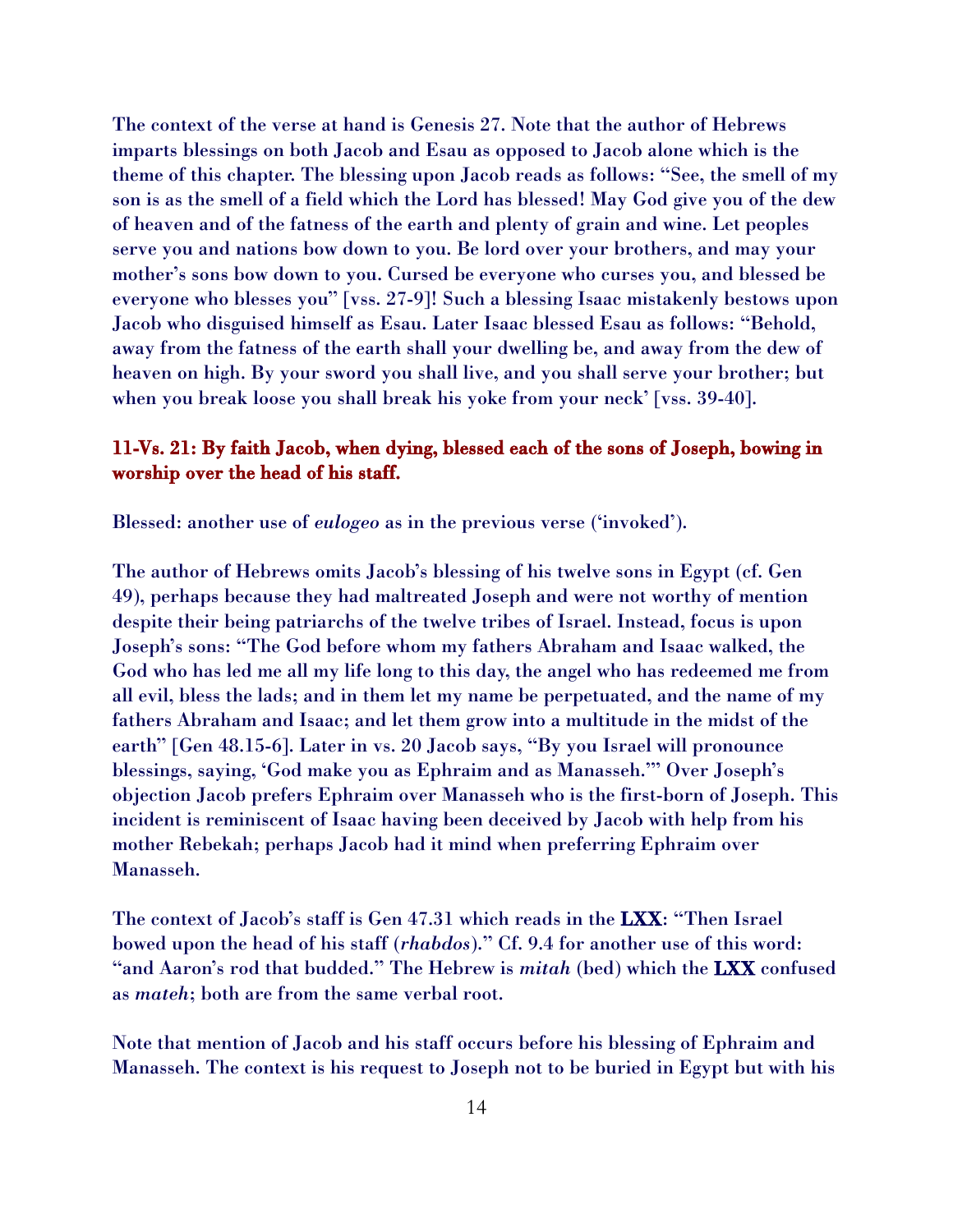fathers. Joseph made a similar request (cf. Gen 49.29), this despite the generosity Egypt had shown to both Jacob and Joseph as well as their descendants there until the time of the Exodus.

#### 11-Vs. 22: By faith Joseph, at the end of his life, made mention of the exodus of the Israelites and gave directions concerning his burial.

End (*teleutao*, verb): in the sense of Joseph's life coming to completion (cf. *telos* as in 7.3, etc.). "The patriarch David that he both died and was buried" [Acts 2.29].

In the verse at hand a close connection exists between Joseph's *telos* and the Exodus. Note the verb *mnemoneuo* (made mention) as in vs. 15: "If they had been thinking of that land from which they had gone out." There was mentioned how *mnemoneuo* pertains to memory, of remembering; it is consistent with Joseph who was endowed with the gift of prophecy.

Chapter Fifty of Genesis first speaks of the death of Jacob, Joseph's father who as noted in vs. 21 along with his son, did not wish to be buried in Egypt but with his fathers.

Gave directions (*entellomai*) as in 9.2: "This is the blood of the covenant which God commanded you." The instructions are found in Gen 50.24-5 where Joseph enjoins his brothers by oath to take his body from Egypt when God visits them. It is fulfilled in Ex 13.19: "And Moses took the bones of Joseph with him." Note that Joseph does not mention Egypt by name but calls it "this land" [50.24] and contracts it with "the land which he swore to Abraham, to Isaac and to Jacob" [also, vs. 24].

Burial (*osteon*): literall as bone which is consistent with Ex 13.19 just noted. Joseph's bones are placed in a coffin or '*aron*, the same word for ark in the sense of ark of covenant (cf. Ex 25.10).

## 11-Vs. 23: By faith Moses, when he was born, was hid for three months by his parents because they saw that the child was beautiful; and they were not afraid of the king's edict.

A display of Moses' faith through vs. 28. The faith here does not pertain to Moses per se but to his parents who were of the house of Levi (cf. Ex 2.1). When it became impossible to hid their son, the mother put him in a basket or *tevah*. Cf. 9.4 which mentions this word in conjunction with Noah's ark, etc.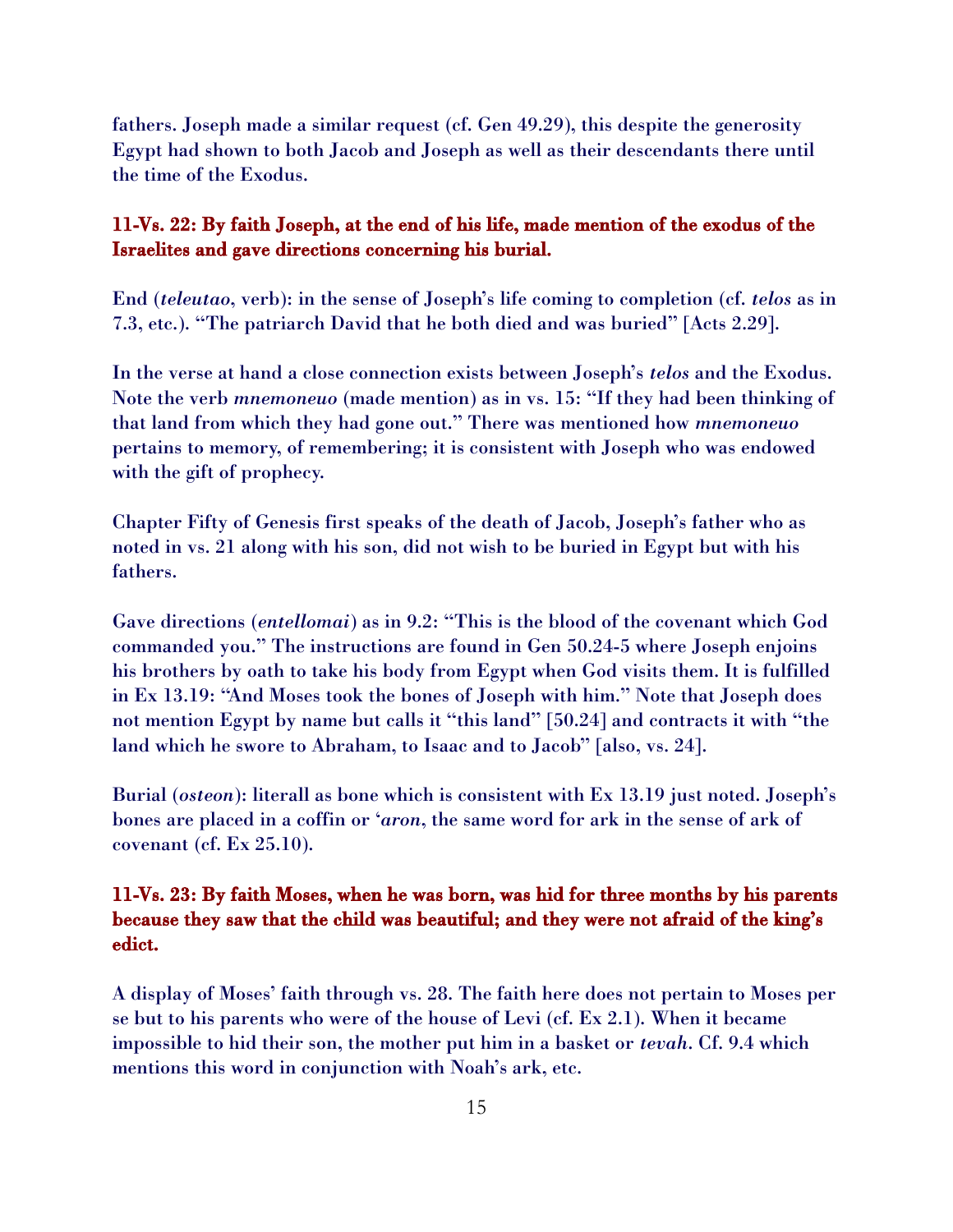Beautiful (*asteios*): in the sense of an uncommon loveliness; literally it pertains to what pertains to a city. The only other New Testament reference is Acts 7.20 and again refers to Moses: "At this time Moses was born and was beautiful before God."

The king's edict or *diatagma* (only New Testament occurrence of this word) is as follows: "Every son that is born to the Hebrews you shall cast into the Nile, but you shall let every daughter live" [Ex 2.22]. Moses' parents did obey the edict but in a different sense.

## 11-Vs. 24: By faith Moses, when he was grown up, refused to be called the son of Pharaoh's daughter,

Despite his having been raised by Pharaoh's daughter, Moses identified with the Hebrews, the turning point being when he saw an Egyptian maltreating one of the Hebrews (cf. Ex 2.11-15). Note that vs. 11 has "one of his people," that is, one of Moses' people.

## 11-Vs. 25: choosing rather to share ill-treatment with the people of God than to enjoy the fleeting pleasures of sin.

The conclusion of the sentence begun in vs. 25.

Share ill-treatment (*sugkakoucheo*): the only New Testament occurrence of this verb, literally, "with-to be evil." Moses fled Egypt when he slew the Egyptian maltreating a fellow Hebrew; the Exodus text does not say that Moses actually engaged in slave-like toil but was the leader, a different type of *sugkakoucheo* in that he was responsible for the Israelites' well-being. It is interesting to observe that before God revealed himself to Moses we have this verse by way of preface, "And the people of Israel groaned under their bondage and cried out for help, and their cry under bondage came up to God" [Ex 2.23]. At the time Moses perceived no clear-cut connection between Israel's distress and the revelation of God's name.

Fleeting (*proskairos*): note the preposition *pros* (towards, in the direction of) prefixed to *kairos*, last noted in vs. 15 as opportunity. This adjective is used with regard to sin's pleasures (*apolausis*, singular). The sense of such illicit enjoyment is implied with the option Moses would have had if he remained in Pharaoh's household where he was raised. The only other New Testament reference: "nor to set their hopes on uncertain riches but on God who richly furnishes us with everything to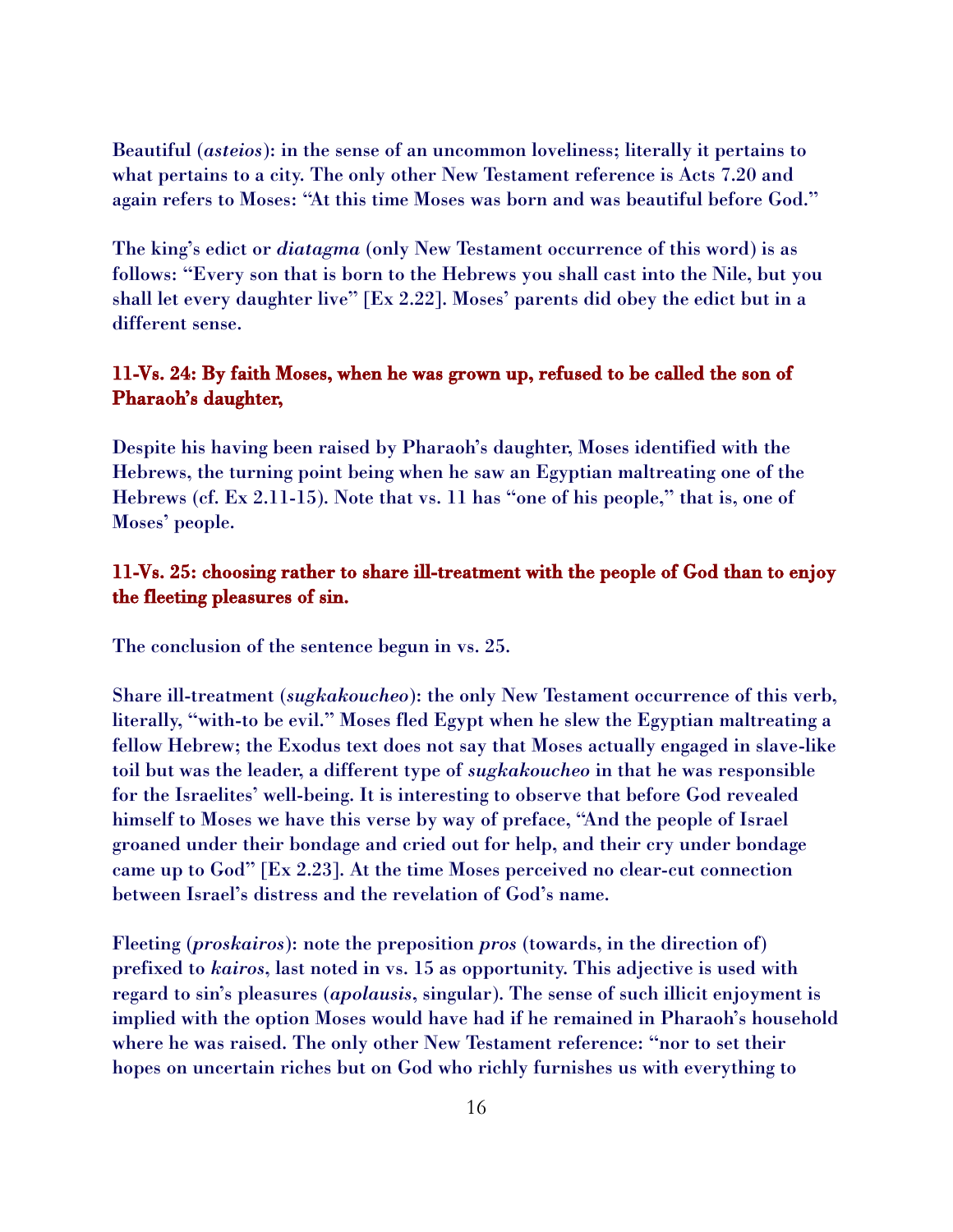enjoy" [1 Tim 6.17].

# 11-Vs. 26: He considered abuse suffered for the Christ greater wealth than the treasures of Egypt, for he looked to the reward.

Considered (*hegeomai*): alternately, to function as a leader. The object of the verb is abuse (*oneidismos*), better, reproach. The English word "suffered" is not in the Greek text; "Christ" is in the genitive case, i.e., "abuse of Christ."

*Oneidismos* is equated here with its opposite, wealth (*ploutos*) which is set in opposition to Egypt's treasures (*thesauros*). Again, there is no direct association of Moses with this wealth except for having been raised by Pharaoh's daughter and all that entails. For a parallel sense, consider how the Israelites despoiled the Egyptians just before the Exodus (cf. Ex 12.35-6).

The author presupposes that Moses knew Jesus Christ; associated bound up with the Second Person of the Trinity is the revelation of the divine name in Ex 3.14, "I am who am." Also, cf. Jn 5.46: "If you believed Moses, you would believe me, for he wrote of me."

Looked (*apoblepo*): the only occurrence of this verb in the New Testament which literally means "look away from (*apo*)" but also as to look upon. The object of this verb: *misthapodosia* (reward) as in 10.35: "Therefore do not throw away your confidence which has a great reward."

# 11-Vs. 27: By faith he left Egypt, not being afraid of the anger of the king; for he endured as seeing him who is invisible.

In this verse the author of Hebrews has Moses leaving Egypt; there is no mention of him leading Israel from this land: cf. vs. 29 for a reference but again, no mention of Moses. Since vs. 27 speaks of that which is visible and invisible (this occurs before the theophany to Moses on Mount Sinai after the Exodus), reference to divine transcendence may allude to the revelation of the divine name *YHWH* in Ex 3.14.

Left (*kataleipo*): connotes not just a simple departure but one fully in accord (*kata*) with the notion of leaving, that is, a thorough forsaking of one's previous dwelling. For another sense of this verb, cf. 4.1: "while the promise of entering his rest remains."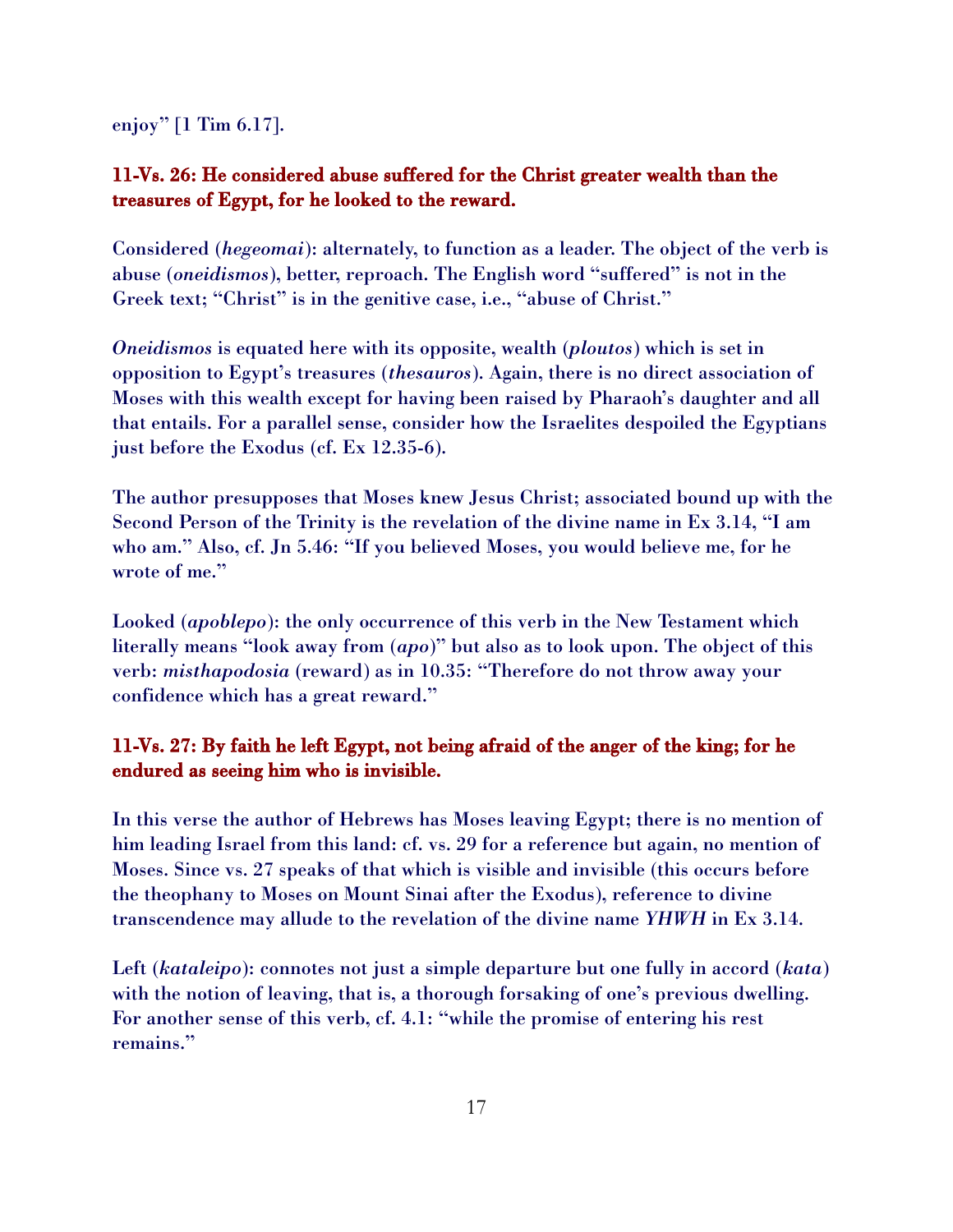Anger (*thumos*): Pharaoh had expressed his *thumos* towards Moses and Israel more through hardening his heart as with the ten plagues, for example, Ex 7.13. The culmination is found in 14.17: "And I will harden the hearts of the Egyptians so that they shall go in after them, and I will get glory over Pharaoh and all his hosts, his chariots and his horsemen."

Endured (*kartereo*): the only New Testament use of this term, here with respect to seeing (*horao*) God who is invisible (t*o aoraton*, from the same verb, 'the invisible one'). The Exodus account is full of instances where God is manifest to the people as well as to Moses.

### 11-Vs. 28: By faith he kept the Passover and sprinkled the blood so that the Destroyer of the first-born might not touch them.

Kept (*poieo*): the common verb to make, as if to indicate that the Passover was something actively carried through as distinct from the common understanding of a rite to be observed.

Sprinkled (*proschusis*): noun, the only occurrence of this word in the New Testament and object of the verb *poieo*. The first mention of sprinkling with respect to sacrificial blood is 9.19: "He took the blood of calves and goats with water and scarlet wool and hyssop and sprinkled both the book itself and all the people." The verb here is *rhantizo*, different from *proschusis*, which connotes a pouring-out or a more thorough dousing. The verb *proscheo* is used in the LXX of Ex 24.6: "And Moses took half of the blood and put it in basins, and half of the blood he threw against the altar."

Destroyer (*olothreuo*): literally, "he who destroys," action being carried out in the present and which is ongoing. In the verse at hand, the Destroyer pertains to a guise assumed by the Lord to slay the first-born (*prototokos*). Note the time, the middle of the night: "At midnight the Lord smote all the first-born in the land of Egypt from the first-born of Pharaoh who sat on his throne to the first-born of the captive who was in the dungeon" [Ex 12.29]. *Prototokos* is used in reference to Jesus Christ as in 1.6: "And again, when he brings the first-born into the world."

Touch (*thiggano*) is also found in 12.20: "If even a beast touches the mountain, it shall be stoned." In both instances *thiggano* is equivalent to death and was the final impulse that made Pharaoh drive out Israel from Egypt.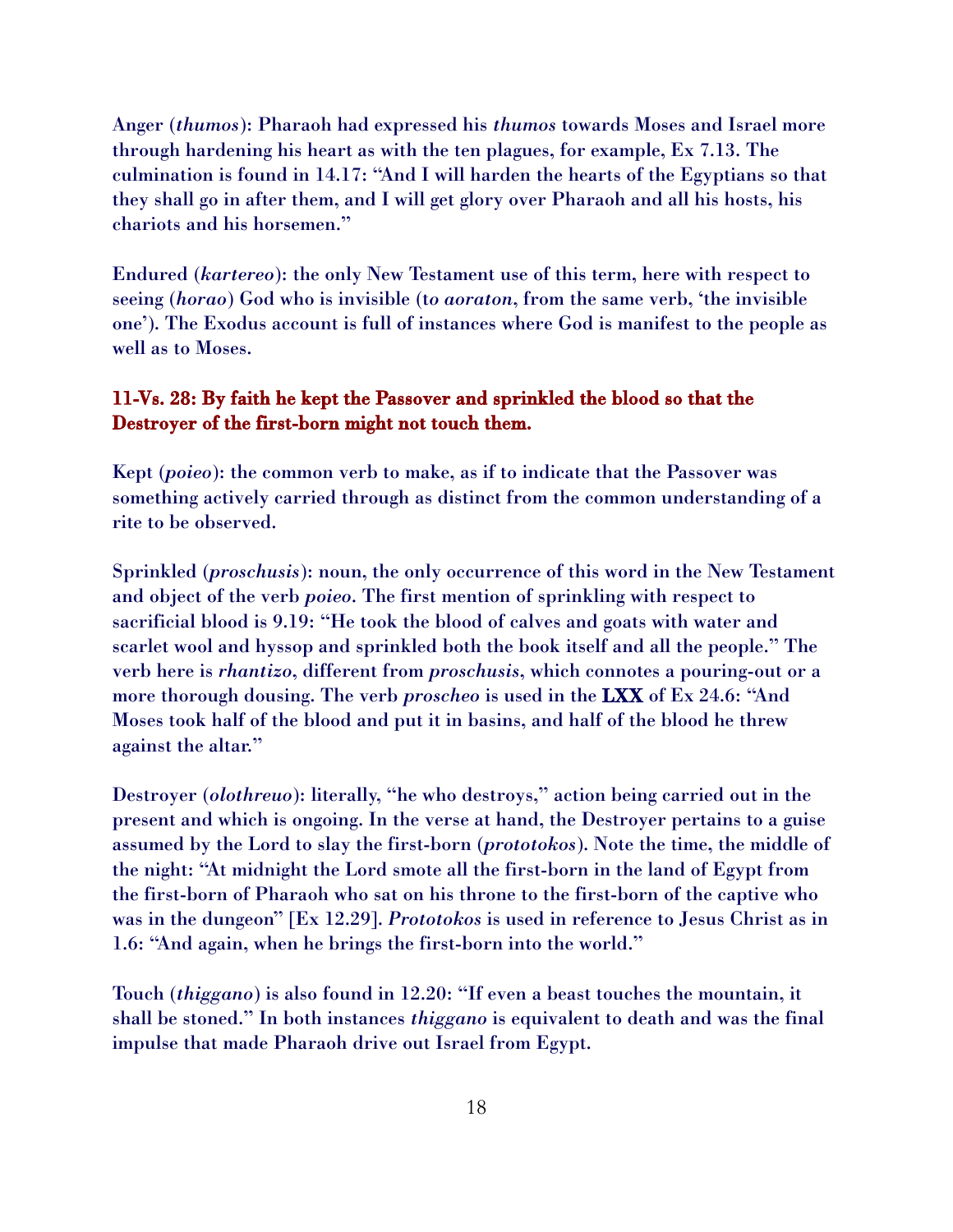## 11-Vs. 29: By faith the people crossed the Red Sea as if on dry land; but the Egyptians, when they attempted to do the same, were drowned.

Crossed (*diabaino*): literally, "to cross through" which is in accord with Ex 14.22: "And the people of Israel went into the midst of the sea on dry ground, the waters being a wall to them on their right hand and on their left." Here the people are presented as having gone into, not crossed, the sea. The Hebrew has *betok* (in the midst) or the very center of the water, as it were, which is emphasized by water piled up on their left and right. Vs. 29 has "as if" whereas the Exodus account omits this in favor of the actual presence of Israel *betok* the Red Sea.

Drowned (*katapino*): literally, to swallow down. The Hebrew of Ex 14.27 puts it interestingly: "And the Lord shook off the Egyptians in the midst (*betok*: the same *betok* as with Israel) of the sea." The idea of shaking off (*nahar*) the Egyptians suggests a casual throwing off almost in a comical sense.

## 11-Vs. 30: By faith the walls of Jericho fell down after they had been encircled for seven days.

Note the passiveness communicated by the two verbs: "fell down" and "had been encircled." While Joshua and the Israelites were actively involved, the author of Hebrews wishes to impart the fact that God effected Jericho's fall.

Chapter six of Joshua describes the siege of Jericho where the number seven occurs repeatedly: seven priests, seven trumpets, seven encirclements of Jericho, seven days. Once the city walls fell, Joshua devoted everything to the Lord for destruction (*cherem*: a paradoxical word, in a sense, for it connotes devotion to God by means of destroying something which is of value; cf. vs. 17).

### 11-Vs. 31: By faith Rahab the harlot did not perish with those who were disobedient because she had given friendly welcome to the spies.

Rahab's faith was rooted in her words, "I know that the Lord has given you the land and that the fear of you has fallen upon us and that all the inhabitants of the land melt away before you" [Jos 2.9]. The Hebrew verb *yadad* used here can refer to intimate knowledge as well as having a more common sense. Rahab seems to have gotten her information from neighboring people who heard about the fact that God delivered Israel into its hands. This occurs early in Joshua; no mention is made about warfare, so perhaps local inhabitants heard reports of Joshua's address to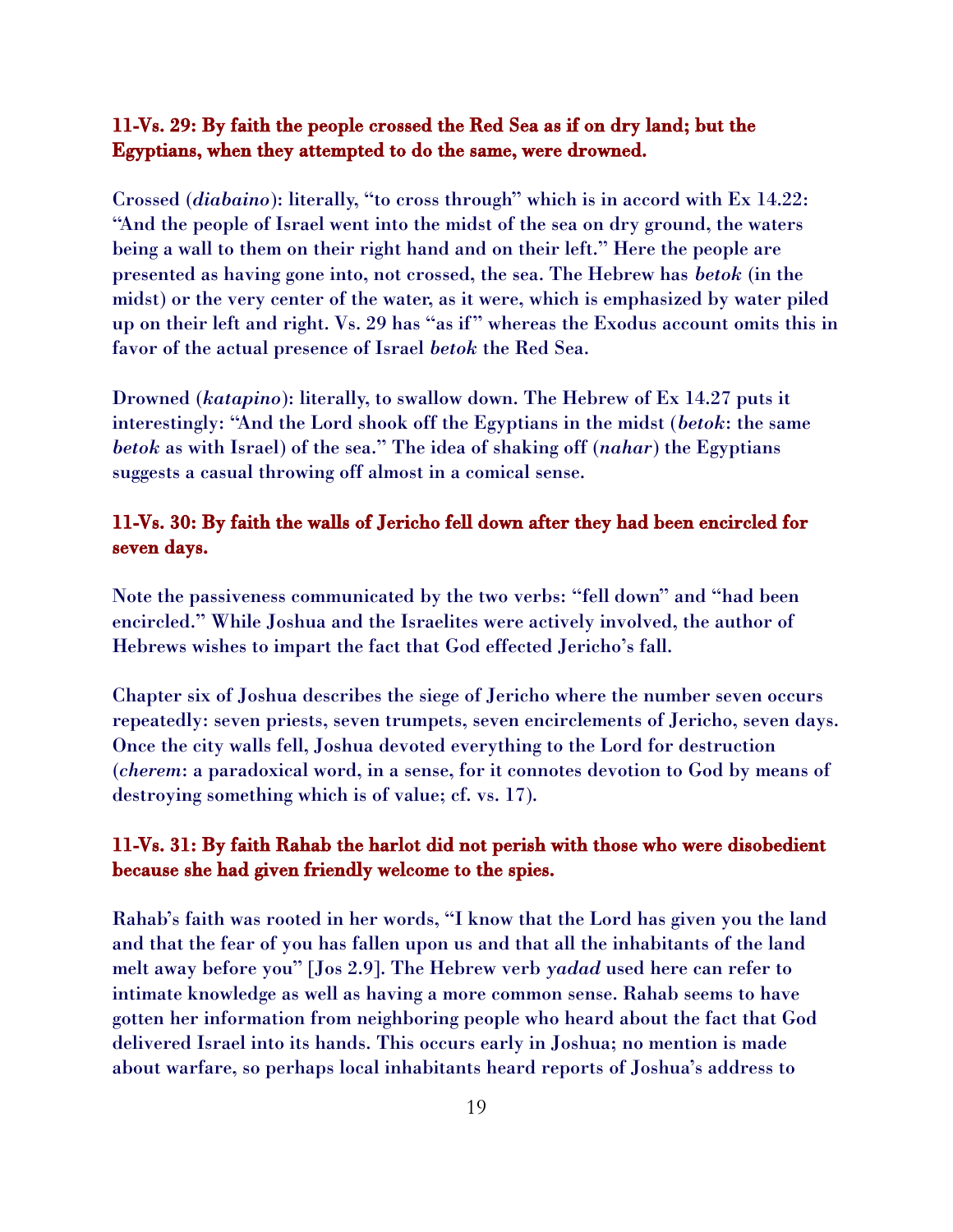Israel which implies hostility: "then you shall return to the land of your possession and shall possess it, the land which Moses the servant of the Lord gave you beyond the Jordan toward the sunrise" [1.15]. Thus Rahab heard the reports circulating in the neighborhood which probably included news about Israel's exodus from Egypt some forty years prior and how God destroyed the Egyptian army at the Red Sea.

The author of Hebrews calls the (presumed) inhabitants of Jericho disobedient, from the verb *apeitheo*. "So they have now been disobedient in order that by the mercy shown to you they also may receive mercy" [Rom 11.31]. Compare with vs. 8: "By faith Abraham obeyed when he was called to go out to a place which he was to receive as an inheritance." The verb here is *hupakouo*, literally, a "listening under;" *apeitheo* consists of *peitho* (to persuade) with alpha privative prefixed to it, i.e., the inhabitants of Jericho were not persuaded.

Friendly welcome (*dexamene met' eirenes*): literally, "having received with peace" those sent by Joshua to spy out the land. Although Rahab was instrumental for Israel's success, her favorable disposition centered upon her own safety and that of her household. Jos 6.25 says that the spies, having lived up to their oath, allowed Rahab and her extended family to live, "and she dwelt in Israel to this day because she hid the messengers whom Joshua sent to spy out Jericho."

## 11-Vs. 32: And what more shall I say? For time would fail me to tell of Gideon, Barak, Samson, Jephthah, of David and Samuel and the prophets–

Fail (*epileipo*): the only occurrence of this verb in the New Testament. This notion of "failing" with regard to words concerning these Old Testament notables–Jdg 6-8; 4-5; 13-16; 11-12; 1 Sam 16-30; 2 Sam 1-24; 1 Kg 1-2.11; 1 Sam 1-12; 15.1-16.13–is closely related to the lack of time or *chronos*.

Vss. 33-8 describe in some detail the ability of these persons to overcome horrendous obstacles. They are omitted here because their accounts do not pertain directly to the content of these Notes.

Vs. 38 says that the "world (*kosmos*) was not worthy" of such persons. Cf. vs. 7 for a similar sentiment: "by this (Noah's construction of the ark) he condemned the world and became an heir of the righteousness which comes by faith." The deserts, mountains, dens and caves of vs. 38 are similar in meaning to Noah floating over the submerged world, that is, both examples demonstrate a distance or detachment from the *kosmos* and parallels the sentiments of sojourner, etc., depicted earlier in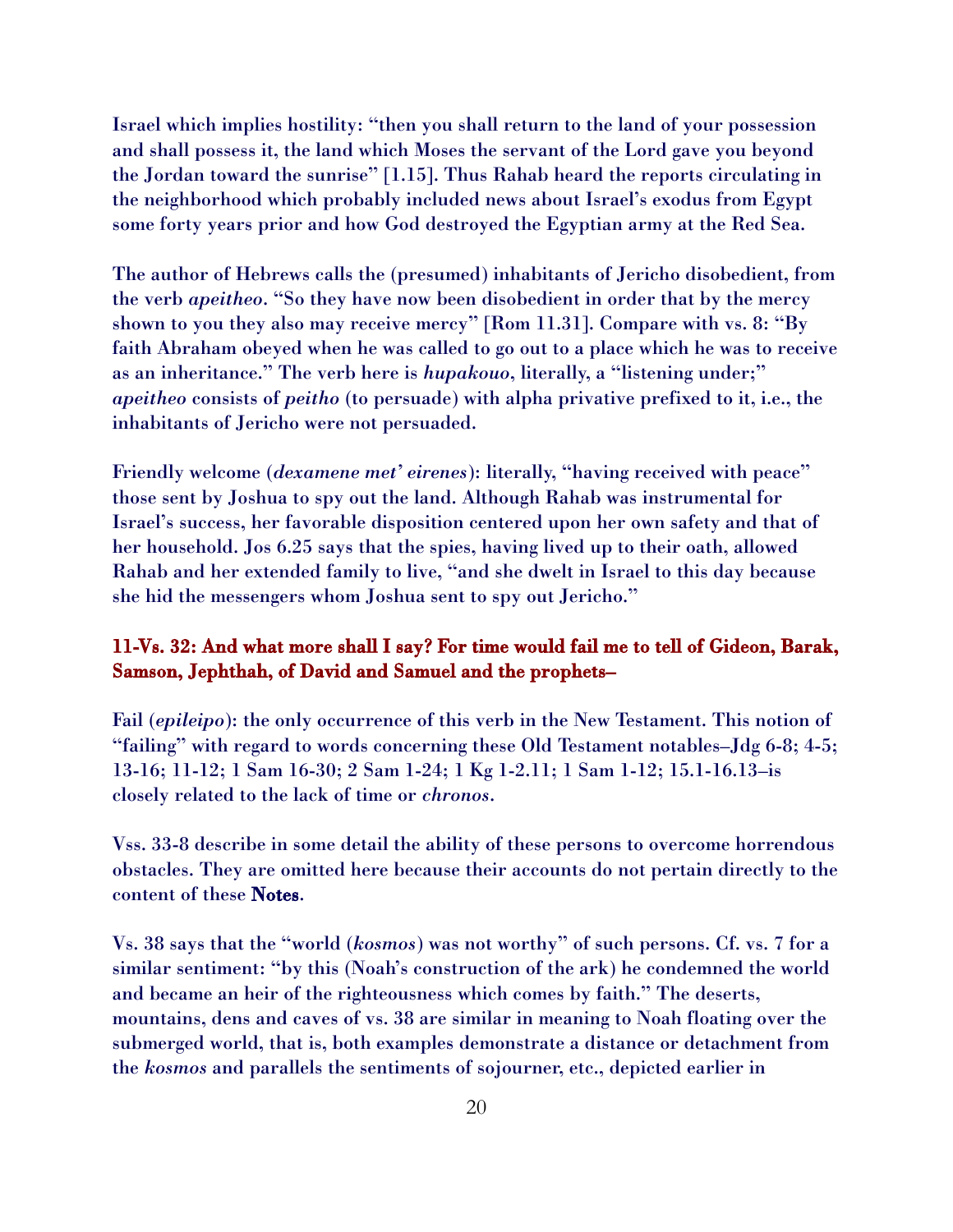Chapter Eleven.

# 11-Vs. 39: And all these, though well attested by their faith, did not receive what was promised.

Well attested (*martureomai*): literally, to bear witness here with respect to faith, that faith demonstrated by the Old Testament examples in Chapter Eleven beginning with Abel.

"By their faith:" note the preposition *dia* is used here or "through their faith."

"Receive what was promised:" a restatement of vs. 13 which reads, "These all died in faith, not having received what was promised" (etc.).

# 11-Vs. 40: since God had foreseen something better for us, that apart from us they should not be made perfect.

The author of Hebrews states his purpose for having recounted in some detail Old Testament worthies, that is, their relationship to "us" or Christians of his time.

Had foreseen (*problepomai*): the only New Testament use of this verb which bears a certain parallel to Rahab in vs. 31 having foreknowledge of the spies' mission. This verb consists of *blepo* (to see) prefixed by pro, before...i.e., a "seeing before" events. Since this *pro*-*blepomai* was worked out in the context of Old Testament persons who did not attain divine promises as Hebrews had recounted, their partial completion is deliberate. That is to say, they were not made perfect or *teleioo* apart from us, an indirect way of implying the revelation of Jesus Christ and the foundation of his church.

The contrast between the two different modes of time, *kairos* and *chronos*, are essential for understanding Chapter Eleven. The author's audience or "us" who live in the present *chronos*–as well as the Old Testament examples who were subject to the same *chronos* by reason of being sojourners and suffering persecution–are lifted from its restrictions into a new dimension or *kairos* which is fulfilled through the priesthood of Jesus Christ, an earlier theme of Hebrews.

## Chapter Twelve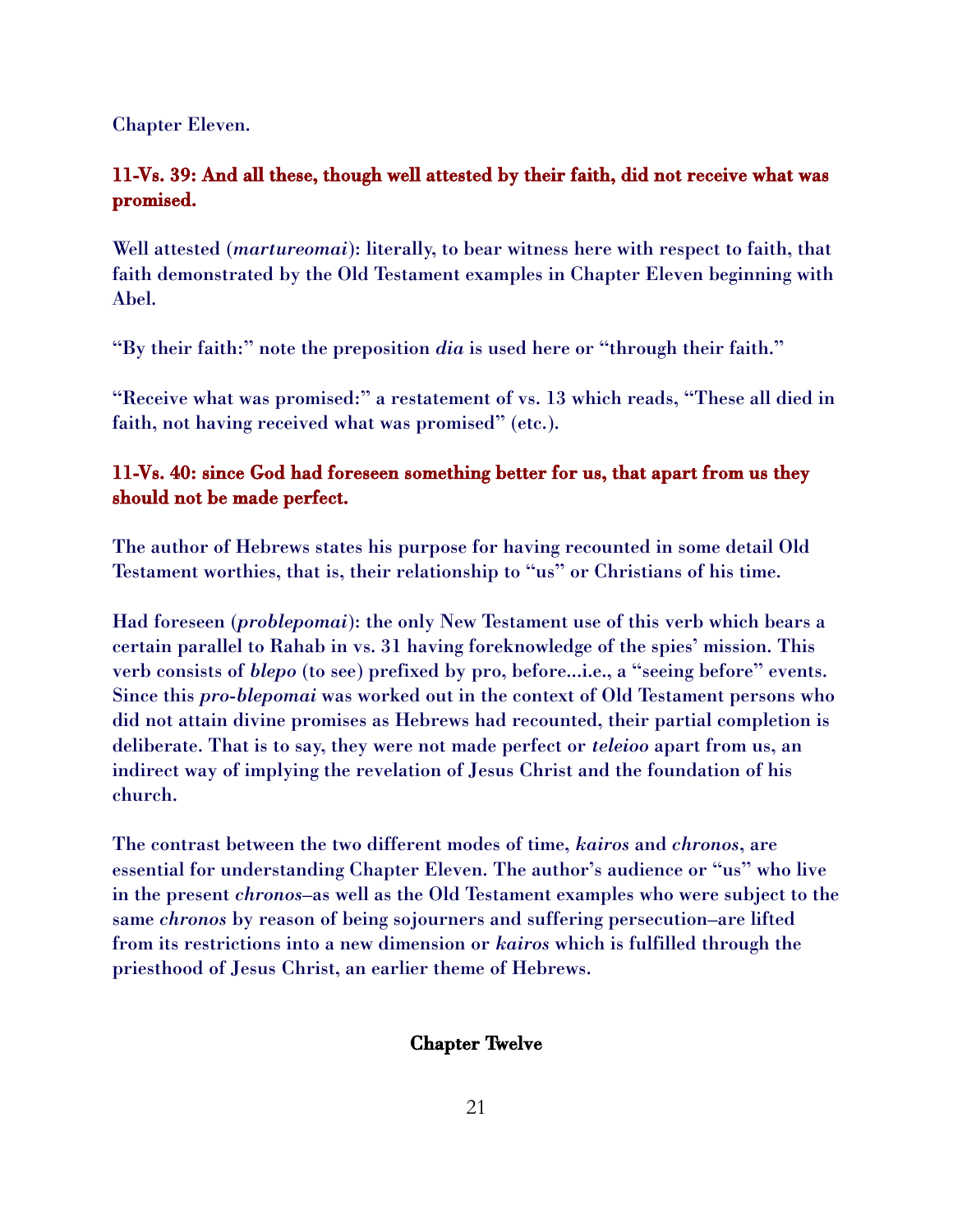# 12-Vs. 1: Therefore, since we are surrounded by so great a cloud of witnesses, let us also lay aside every weight and sin which clings so closely, and let us run with perseverance the race that is set before us,

Not just witnesses (*martus*, singular) but a cloud (*nephos*) of them, referring to those Old Testament examples mentioned in the last chapter. There are two chief examples of a cloud to demonstrate both hidden-ness and revelation:

1) Ex 19.16: "On the morning of the third day there were thunders and lightnings and a thick cloud upon the mountain." The Hebrew words here are *hanan kaved*, *kaved* being related to *kavod* or glory.

2) Mt 17.5: "He was still speaking when lo, a bright cloud overshadowed them." The Greek words here are *nephele photeine*; *nephele* is closely related to vs. 1's *nephos*, the only use of this term in the New Testament which is more suggestive of the oppressive weight of darkness. *Nephele* is the LXX translation of *hanan*.

In the verse at hand, this cloud is so great (*tosoutos*) in the sense of "such a one," that is, connoting its uniqueness.

Surrounded (*perikeimai*): "we" are the ones so embraced by this cloud which suggests it has greater capability to lead the Christian community into it much like Moses ascending Mount Sinai. For another use of this verb with a different sense, cf. 5.2: "He can deal gently with the ignorant and wayward since he himself is beset with weakness."

The cloud of witnesses allows the author of Hebrews to present two exhortations ("let us"):

1) Lay aside (*apotithemi*): this verb also refers to putting off one's clothes; in the verse at hand we may associate these clothes with "every weight" (*ogkos*). "Let us cast off the works of darkness and put on the armor of light" [Rom 13.12]. The type of burden is not specified, but it is every or pas, that is, all-inclusive with the exception of sin which is noted separately. This is the only New Testament use of *ogkos*. The second object of laying aside is sin which clings closely (*euperistatos*, the only New Testament occurrence). This adjective has a broad meaning: well (*eu*) surrounded, easily avoided, having easy distress. The general idea is an almost natural affinity with sin.

2) Run (*trecho*): i.e., to make haste, again, in the company of this cloud of witnesses. "So run that you may obtain it" [1 Cor 9.24]. Such running is in the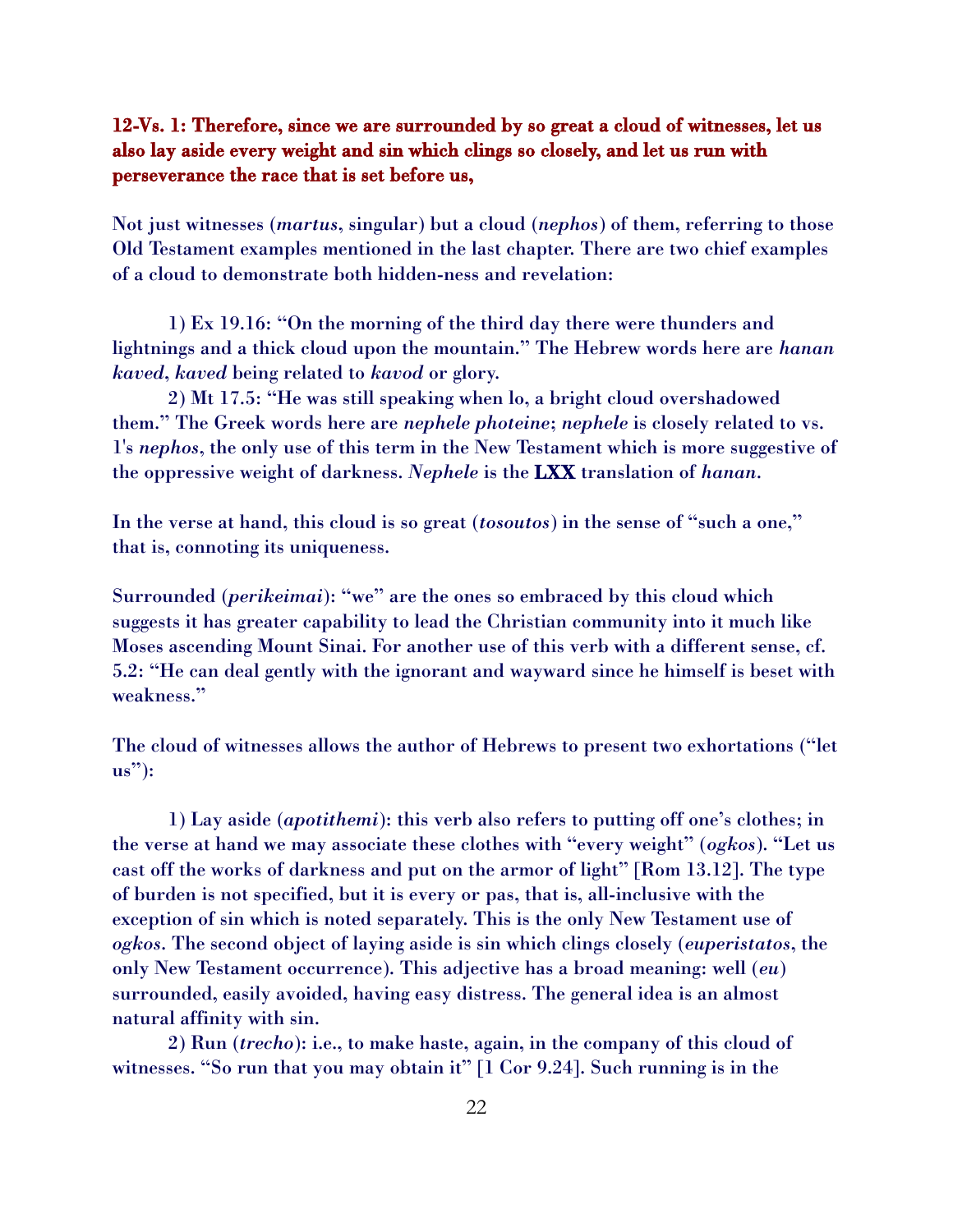context of a race or *agon* which also means struggle. In the verse at hand, the running is with perseverance (*hupomone*, literally, a standing-under) as noted in 10.36: "For you have need of endurance so that you may do the will of God and receive what is promised." The race in vs. 1 has not yet been undertake but is set before us or *prokeimai*; this word is used in the next verse, "for the joy that was set before him."

# 12-Vs. 2: looking to Jesus, the pioneer and perfecter of our faith, who for the joy that was set before him endured the cross, despising the shame, and is seated at the right hand of the throne of God.

Looking to (*aphorao*): the object being Jesus; this verb connotes turning away (*apohorao*) from one thing and focusing attention on something else. The only other New Testament use of this word is in Phil 2.23: "Just as soon as I see how it will go with me," that is, assuming the advent of more accurate knowledge. *Aphorao* has two objects or sees Jesus in two ways; it is used with the preposition eis (into) to show that such looking-to involves a full presence-in Jesus:

1) As pioneer (*archegos*) which is found in 2.10: "Should make the pioneer of their salvation perfect through suffering." In the verse at hand, *archegos* is associated with our faith as distinct from their salvation.

2) As perfecter (*teleiotes*) and used in 6.1: "Let us leave the elementary doctrines of Christ and go on to maturity." Note the use of *archegos* which is closely associated with *arche* (beginning) and *teleiotes* which is related to *telos* (end, completion). It is as though the author of Hebrews were expressing Jesus Christ as Alpha and Omega or the beginning and end (cf. Rev 1.8) of "our faith."

Joy (*chara*): it is set before or *prokeimai* Jesus similar to the race of the previous verse, thus hinting that the endurance of the cross as a type of race. The text implies a kind of spacial perception of joy through this verb and closely related to endurance (*hupomeno*, verb; the object of which is the cross)...i.e., a *pro*- conditioned by a *hupo*- or "before" conditioned by "under."

The preposition *anti* (for, in the sense of for the sake of) is used in conjunction with joy; it implies the making of an exchange or substitution.

Shame (*aischune*): associated with the cross which Jesus did not despise or *kataphroneo*, literally as "to think down (*kata*: according to) something."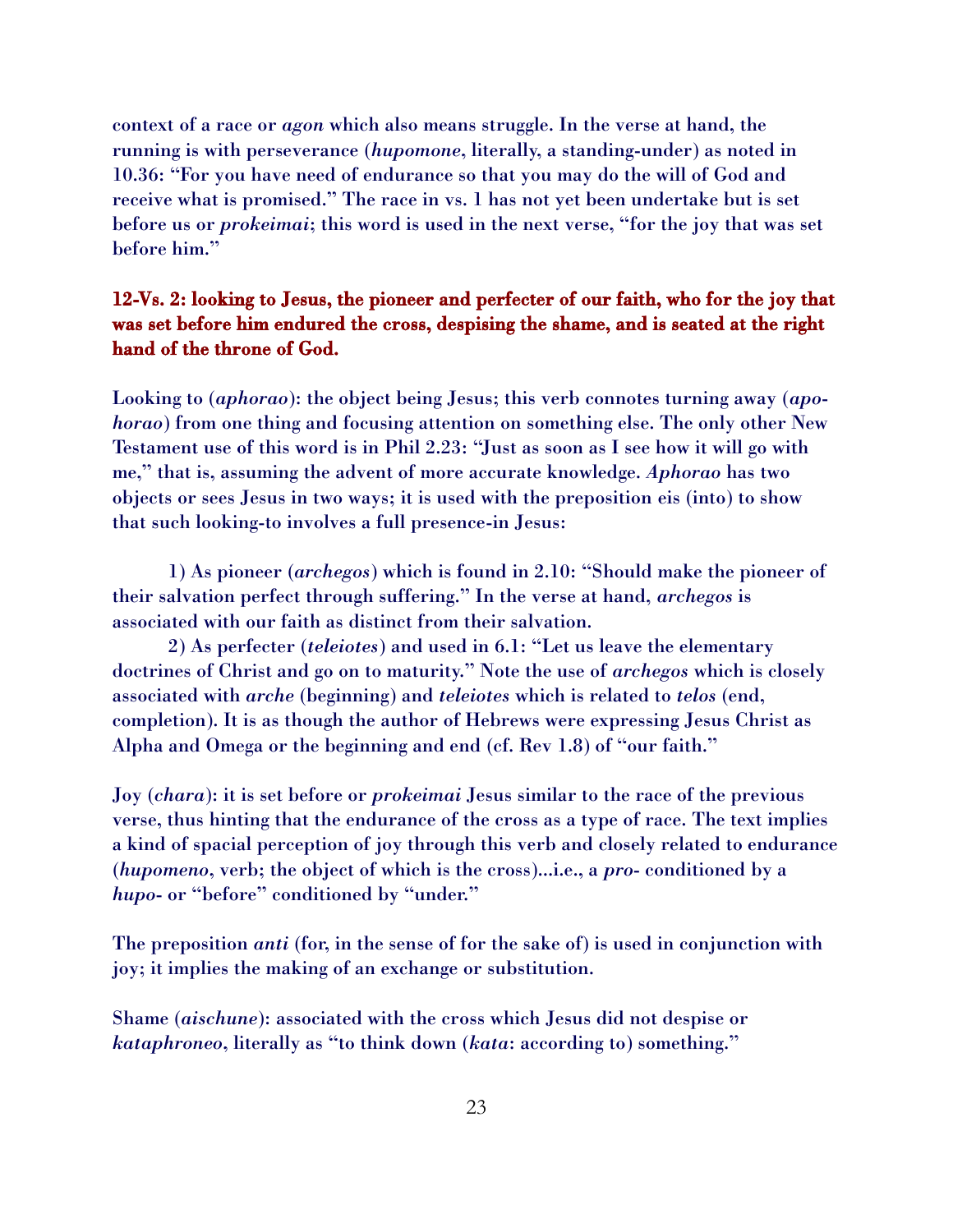This verse concludes with Jesus seated at the right hand of God's throne; the perfect active indicative of *kathizo* (to be seated) means that he is remains in this position. Compare with 8.1: "We have such a high priest, one who is seated at the right hand of the throne of the Majesty in heaven." Thus vs. 2 points to the priestly role of Jesus Christ.

#### 12-Vs. 3: Consider him who endured from sinners such hostility against himself so that you may not grow weary or fainthearted.

Consider (*analogizomai*): This verb implies careful deliberation, a summing up of one's impressions, and is the only New Testament occurrence. The object his Jesus Christ and his endurance (*hupomeno*, verb) used in vs. 2 with respect to "cross." In the literal sense of this verb, Christ "remained-under" hostility or *antilogia* from sinners. "And in all their disputes an oath is final for confirmation" [6.16]. In the verse at hand such *antilogia* is directed "against (*eis*) himself," this preposition implying full penetration of hostility into Jesus.

The application of *analogizomai* is directed towards *psuche* (soul) which is not mentioned in the English translation. I.e., these souls are not to be subject to *kamno* nor *ekluomai*.

## 12-Vs. 4: In your struggle against sin you have not yet resisted to the point of shedding your blood.

Struggle (*antagonizomai*, verb): the only New Testament occurrence of this term which suggests an athletic contest; here it is with regard to sin which puts the struggle in a more positive sense than in English translation. The force of this verb is underscored by the preposition *pros* (against in the sense of towards-which).

Resisted (*antikathistemi*): the only New Testament occurrence of this verb which contains the preposition *anti* (against) as well as *anta*(*i*)*gonizomai*.

# 12-Vs. 5: And have you forgotten the exhortation which addresses you as sons?–"My son, do not regard lightly the discipline of the Lord nor lose courage when you are punished by him.

The beginning of a quotation from Proverbs 3.11-2 which continues into the next verse.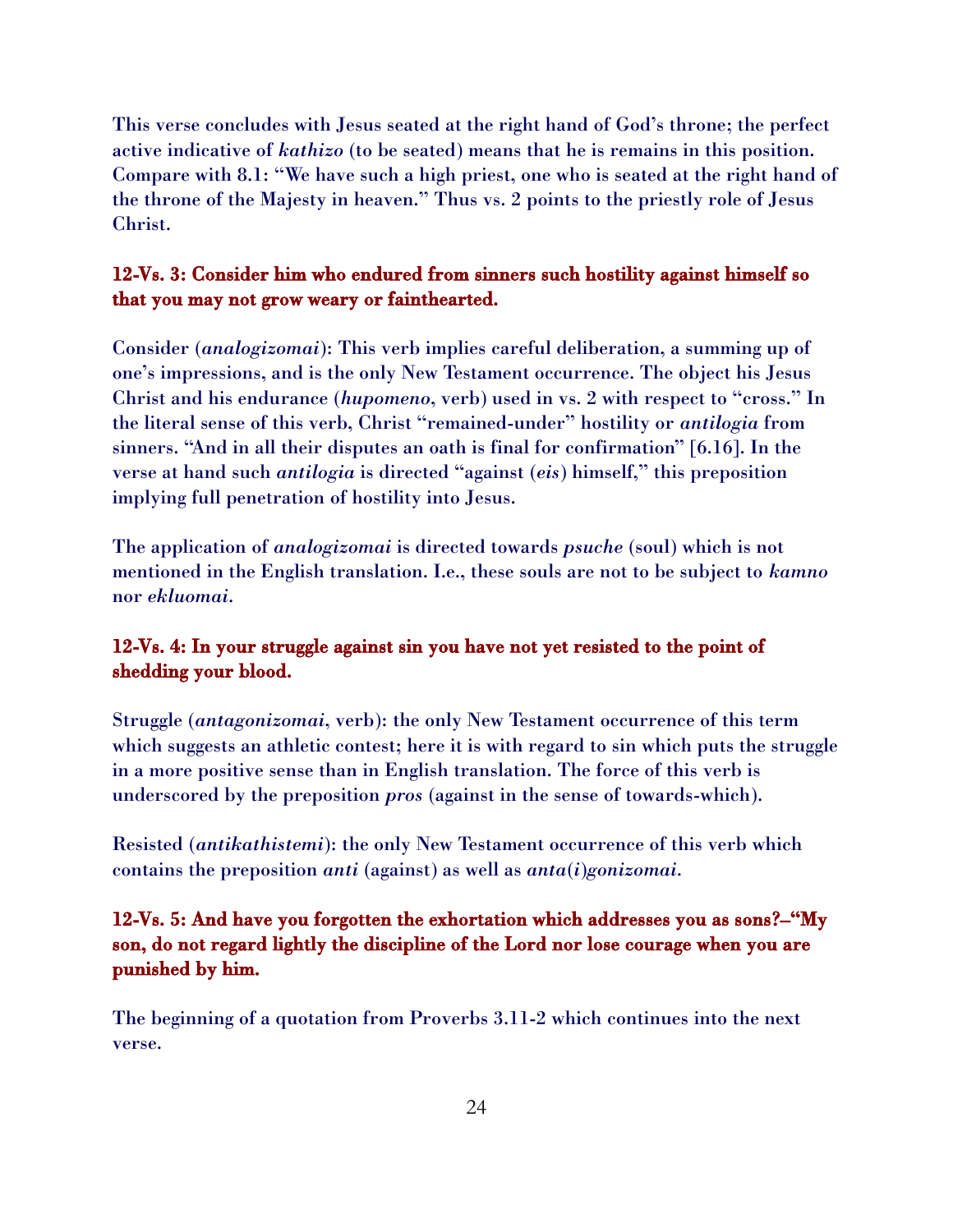Exhortation (*paraklesis*) which here is forgotten or exlanthano, the only New Testament use of this word; lanthano is accentuated further by the preposition *ex* (out) to signify a more intense forgetfulness.

Addresses (*dialegomai*): connotes a sense of instructing, of handing over (*dia*, through or a thorough penetration) one's intent to a listener which here are sons.

Discipline (*paideia*): involves a more comprehensive notion of education, that is, as applied to the whole person with the intent of responsible living. The Hebrew word for *paideia* is *mosar* which corresponds more to the English discipline as pertaining to child rearing.

Regard lightly (*oligoreo*): the only New Testament use of this word which pertains to *paideia*; it literally means to make small. The Hebrew is *ma'as* which connotes rejection and condemnation.

Lose courage (*ekluo*): alternately, to be exhausted and literally, to loose from. The Hebrew verb is *quts*, to be weary. The context is with regard to punishment (*elegcho*, verb) which also means to scrutinize, to disapprove; the Hebrew verb is *yakach* which has the sense of reprove and the manifestation of proof.

### 12-Vs. 6: For the Lord disciplines him whom he loves and chastises every son whom he receives."

The second half of the Proverbs citation begins with the verb *paideuo*, the noun *paideia* having been discussed in the previous verse. The Hebrew verb is *yakach* noted in vs. 5 as being equivalent to *elegcho*.

Such manifestation of divine *paideia* has two objects: 1) the person whom God loves (*agapao*/'*ahav*) and the person whom he chastises (*mastigoo*).

The Hebrew of the second part of vs. 6 reads "as a father (reproves) the son in whom he delights." The verb here is *ratsah*, to receive graciously. The Greek *paradechomai* (to receive) corresponds to the hospitality connoted by *ratsah*. The preposition *para* (besides) implies a bringing alongside, of placing this son beside (God).

12-Vs. 7: It is for discipline that you have to endure. God is treating you as sons; for what son is there whom his father does not discipline?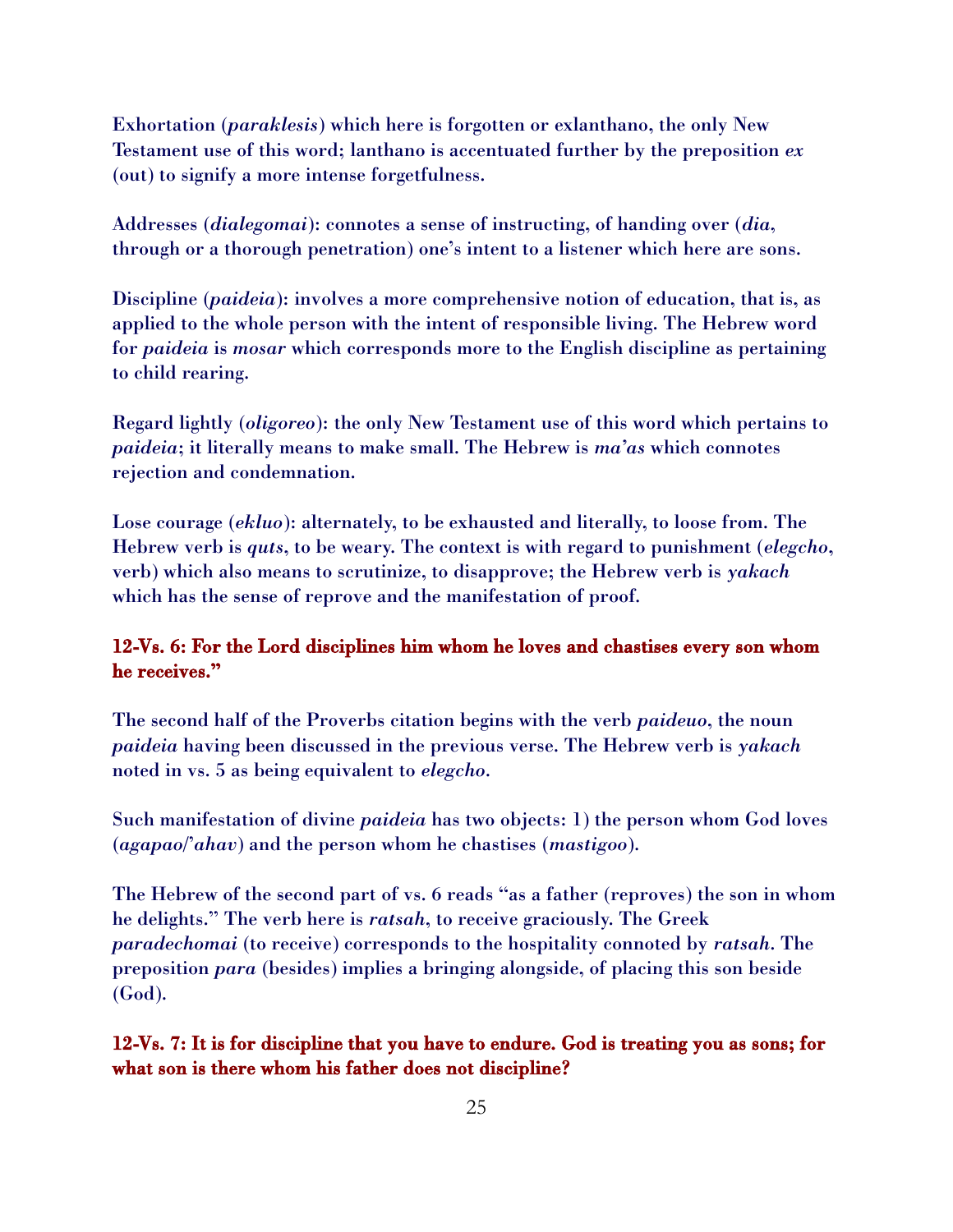For discipline reads literally "into (*eis*) discipline" or *paideia* used with the verb *hupomeno* (to endure) as found in vs. 3: "Consider him who endured from sinners such hostility." That is to say, divine *paideia* requires a "remaining under (*hupo*)."

Treating (*prosphero*): literally, "to carry forward." This verb is found several times in Hebrews with the alternate meaning of to offer as in 5.1: "For every high priest chosen from among men is appointed to act on behalf of men in relation to God, to offer gifts and sacrifices for sins." Perhaps the idea of sacrificial offering is implied in the verse at hand and mirrors Christ's relationship with his Father.

The verb *paideuo* is used again in a rhetorical manner as being part and parcel of child rearing.

# 12-Vs. 8: If you are left without discipline in which all have participated, then you are illegitimate children and not sons.

Being without (*choris*) *paideia* is comparable to being illegitimate (*nothos*) and not being sons. This adjective, the only New Testament occurrence, connotes birth outside wedlock as well as not enjoying legal status. The author of Hebrews acknowledges that in normal circumstances everyone has participated (*metochos*, noun) in the *paideia* essential to child rearing.

# 12-Vs. 9: Besides this, we have had earthly fathers to discipline us and we respected them. Shall we not much more be subject to the Father of spirits and live?

Besides (*eita*): alternately as "then" as if to supplement God's *paideia* in the previous verses by human or paternal *paideutes* (discipline, noun). The only other use of this word in the New Testament is Rom 2.20 which applies more to the English concept of discipline as distinct from the more comprehensive notion of *paideia*: "a corrector of the foolish, a teacher of children, having in the law the embodiment of knowledge and truth."

Earthy fathers: literally, "of the flesh (*sarkos*)." These human fathers imparted through discipline respect (*entrepomai*, verb): literally, to turn to. This verb connotes respect, indicating special status towards someone as in Mt 21.37: "They will respect my son."

Both discipline and the ensuing respect are models for subjection (*hupotassomai*,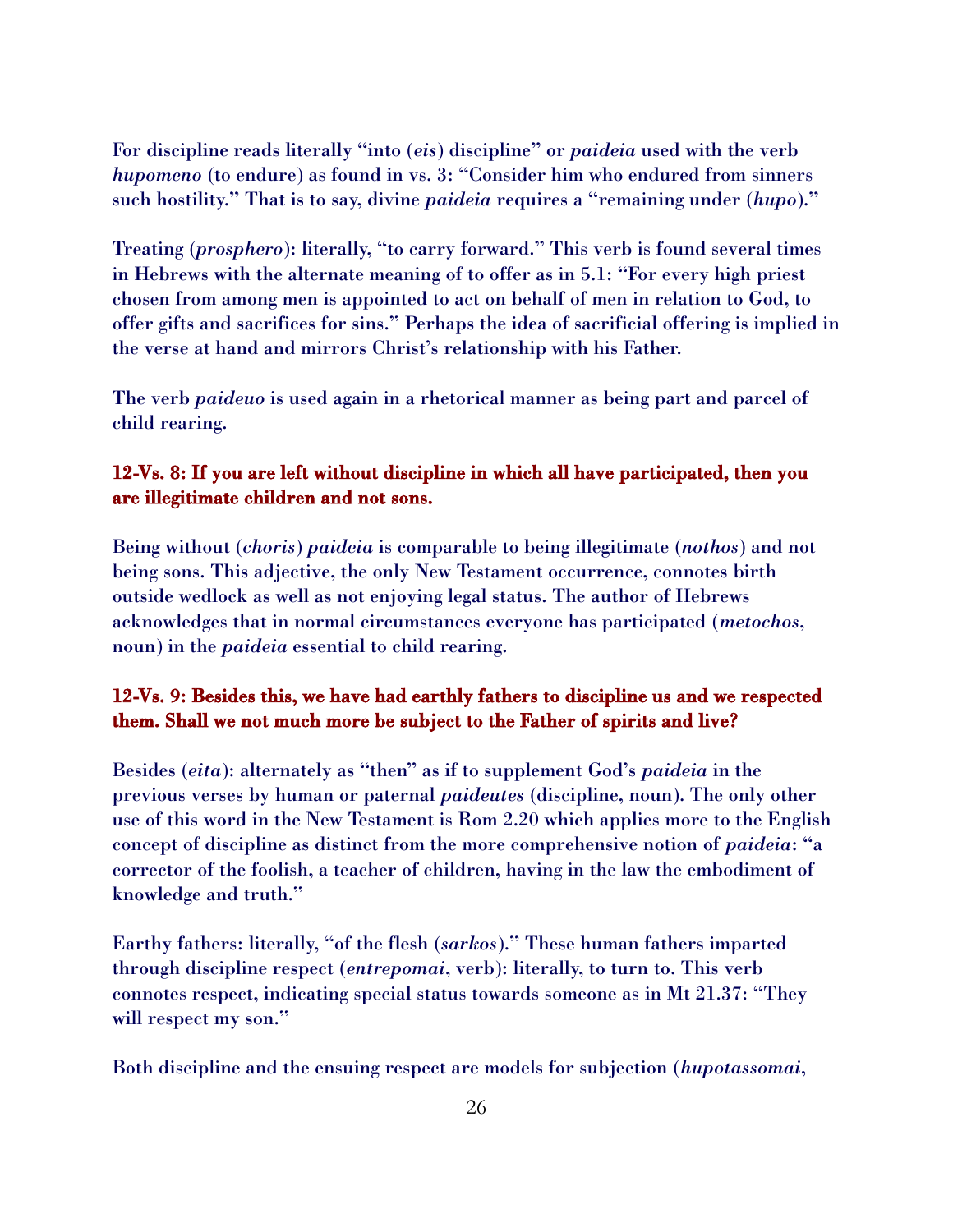verb) concerning God the Father. The fuller sense of this verb is found in 1 Cor 15.27 which is a quote from Ps 8.6: "For God has put all things in subjection under his feet." It is amplified in vs. 28: "When all things are subjected to him, then the Son himself will also be subjected to him who put all things under him, that God may be everything to everyone."

The author of Hebrews identifies God the Father as being a Father of spirits (*pneuma*) perhaps to contrast his earlier analogy of fathers "of the *sarx*." Here the connection between subjection and spirit results in true living (*zao*).

#### 12-Vs. 10: For they disciplined us for a short time at their pleasure, but he disciplines us for our good, that we may share his holiness.

"They" of course referring to fathers of the flesh whose *paideuo* is for a short time or literally "for (*pros*) a few days."

Pleasure (*dokeo*, verb): in the sense of being in accord with what is probable, not necessarily in truth.

The author of Hebrews contrasts human *paideia* with that which is divine: for our good (*epi to sumpheron*) or literally, "upon the best;" even more literally, "with (*sum*) bring together."

The "upon-ness" of *epi* is carried over to a sharing (*metalambano*); it used with the preposition *eis* (into), "a taking-with." The object is divine holiness or *hagiotes*, the only other New Testament use of this word being 2 Cor 1.12: "with holiness and godly sincerity, not by earthly wisdom but by the grace of God."

### 12-Vs. 11: For the moment all discipline seems painful rather than pleasant; later it yields the peaceful fruit of righteousness to those who have been trained by it.

Human *paideia* is for the moment or *pros* (in the sense of being directed towards it) to *paron*, another way of saying it is painful (*lupe*, noun) as opposed to pleasant (*chara*, noun), a noun which also means joy.

The "for the moment" nature of *paideia* is contrasted with later or *husteron*. There (to use a spacial term) is present righteousness' peaceful (*eirenikos*) fruit. The only other New Testament occurrence is Jms 3.17: "But the wisdom from above is first pure, then peaceable, gentle, open to reason, full of mercy and good fruits, without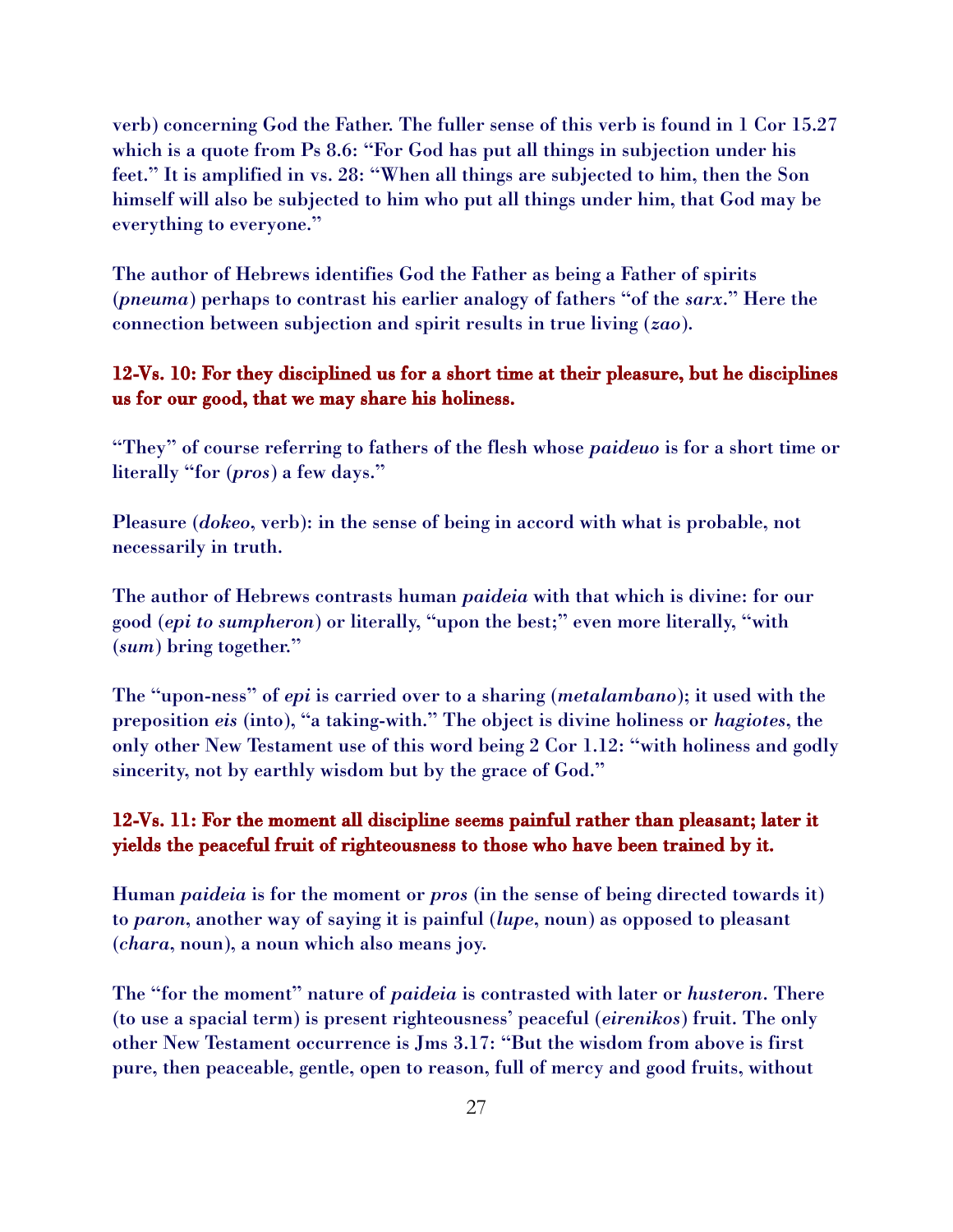uncertainty or insincerity." Here too good fruit" is identified with peace and by implication, righteousness (*dikaiosune*). Note that in 7.2 *dikaiosune* is associated with Melchizedek, "king of *dikaiosune*" [7.2].

*Paideia* is related to training (*gumnazo*, verb); the perfect passive participle indicates a complete state or condition. This verb applies to gymnastic exercise: "Wo have their faculties trained by practice to distinguish good from evil" [5.14].

#### 12-Vs. 12: Therefore lift your drooping hands and strengthen your weak knees,

A quote from Is 35.3 which in the English RSV reads "Strengthen the weak hands, and make firm the feeble knees." The next verse situates this encouragement in terms of "your God will come with vengeance, with the recompense of God."

Lift (*anorthoo*): literally, "set straight (upright) again." "And he laid his hands upon her, and immediately she was made straight, and she praised God" [Lk 13.13]. The Hebrew verb here is *chazaq* which applies more to imparting strength.

Drooping (*pariemi*): in the sense of letting fall (one's hands) to the side, presumably which were held aloft in a gesture of prayer or supplication. The Hebrew term is *rapha*', an alternate definition which applies to healing, perhaps with the idea of relaxing inherent bodily and mental stress.

The verse at hand applies *anarthoo* to knees as well as hands; strengthen is not in the Greek text. The Hebrew '*amats* (to make firm) suggests alertness and swiftfootedness with respect to standing in an upright position.

#### 12-Vs. 13: and make straight paths for your feet, so that what is lame may not be put out of joint but rather be healed.

A continuation of the previous verse quoting from Isaiah. The first part of vs. 13 is a paraphrase from Sir 25.23: "Drooping hands and weak knees are caused by the wife who does not make her husband happy." Vs. 13 intimates John the Baptist's call citing Isaiah: "Prepare the way of the Lord, make his paths straight" [Mt 3.3].

In the verse at hand make straight (*orthos*) is with respect to one's paths or *trochia*, a word which pertains to ruts made by a cart and continues the athletic theme of *gumnazo* (to train) in vs. 11; here the image can apply to a person about to run a course or race. *Trochia* differs from the paths of Mt 3.3 which uses the term *tribos*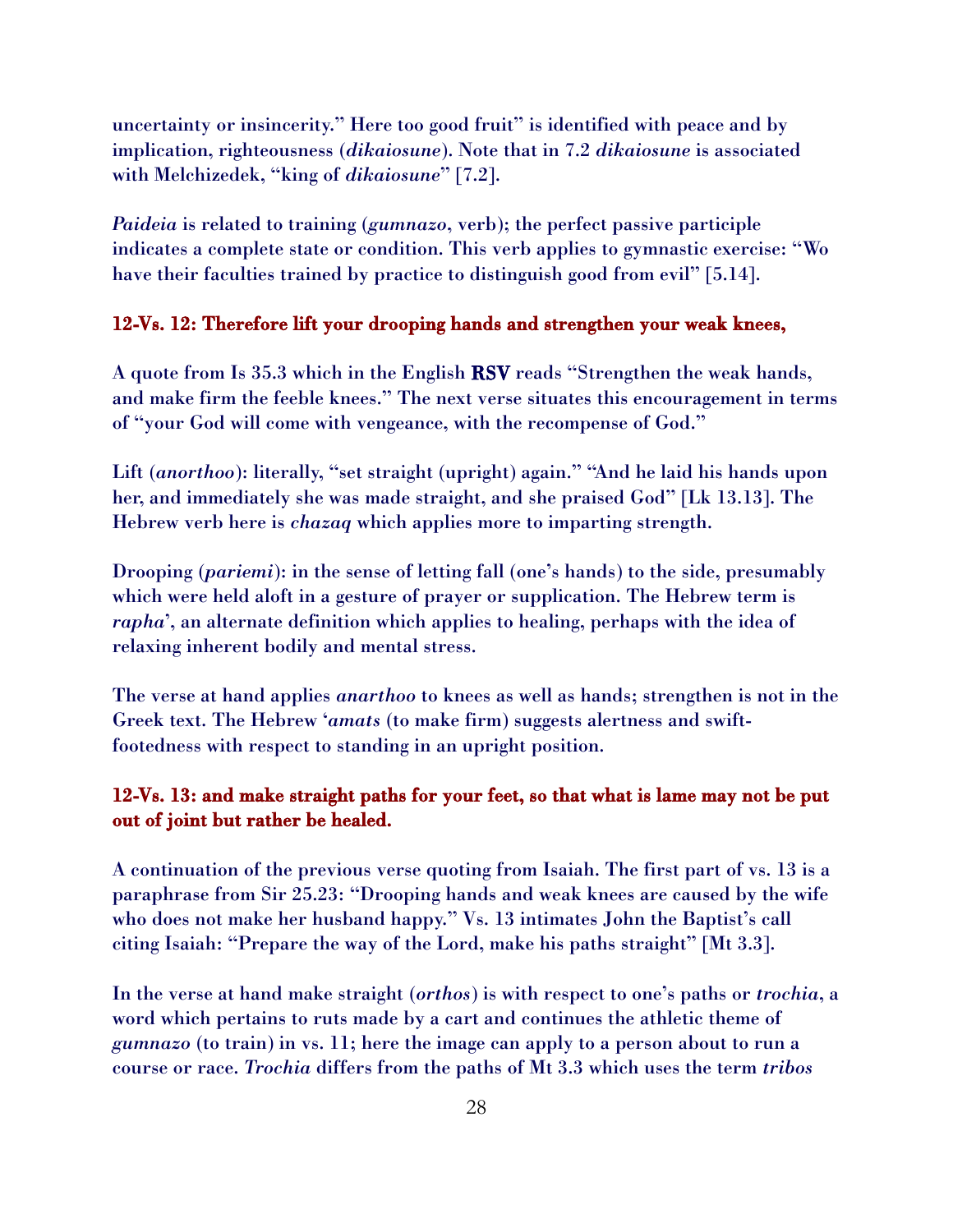and connotes a defined track or route.

Lame (*cholos*) suggests miracles performed by Jesus: "the blind receive their sight and the lame walk" [Mt 11.5]. Vs. 13 does not situate *cholos* in terms of walking but in preparation for it and can apply to other bodily limbs. The verb *ektrepotomai* (to put out of joint) literally means "to turn away" as in 1 Tim 1.6: "Certain persons by swerving from these have wandered away into vain discussion."

The Greek *iaomai* (to be healed) can correspond to the Hebrew *rapha*' noted in vs. 12.

### 12-Vs. 14: Strive for peace with all men and for the holiness without which no one will see the Lord.

Strive (*dioko*): suggests hunting, eager pursuit and continues the theme of healing and athletic imagery just noted. "I press on toward the goal for the prize of the upward call of God in Christ Jesus" [Phil 3.14]. Upward (*ano*) is in reference to a spiritual contest as opposed to one that is athletic or physical. In the verse at hand, this vertical dimension also has a horizontal dimension, peace with all men.

The second object of *dioko* applies more to that which is upward: holiness or *hagiasmos*; compare with *hagiotes* in vs. 10.

In the verse at hand, holiness is the condition for seeing the Lord (*Kurios*). The common verb *orao* is used here; the upward nature of this athletic contest bears a certain parallel with Moses' ascent to Mount Sinai where he did not directly see the Lord except his back (cf. Ex 33.23).

# 12-Vs. 15: See to it that no one fail to obtain the grace of God; that no "root of bitterness" spring up and cause trouble, and by it the many become defiled;

See to it (*episkopeo*): alternately, to watch over (*epi*) as though divine grace or *charis* were situated below, an aerial view if you will. The only other New Testament occurrence of this verb is 1 Pt 5.2: "Tend the flock of God that is your charge." In the verse at hand, such an exhortation with regard to *epi* is that (literally) people are not "lacking from (*apo*) the grace of God."

Reference to the root of bitterness is from the LXX of Dt 29.18: "Lest there be in you a root springing up with gall and bitterness." The Hebrew reads: "Lest there be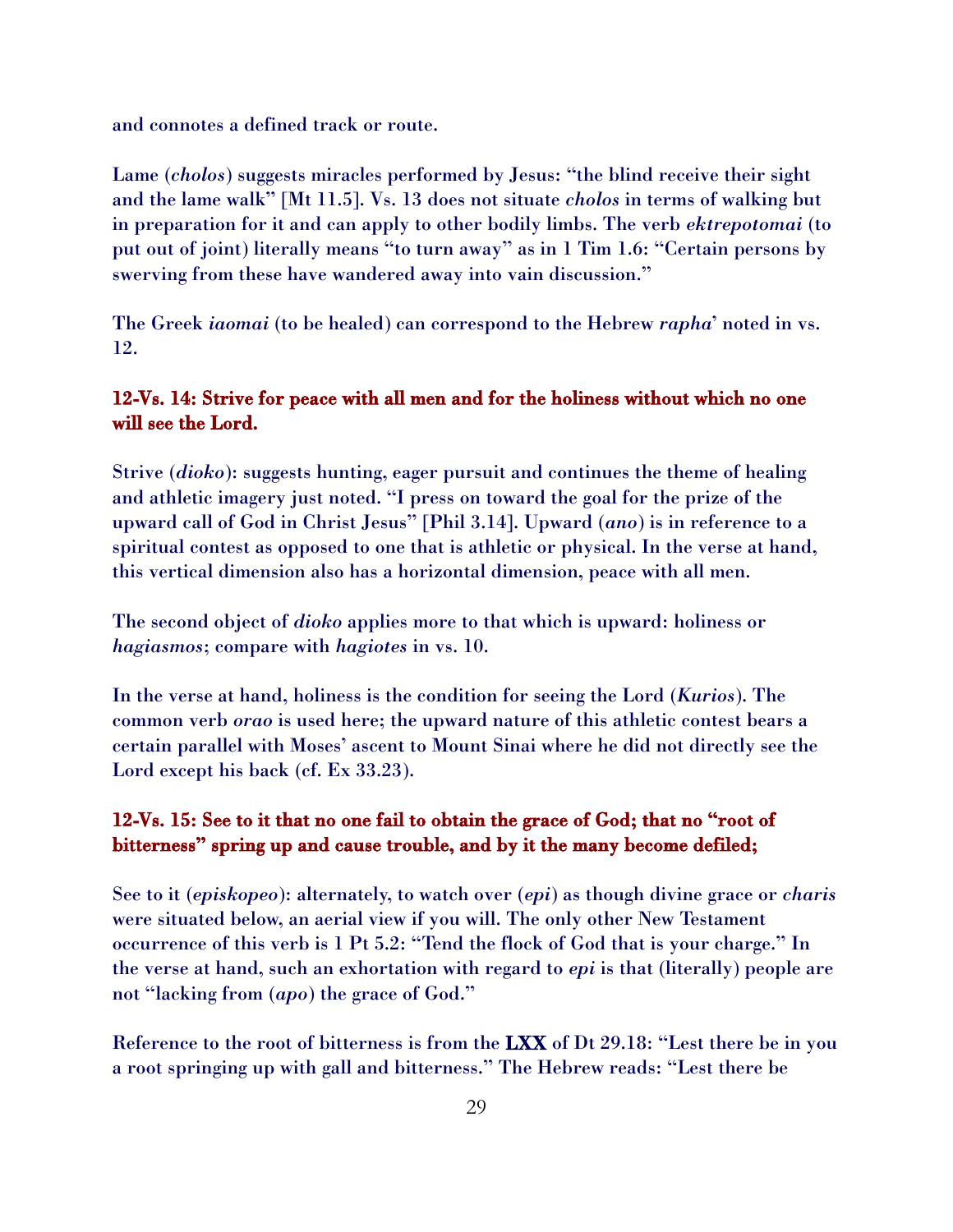among you a root bearing poisonous and bitter fruit." The context is Moses' third address to Israel.

Cause trouble (*enochleo*): *ochlos* translates as crowd, thus giving the image of a multitude (i.e., the 'root of bitterness') on the threshold of riot. The only other New Testament use of this verb is Lk 6.18: "and those who were troubled with unclean spirits were cured."

The verb *phuo* (to spring up) refers to the growth of plants, etc. The only other New Testament occurrence is Lk 8.6 as well as vs. 8, the parable dealing with various seeds which fell to earth: "And some fell on the rock; and as it grew up, it withered away because it had no moisture."

Such (vegetative) growth causes defilement (*miaino*, verb).

#### 12-Vs. 16: that no one be immoral or irreligious like Esau who sold his birthright for a single meal.

A continuation of the previous verse's theme where the author of Hebrews exhorts his listeners not fail to "obtain the grace of God." Here as well as in the next verse, the author centers upon the example of one person, Esau.

Esau is both immoral (*pornos*) and irreligious (*bebelos*); the former connotes sexual immorality, also noted in 13.4: "Let marriage be held in honor among all, and let the marriage bed be undefiled; for God will judge the immoral and adulterous."

Reference is to Gen 25.29-34; evidence to Esau being *pornos* and *bebelos* does not seem present here, rather, the text speaks of gluttony and indifference regarding his birthright. "Esau was a skillful hunter, a man of the field, while Jacob was a quiet man, dwelling in tents" [Gen 25.27].

Birthright (*prototokia*): the only New Testament use of this term which corresponds to the Hebrew *berokah*: "He took away my birthright; and behold, now he has taken away my blessing" [Gen 27.36]. There is a play on the words *berokah* and *berakah*, the latter meaning blessing.

12-Vs. 17: For you know that afterward, when he desired to inherit the blessing, he was rejected, for he found no chance to repent, though he sought it with tears.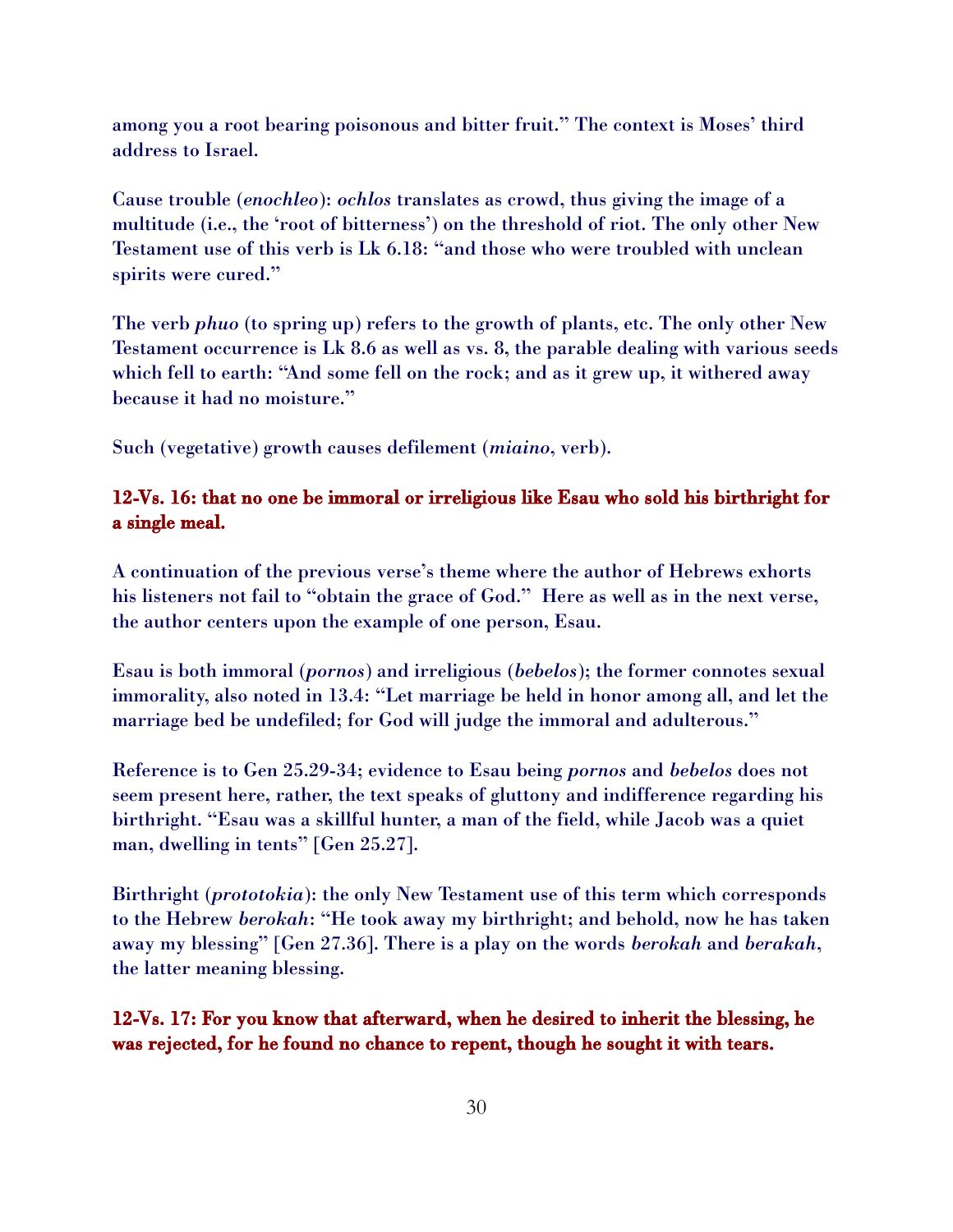"For you know" points to the audience's familiarity with the story of Esau and Jacob including the Old Testament as a whole. The context of this verse is Gen 27.30-40.

Inherit (*kleronemeo*) with regard to Esau who had sought a blessing or *eulogia* from his father Isaac, this term literally meaning "a saying well," that is an oral blessing. Cf. 6.7: "For land which has drunk the rain...receives a blessing from God."

The verb *thelo* (to desire) is used here with respect to blessing; it pertains more to a willing as opposed to an ardent longing.

Rejected (*apodokimazo*): the verb *dokimazo* (pertains to something examined carefully) prefixed with the preposition *apo* (away from). "The very stone which the builders rejected has become the head of the corner" [Mt 21.42 quoting Ps 118.22-3]. In the case at hand, such rejection by Isaac was effected by feeling the skin of both Esau and Jacob.

Repent (*metanoia*, noun): despite his tears, Esau plotted to kill Jacob after his father's death: "The days of mourning for my father are approaching; then I will kill my brother Jacob" [Gen 27.41]. *Metanoia* is a classical New Testament term, one of many examples being Mt 3.11: "I baptize you with water for repentance."

The verse at hand says that Esau sought (*ekzeteo*) Isaac's blessing/inheritance yet failed to obtain it even though Jacob deceived his father. Contrast the example of Esau with 11.6: "that he rewards those who seek him."

### 12-Vs. 18: For you have not come to what may be touched, a blazing fire and darkness and gloom and a tempest,

The author of Hebrews switches themes to Moses and Mount Sinai (cf. Ex 19.12-22); it is interesting to keep in mind that the verses above which pertain to Esau come just before Jacob's dream at Bethel in chapter 28.

Have come (*proserchomai*): noted several times in Hebrews as 4.16: "Let us with confidence draw near to the throne of grace." Presumably this throne may be touched, the verb being *psalaphao* which also connotes handling, as if to feel the ripeness of a piece of fruit. Compare with the touching of Jesus Christ: "That which was from the beginning, which we have heard, which we have seen with our eyes, which we have looked upon and touched with our hands, concerning the word of life" [1 Jn 1.1]. The Sinai episode uses touching with respect to the mountain: "Take heed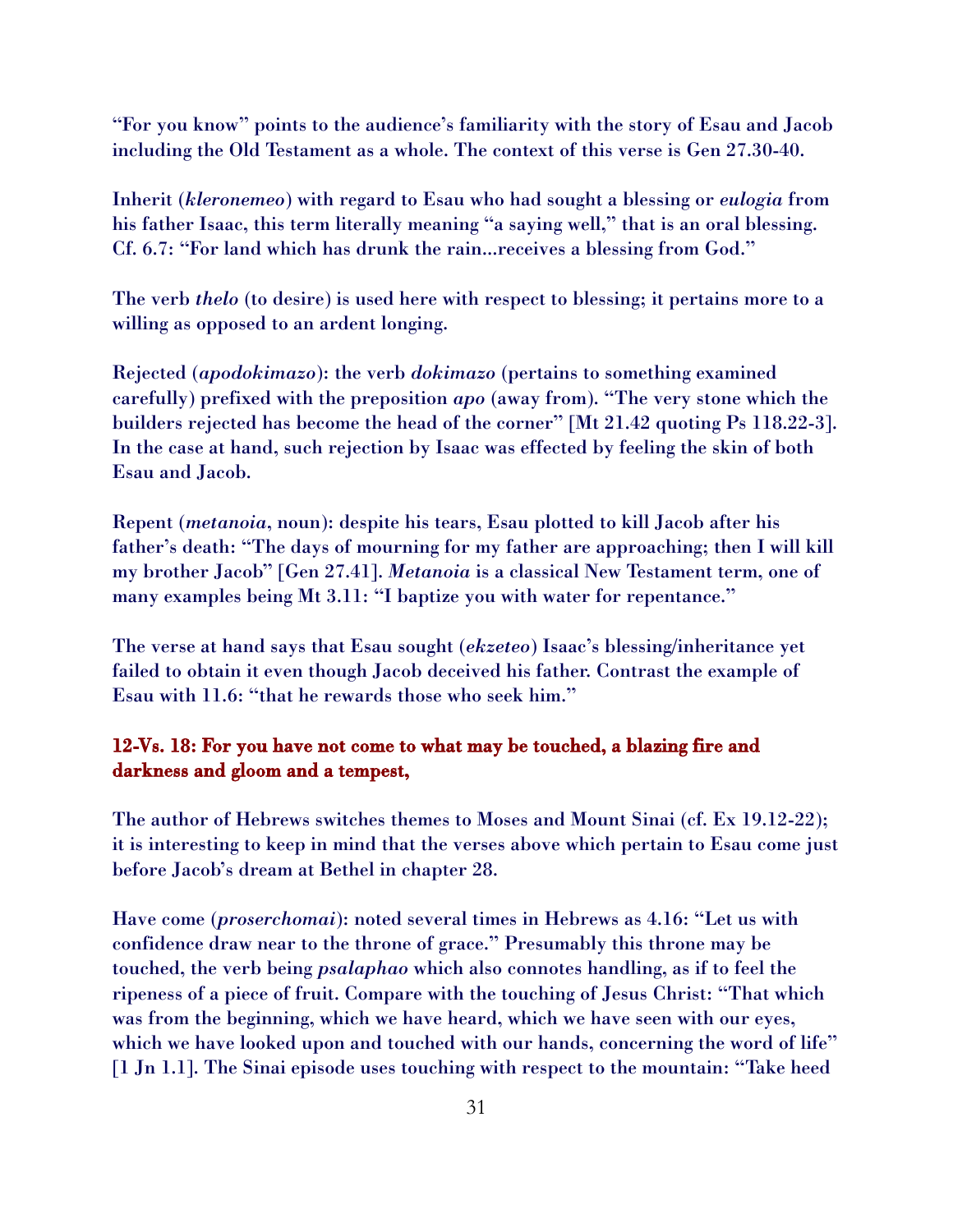that you do not go up into the mountain or touch the border of it; whoever touches the mountain shall be put to death" [Ex 19.12]. The Hebrew verb *nagah* also applies to drawing near as well as touching.

The author of Hebrews gives four characteristics of Mount Sinai:

1) Blazing fire: corresponds to "the Lord descended upon it in fire; and the smoke of it went up like the smoke of a kiln" [19.18].

2) Darkness (*gnophos*): the only New Testament use of this word which corresponds to the Hebrew *choshek*: "And when you heard the voice out of the midst of the darkness" [Dt 5.23].

3) Gloom (*zophos*): usually applies to the nether world; there is no LXX use of this word. "For them the nether gloom of darkness has been reserved."

4) Tempest (*thuella*): the only New Testament use of this term. "And you came near and stood at the foot of the mountain burned with fire to the heart of heaven, wrapped in darkness, cloud (*hanan*, Hebrew) and gloom" [Dt 4.11].

#### 12-Vs. 19: and the sound of a trumpet and a voice whose words made the hearers entreat that no further messages be spoken to them.

The conclusion of the sentence begun in vs. 18 and following the revelation to Moses on Mount Sinai.

Trumpet (*salpigx*): a term which connotes the immediate presence of the Last Day. *Salpigx* may be related to the Hebrew *sophar* as used with regard to Mt. Sinai: "And as the sound of the trumpet grew louder and louder, Moses spoke, and God answered him in thunder" [Ex 19.19]. Also cf. Rev 1.10: "I was in the Spirit on the Lord's day, and I heard behind me a loud voice like a trumpet." A trumpet is a musical instrument only, but in the verse at hand it is associated with words (*rhema*); cf. 1.3 for a discussion regarding the meaning of this term.

Contrast the two verbs *paraiteomai* and prostithemi (to entreat and to be spoken): the first has the preposition *para* (besides), as if those making supplication were already present with God. The second has the preposition *pros* (towards) in the sense of messages (*logos*; compare with *rhema*) being addressed in their direction. This second verb literally means to place to, to add to.

12-Vs. 20: For they could not endure the order that was given, "If even a beast touches the mountain, it shall be stoned."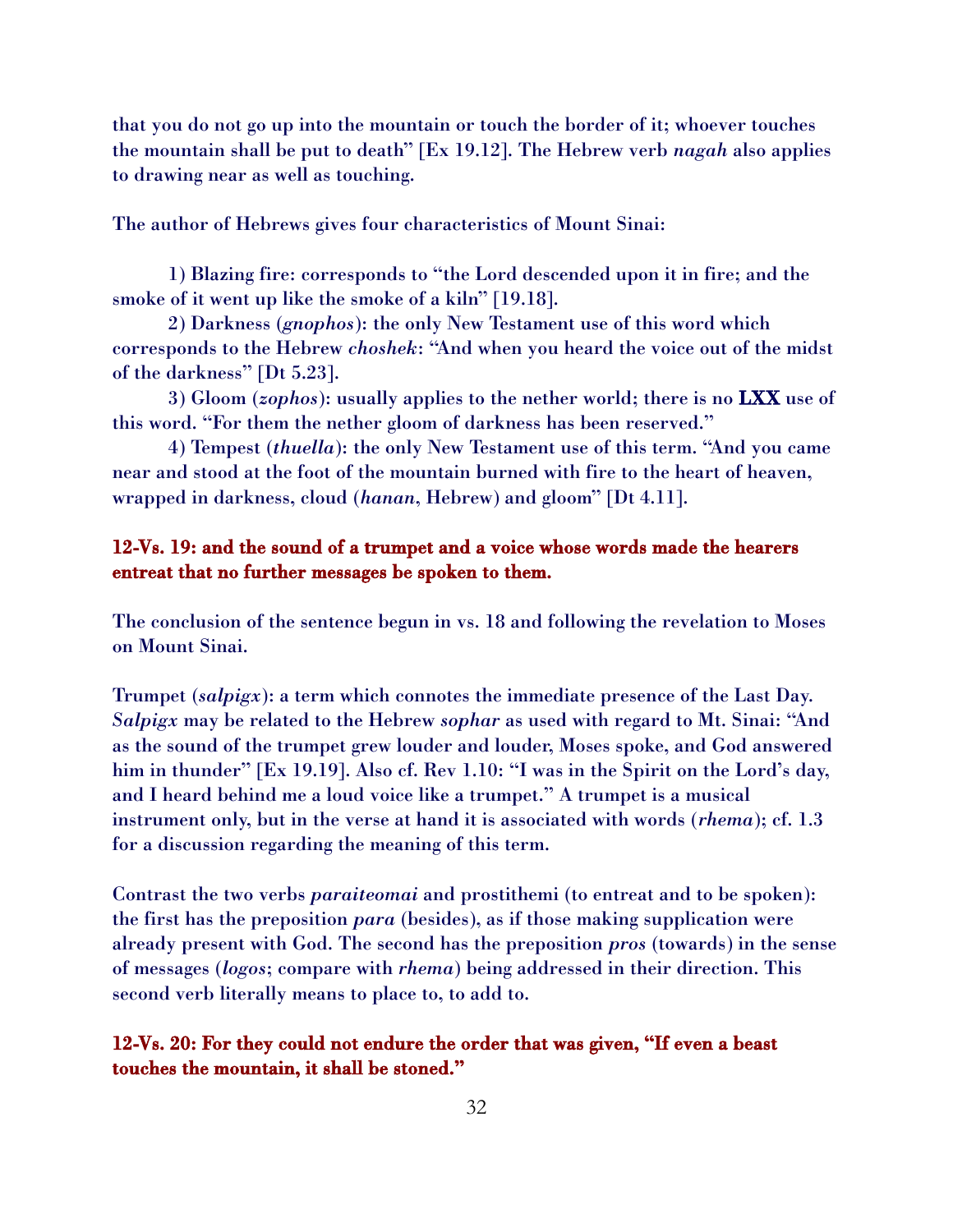Order (t*o diastellomenon*; from the verb *diastello*): perhaps associated with the trumpet/*rhema* noted in the previous verse. "And he charged them to tell no one" [Mk 7.36].

The divine order is found in Ex 19.13: "No hand shall touch him, but he shall be stoned or shot; whether beast or man, he shall not live." This same verse contains the sentence "When the trumpet sounds a long blast, they shall come up to the mountain." The author of Hebrews singles out beast (*therion*) as opposed to humans. This word which connotes something wild is applied to the Anti-Christ in Rev 11.7: "And when they have finished their testimony, the beast that ascends from the bottomless pit will make war upon them and conquer them and kill them."

Touch (*thiggano*): cf. 11.28, and compare with *psalaphao* in vs. 18.

Stoned (*lithoboleo*): For another reference, cf. Mt 21.35: "And the tenants took his servants and beat one, killed another and stoned another."

#### 12-Vs. 21: Indeed, so terrifying was the sight that Moses said, "I tremble with fear."

Sight (t*o phantazomenon*; from the verb *phantazomai*): the only New Testament occurrence of this verb; the noun *phantasma* derived from it means an apparition (cf. Mt 14.26).

Reference to the words of Moses is Dt 9.19: "For I was afraid of the anger and hot displeasure which the Lord bore against you, so that he was ready to destroy you. But the Lord hearkened to me that time also." The Greek for fear in the verse at hand is *ekphobos* (adjective), the preposition *ek* (out, from) intensifying this sentiment. Note that anger in the Deuteronomy verse is used with hot displeasure or *chemah*. The only other New Testament occurrence of *ekphobos*: "For he did not know what to say, for they were exceedingly afraid" [Mk 9.6].

Moses trembles (*entromos*, adjective). "And when the woman saw that she was not hidden, she came trembling" [Lk 8.47].

#### 12-Vs. 22: But you have come to Mount Zion and to the city of the living God, the heavenly Jerusalem, and to innumerable angels in festal gathering,

The first of three comings (*pros*-*erchomai*, as in 7.25, etc.) which are enumerated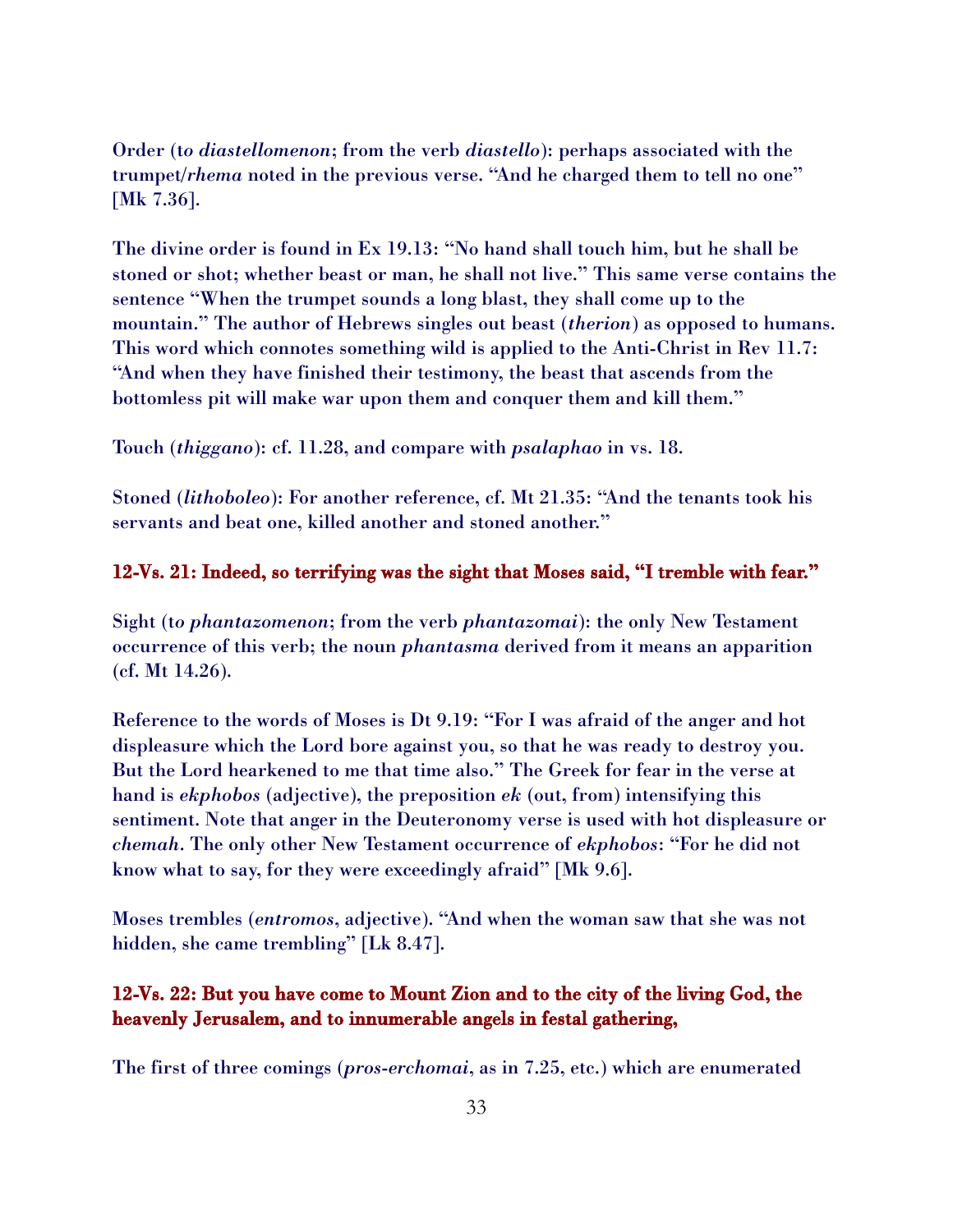through vs. 24. The verse at hand contains three as distinct from Mount Sinai: Mount Zion, the heavenly Jerusalem and angels. Perhaps Zion embraces the other two as well as "the assembly of the first-born" (vs. 23) and "Jesus" (vs. 24).

Heavenly Jerusalem: cf. Rev 21.2: "And I saw the holy city, new Jerusalem, coming down out of heaven from God, prepared as a bride adorned for her husband."

Innumerable (*murias*) angels: "The voice of many angels, numbering myriads of myriads and thousands of thousands" [Rev 5.11]. Compare with 11.12: "descendants as many as the stars of heaven and as the innumerable grains of sand by the seashore." Here the word is *anarithmetos*, innumerable in the literal sense of the term.

Festal gathering (*paneguris*): the only New Testament use of this term, originally used in the context of an athletic contest, again reminiscent of the heavenly Jerusalem of Revelation.

## 12-Vs. 23: and to the assembly of the first-born who are enrolled in heaven, and to a judge who is God of all, and to the spirits of just men made perfect,

The second of three comings, this one continued from the previous verse and lists three groups:

1) Assembly (*ekklesia*): the familiar New Testament word meaning church. In the verse at hand, assembly consists of first-born or those who are *prototokos* as noted in 1.6: "And again, when he brings the first-born into the world." This *ekklesia* differs from the earthly one ('in heaven'); those in it are enrolled or *apographo*, literally, to write off.

2) Judge (*krite*) who is God. "You do not seek my own glory; there is One who seeks it and he will be the judge" [Jn 8.50].

3) Spirits (*pneuma*): here, not only of the just but the just who have been made perfect or *teleioo*, a word along with its variations often noted in Hebrews which first occurs in 2.10: "should make the pioneer of their salvation perfect through suffering."

## 12-Vs. 24: and to Jesus, the mediator of a new covenant, and to the sprinkled blood that speaks more graciously than the blood of Abel.

The last of the three comings, this one having two aspects: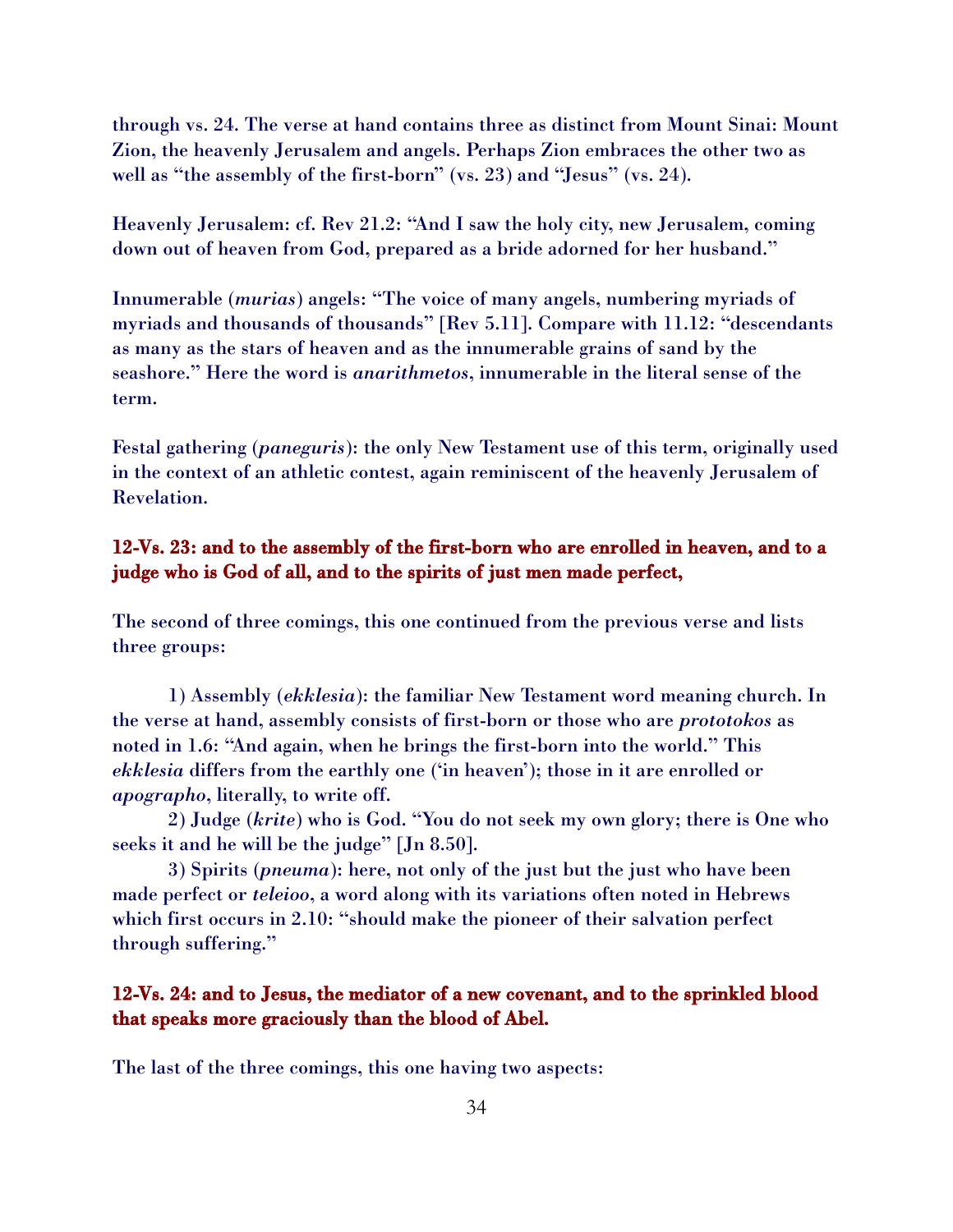1) Jesus as mediator (*mesites*): for another reference to this covenant, cf. 8.6: "The covenant he mediates (noun) is better since it is enacted on better promises."

2) Sprinkled (*rhantizmos*, noun) blood: not just blood that was shed but that which was sprinkled or applied on the altar and people according to the Mosaic law. "By faith he kept the Passover and sprinkled the blood so that the Destroyer of the first-born might not touch them" [11.28].

The author of Hebrews compares this sprinkled blood with that of Abel (presumably sprinkled) which is endowed with the ability to speak in the sense of giving witness: "The voice of your brother's blood is crying to me from the ground" [Gen 4.10].

# 12-Vs. 25: See that you do not refuse him who is speaking. For if they did not escape when they refused him who warned them on earth, much less shall we escape if we reject him who warns from heaven.

Refuse (*paraiteomai*): cf. vs. 19: "and the sound of a trumpet and a voice whose words made the hearers entreat that no further messages be spoken to them." A sound not unlike Abel's blood just noted; present active participle of speaking to indicate continuous addressing by God.

The author of Hebrews presents two forms of escape (*ekpheugo*):

1) Israel or when God had warned (*chrematizo*) them, that is, on earth. This verb connotes the impartation of a divine message as well as giving a name or title. "For when Moses was about to erect the tent, he was instructed by God" [8.5].

2) The that which pertains to the present (*polu mallon*, much less) or from heaven. Compare Israel's refusal (*paraiteomai*) with the rejection (*apostrepho*) existing in the present; also note the two prepositions *para* (besides, that is, on earth) and *apo* (away from, that is, from heaven), the latter considered worse by reason of the greater revelation.

## 12-Vs. 26: His voice then shook the earth; but now he has promised, "Yet once more I will shake not only the earth but also the heaven."

Another comparison between heaven and earth, Israel and the Christian church.

"And the whole mountain quaked greatly" [Ex 19.18]: note that it was Sinai, not the earth as a whole, that quaked.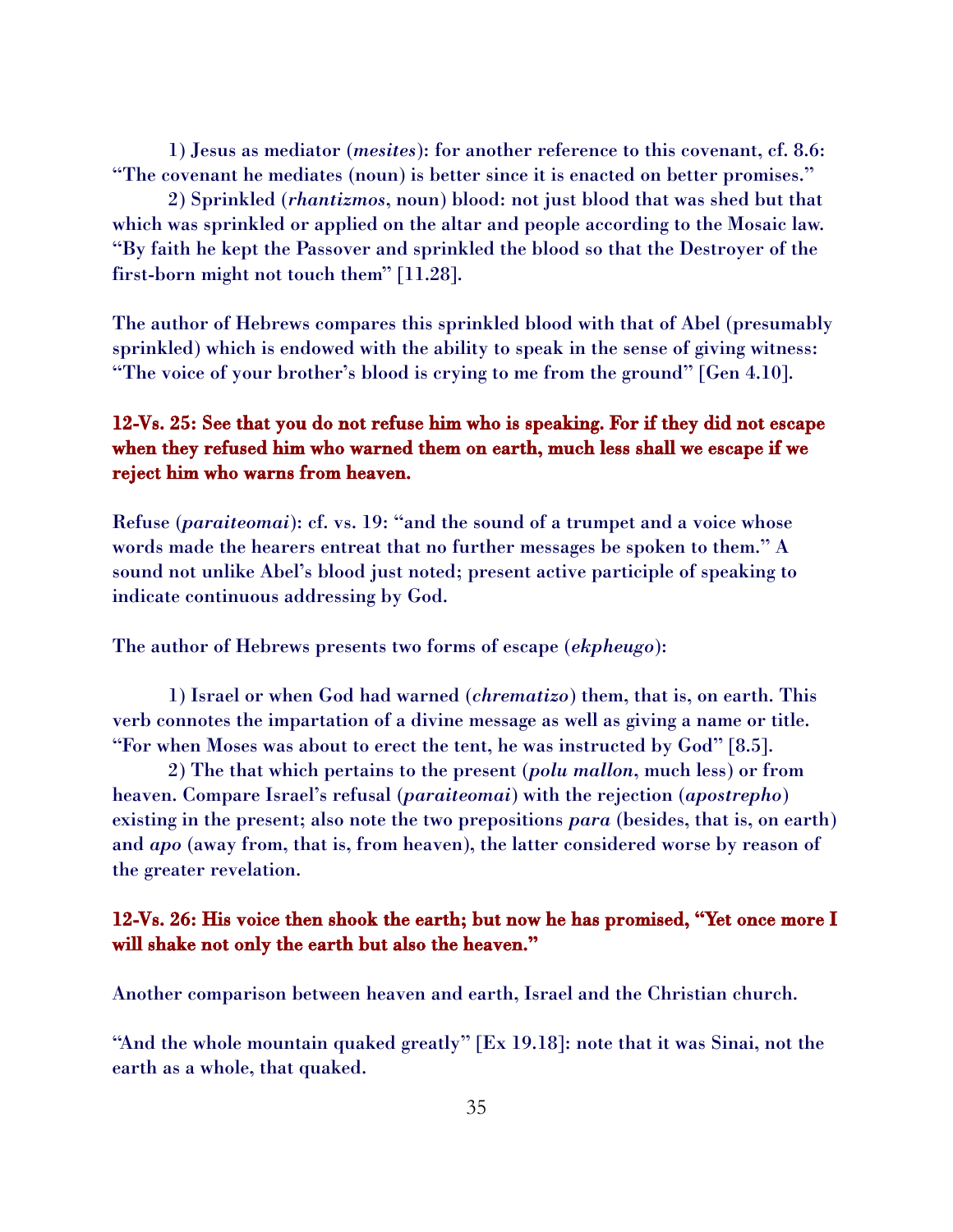Two Old Testament verses are in mind here:

1) Jdg 5.4 (the Song of Deborah after having slain Sisera): "Lord, when you went forth from Seir, when you marched from the region of Edom, the earth trembled, and the heavens dropped, yes, the clouds dropped water."

2) Ps 68.8: "The earth quaked, the heavens poured down rain, at the presence of God; yon Sinai quaked at the presence of God, the God of Israel."

The words "yet once more" do not occur in both Hebrew verses; both tremble/quake before God passively, as it were, as opposed to being caused directly by God.

# 12-Vs. 27: This phrase, "Yet once more," indicates the removal of what is shaken, as of what has been made, in order that what cannot be shaken may remain.

The author of Hebrews find importance in the phrase yet once more (*eti hapax*) and defines it in terms of a removal or *metathesis*; 7.12 uses this word in reference to a change in priesthood. Its focus is upon what is and is not shaken (*saleuo*) or Mount Sinai and heaven (i.e., Jesus Christ). The image resembles a sifting of that which is unstable to obtain that which remains (*meino*). Compare the use of *saleuo* here with Lk 22.31: "Simon, Simon, behold, Satan demanded to have you, that he might sift you like wheat."

# 12-Vs. 28: Therefore let us be grateful for receiving a kingdom that cannot be shaken, and thus let us offer to God acceptable worship with reverence and awe;

The Greek for "let us be grateful" reads "let us have gratitude (*charis*)." It is received or *paralambano*; compare the use of *para* here with *para*-*itemomai* (to refuse) in vs. 25.

The author of Hebrews is clear in this verse with respect to that which is not subject to *saleuo*, i.e., a kingdom or *basileia*.

Worship or *latreueo* (verb): cf. another use of this verb in 8.5: "They serve a copy and shadow of the heavenly sanctuary." In the verse at hand such worship is acceptable or *euarestos*, literally, "well pleasing." "Tto present your bodies as a living sacrifice, holy and acceptable to God, which is your spiritual worship" [Rom 12.1].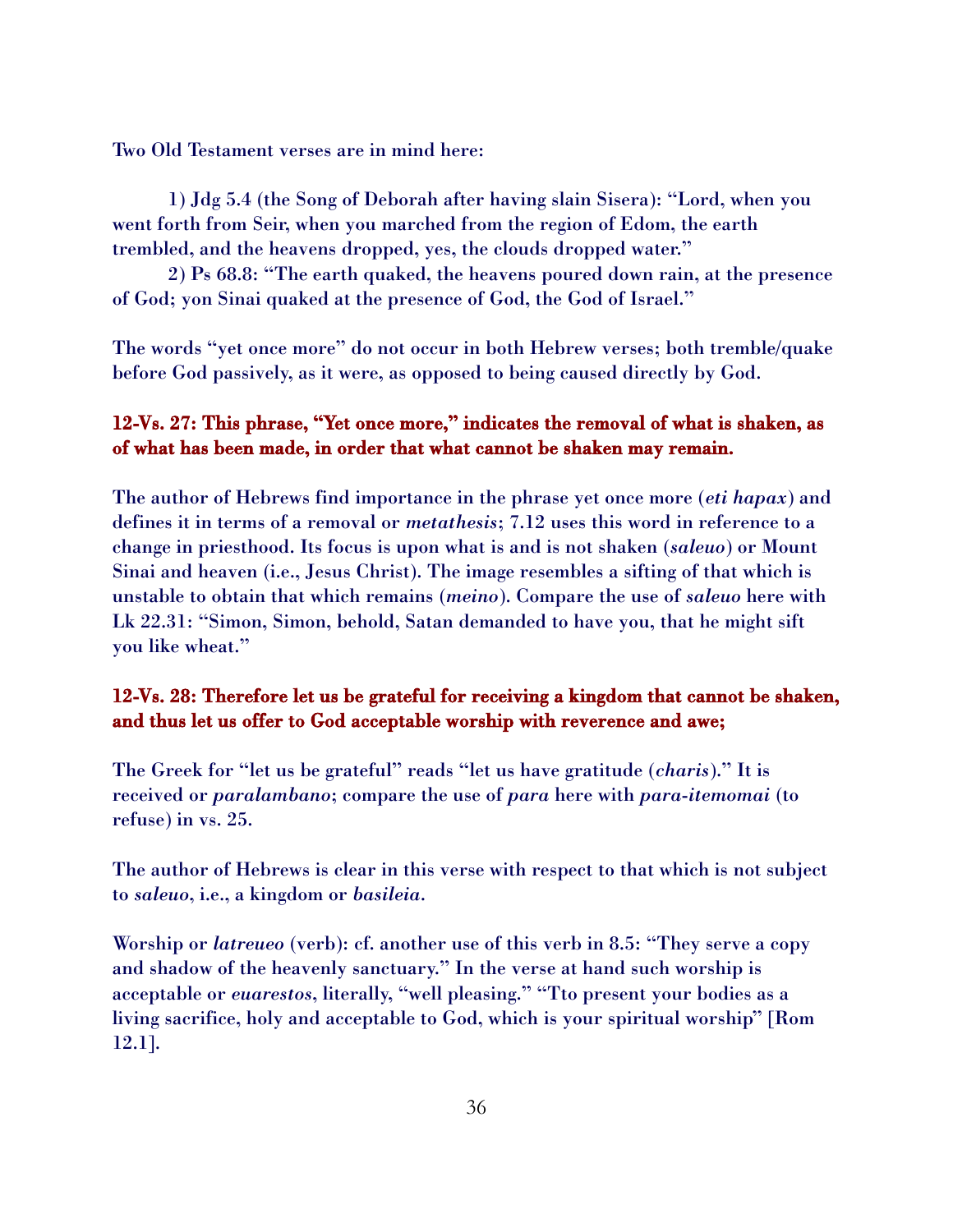Such worship involves reverence (*eulabeia*: "and he was heard for his godly fear," 5.7) and awe (*deos*, the only use of this word in the New Testament), both terms suggesting a careful approach not unlike Israel at Mount Sinai.

#### 12-Vs. 29: for our God is a consuming fire.

A verse connected with the previous one almost by way of footnote yet intended to communicate the awesomeness of divine revelation from vss. 18 onward. The author of Hebrews obviously has in mind Mount Sinai.

These words are taken from three Old Testament verses:

1) Dt 4.24: "For the Lord your God is a devouring fire, a jealous God."

2) Dt 9.3: "Know therefore this day that he who goes over before you as a devouring fire is the Lord your God; he will destroy them and subdue them before you (etc.)."

3) Is 33.14: "Who among us can dwell with the devouring fire? Who among us can dwell with everlasting burnings?"

In the verse at hand, the verb *katanalisko* is used, the only New Testament occurrence. It used in the Deuteronomy verses (LXX) and is equivalent to jealousy.

#### Chapter Thirteen

#### 13-Vs. 1: Let brotherly love continue.

A statement just as brief as the concluding verse of Chapter Twelve.

*Philadelphia* is the term used here composed; it has the verb *phileo* which connotes the showing of affection. For another use of the noun, cf. 1 Pt 1.22: "Having purified your souls by your obedience to the truth for a sincere love of the brethren, love one another earnestly from the heart." This verse contains the preposition *eis* (into), i.e., "into *philadelphia*."

Continue (*meno*): as in 10.34: "...since you knew that you yourselves had a better possession and an abiding one."

#### 13-Vs. 2: Do not neglect to show hospitality to strangers, for thereby some have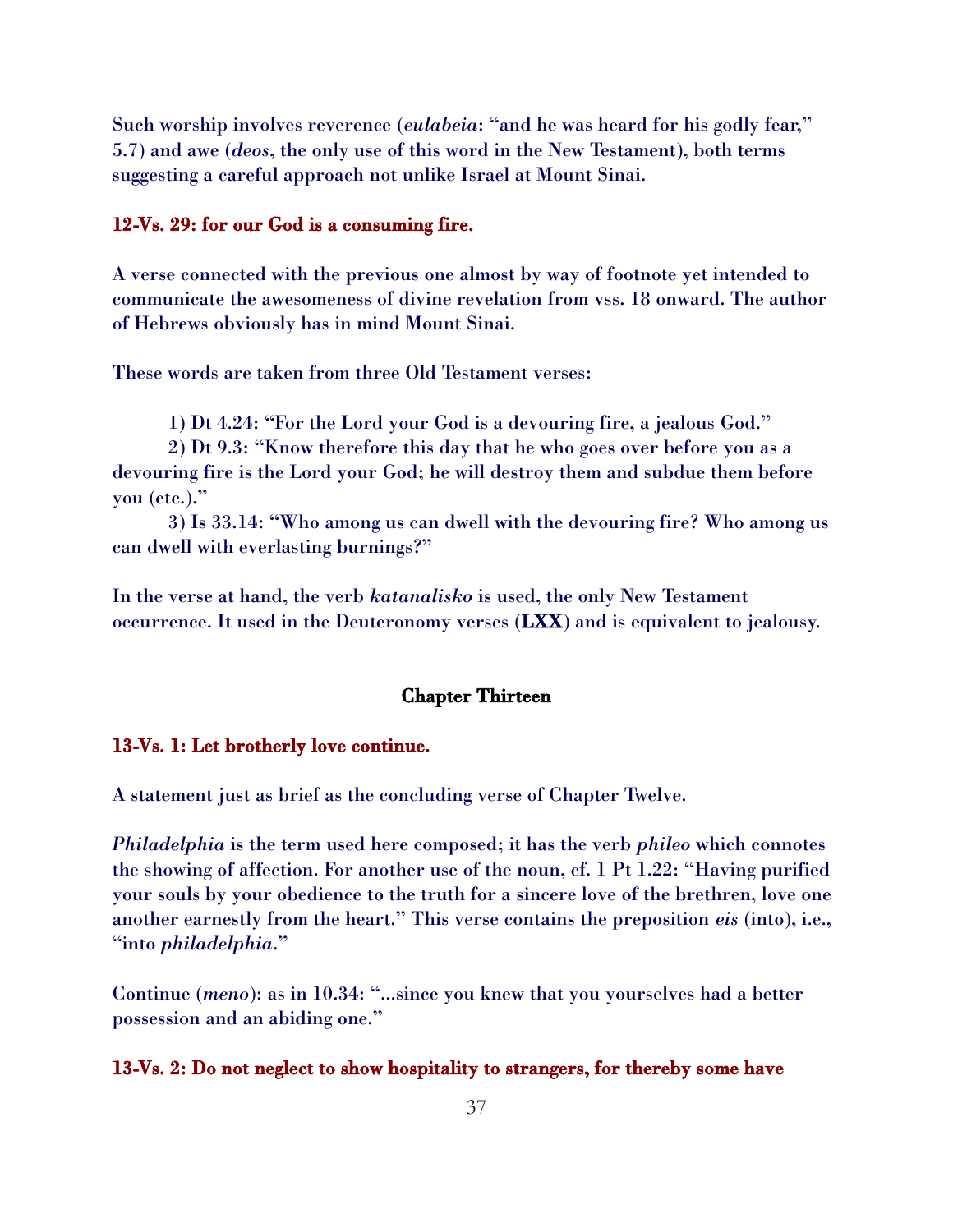#### entertained angels unawares.

Hospitality (*philoxenia*): note the use of *phileo* as with *philadelphia* in the previous verse, this time shown towards those who are strangers (*xenos*), the adjective being contained in the same noun. Cf. Rom 12.13 for the only other New Testament occurrence: "Contribute to the needs of the saints, practice hospitality."

Neglect (*epilanthanomai*): as in 6.10: "For God is not so unjust as to overlook your work (etc.)." Note the use of the preposition *epi* (upon) which intensifies the verb *lanthanomai*.

Unawares (*lanthano*): the same verb as *epilanthanomai* as used just above minus the preposition *epi*. In the verse at hand, showing hospitality is taken for granted as part of the culture; the author of Hebrews thus shows that this gesture may include entertaining (*xenizo*) angels. The most common example is Gen 18.1-21, the three men whom Abraham receives. Note that after this hospitality they set off for Sodom and Gomorrah which is later destroyed. The Genesis text does not refer to Abraham entertaining them as angels.

## 13-Vs. 3: Remember those who are in prison as though in prison with them; and those who are ill-treated since you also are in the body.

Vss. three through five contain a series of exhortations; it is helpful to keep them in mind with allusion to the angels vis-a-vis Sodom and Gomorrah noted in the previous verse.

Remember (*mimnesko*): here equivalent to being in prison with (*sundeo*: literally, to bind with) those who are actually in prison. I.e., this form of remembrance centers upon *sun* (with) and keeps both parties on the same plane.

*Mimnesko* also has a *sun* in union with persons who are ill-treated or *kakoucheo*. The only other use of this verb is in 11.37: "Destitute, afflicted, ill-treated." It occurs towards the end of this chapter which gives examples from that cloud of witnesses who suffered *sun* much like those of the present time.

The author of Hebrews acknowledges that imprisonment and suffering ill-treatment are part of being in the body *(in somati*).

#### 13-Vs. 4: Let marriage be held in honor among all, and let the marriage bed be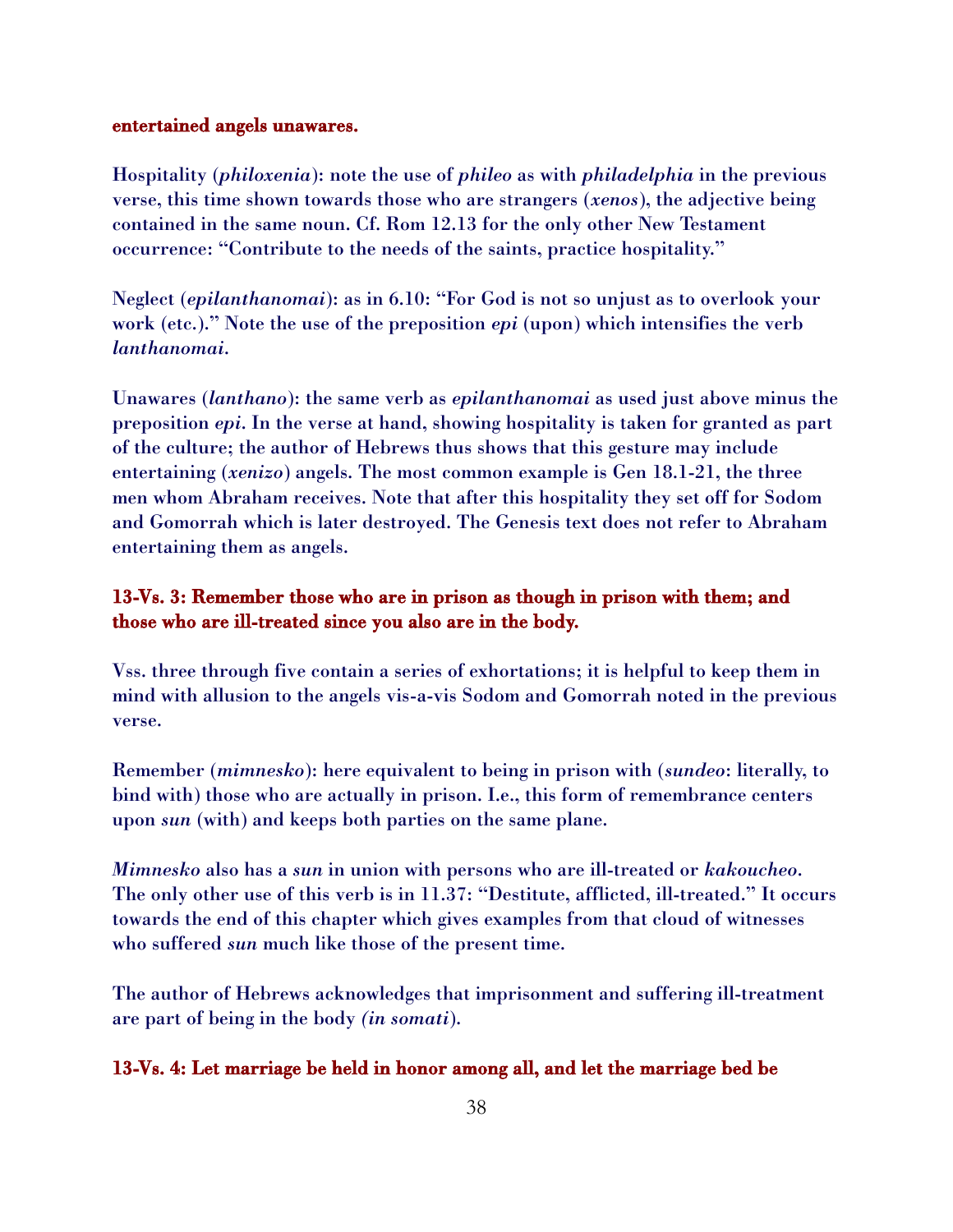#### undefiled; for God will judge the immoral and adulterous.

The second exhortation, this one pertaining to marriage which should be held in honor (*timios*).

Marriage bed (*koite*): for another definition: "Let us conduct ourselves becomingly as in the day...not in debauchery and licentiousness" [Rom 13.13].

Object of divine judgment: the immoral (*pornos*) and adulterous (*moichos*). "Be sure of this, that no fornicator (*pornos*) or impure man or one who is covetous (that is, an idolater), has any inheritance in the kingdom of Christ and God" [Eph 5.5]. For a reference concerning *moichos*: "Do you not know that the unrighteous will not inherit the kingdom of God?...neither the immoral, nor idolaters, nor adulterers nor sexual perverts" [1 Cor 6.9]. Note that both passages are situated within the context of inheritance and this with regard to the kingdom of God.

## 13-Vs. 5: Keep your life free from love of money and be content with what you have; for he has said, "I will never fail you nor forsake you."

A third exhortation with regard to greed.

Life (*tropos*): more accurately, "manner of life" which involves a comprehensive moral stance in light of Christian teaching.

Such a *tropos* is two-fold:

1) Free from money (*aphilarguros*): that is, not having a *philos*...friendship...with money. For the only other New Testament use, cf. 1 Tim 3.3: "no drunkard, not violent but gentle, not quarrelsome, and no lover of money."

2) Content (*arkeomai*): "Be content with your wages" [Lk 3.14]. In the verse at hand, such contentment is with regard to what you have or *tois parousin*, better, "with those things that are present."

The quotation is from Dt 31.6 which reads in full: "Be strong and of good courage, do not fear or be in dread of them: for it is the Lord your God who goes with you; he will not fail you or forsake you." The context is God's address to Moses just before he entrusted Joshua with care of the people. Note the two verbs: *aniemi* or to fail (literally, 'to go up') and *eykataleipo*, to desert. THey are to be kept in mind as coming at the end of the Book of Deuteronomy just before Joshua leads Israel into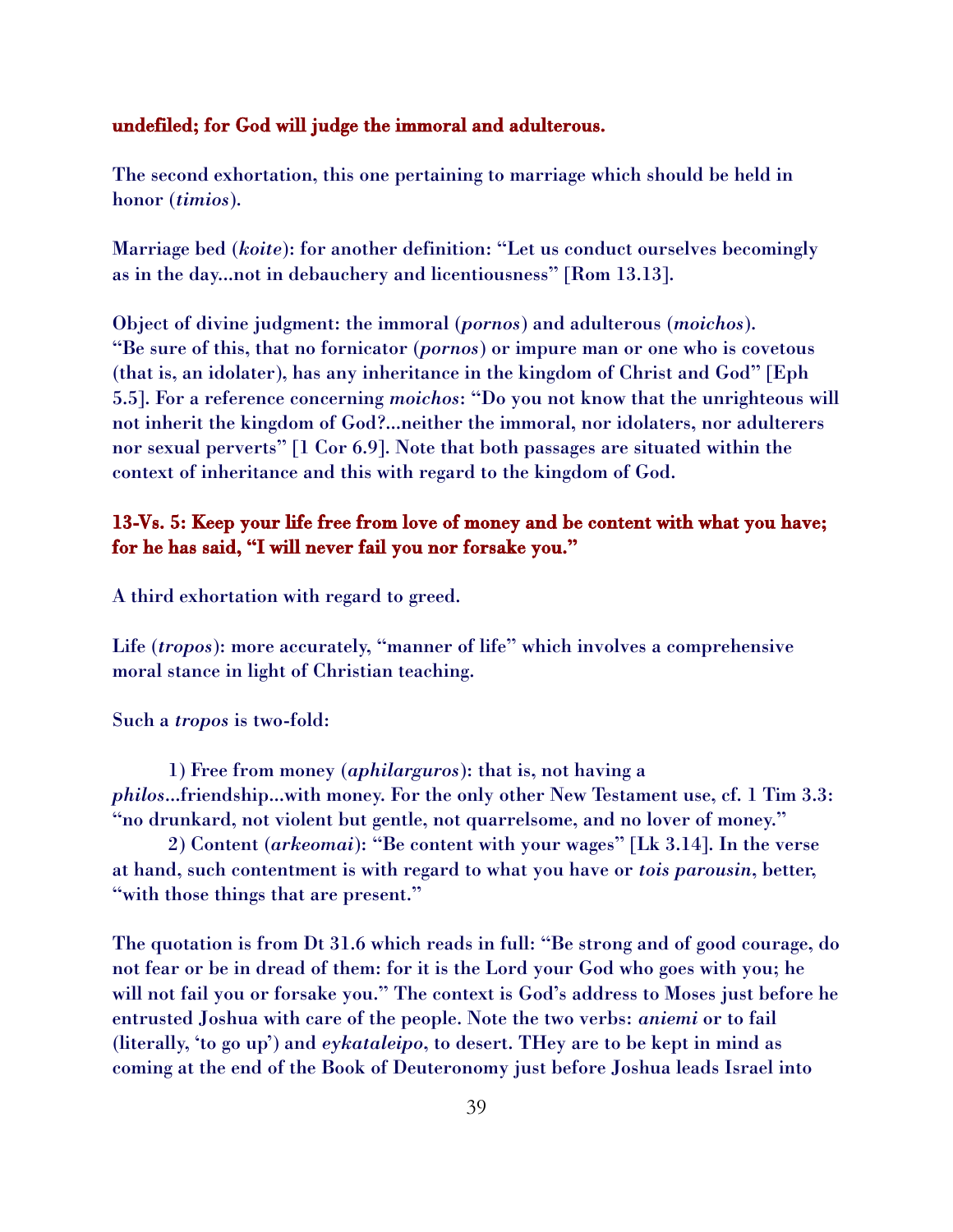the Promised Land.

### 13-Vs. 6: Hence we can confidently say, "The Lord is my helper, I will not be afraid; what can man do to me?"

Confidently (*tharreo*): present active participle; cf. Moses' words to Joshua just after the quote from Dt 31.6 in vs. 7: "Then Moses summoned Joshua and said to him in the sight of all Israel, 'Be strong and of good courage.'" The object of *tharreo* is based upon a quote from Ps 118.6: "With the Lord on my side I do not fear. What can man do to me?" In the verse at hand, helper (*boethos*) is the only New Testament occurrence of this noun. The Hebrew reads literally, "The Lord is "to (*l*-) me" or "in the direction towards me."

## 13-Vs. 7: Remember your leaders, those who spoke to you the word of God; consider the outcome of their life, and imitate their faith.

A fourth exhortation, this with remembrance (verb: *mimnesko* again; cf. vs. 3) towards leaders or *hegeomai* (verb) or those in entrusted with governing the Christian community. Cf. vs. 17: "Obey your leaders and submit to them." In the verse at hand, such leaders were responsible for speaking God's word or *logos*. "The life was made manifest, and we saw it, and testify to it, and proclaim to you the eternal life which was with the Father and was made manifest to us" [1 Jn 1.2].

Consider (*anatheoreo*): literally, "have *theoria* back upon" which is closely related to a fuller sense of mimnesko. For the only other New Testament use, cf. Acts 17.23: "For as I passed along and observed the objects of your worship." The object of *anatheoreo* in the verse at hand is the *ekbasis* (outcome) of the leaders' lives (*anastrophe*), better, "the manner of life." *Anastrophe* involves conduct of one's life according to certain principles as in Gal 1.13: "For you have heard of my former life in Judaism, how I persecuted the church of God violently and tried to destroy it."

Imitate (*memomai*): here with reference to the leaders' faith. "Be imitators (noun) of me as I am of Christ" [1 Cor 11.1]. In the verse at hand, the Greek lacks "their:" "imitate the faith."

#### 13-Vs. 8: Jesus Christ is the same yesterday and today and forever.

This sameness is to be understood in the context of the above mentioned exhortations and the church leaders who preached the logos of God. Vs. 8 lacks the future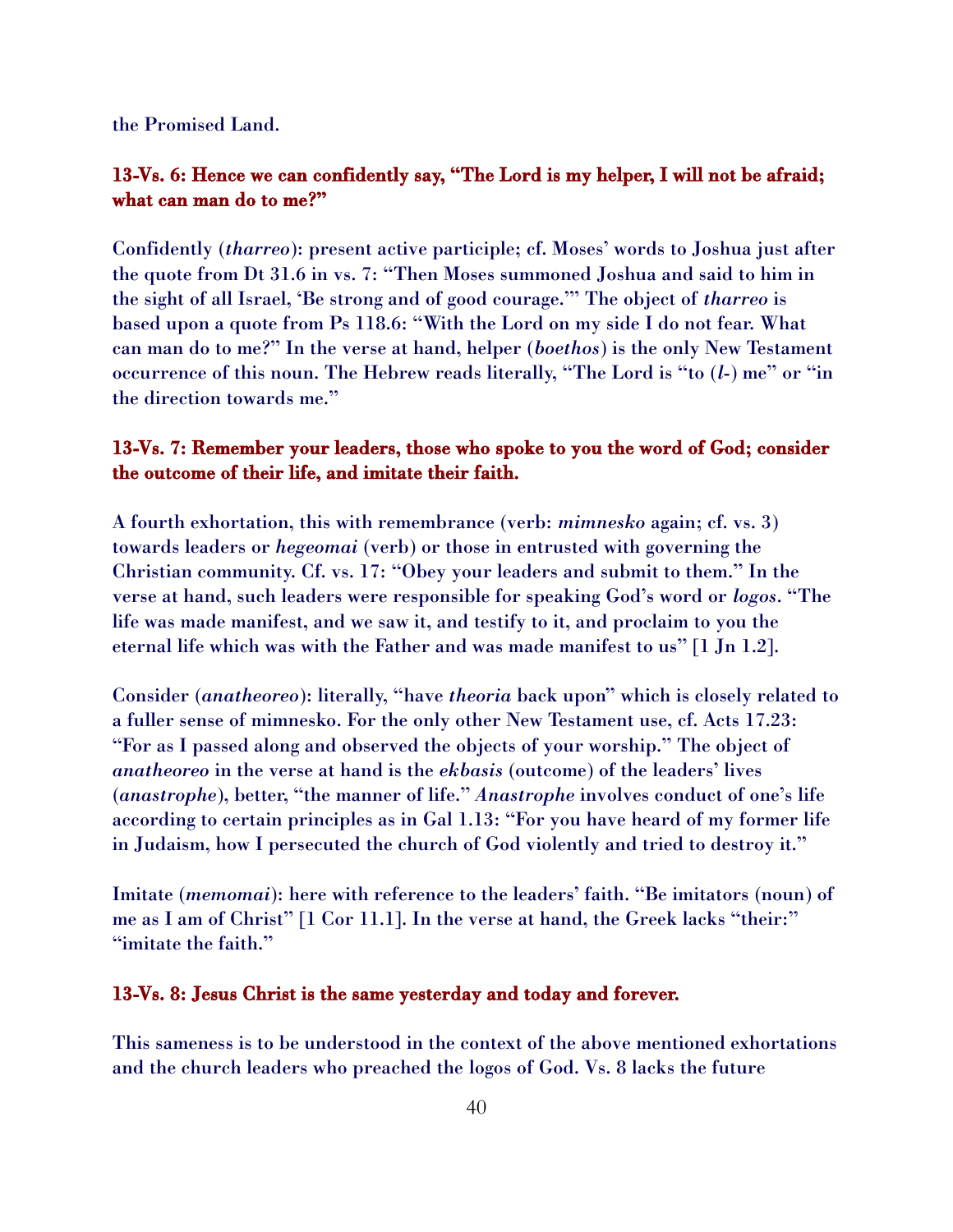dimension and instead has forever or *eis tous aionos*, "into the *aion*" or into an indefinitely long period of time.

Same (*ho autos*): note that the Greek text has this with respect to the temporal dimensions of yesterday and today and does not apply it to "forever."

## 13-Vs. 9: Do not be led away by diverse and strange teachings; for it is well that the heart be strengthened by grace, not by foods, which have not benefitted their adherents.

A fifth exhortation taking place after the interlude, as it were, proclaiming Jesus Christ's sameness.

Led away (*parapheromai*): literally, to carry along, lead away. Note the preposition *para* (besides), as though such strange teachers ran parallel but not in accord with those of the Church. For another use of this verb: "Father, if you are willing remove this cup from me" [Lk 22.42].

Diverse and strange (*poikilos* and *xenos*): in contrast to those which pertain to Jesus Christ.

Well (*kalon*): in the broader sense of *kalos* (beautiful). The author of Hebrews situates this well-ness in terms of the (singular) heart being strengthened (*bebaioomai*) by grace. Contrast the singular *charis* (grace) with the multiple foods (*broma*) which are equivalent to the "diverse and strange teachings."

Adherents (*peripateo*): literally, "to walk about." For another use of this verb: "But when the disciples saw him walking on the sea" [Mt 14.25], that is, almost as though Jesus were taking a stroll on the sea.

#### 13-Vs. 10: We have an altar from which those who serve the tent have no right to eat.

Altar (*thusiasterion*): cf. 7.13: "For the one of whom these things are spoken belonged to another tribe from which no one has ever served at the altar." In the verse at hand, altar is closely related to persons (presumably priests) serving in the tent. The verb *latreuo* (to serve) as in 10.2 applies to worshipers: "If the worshipers had once been cleansed, they would no longer have any consciousness of sin."

Those engaged is service/worship with regard to the tent (*skene*) belong to the Mosaic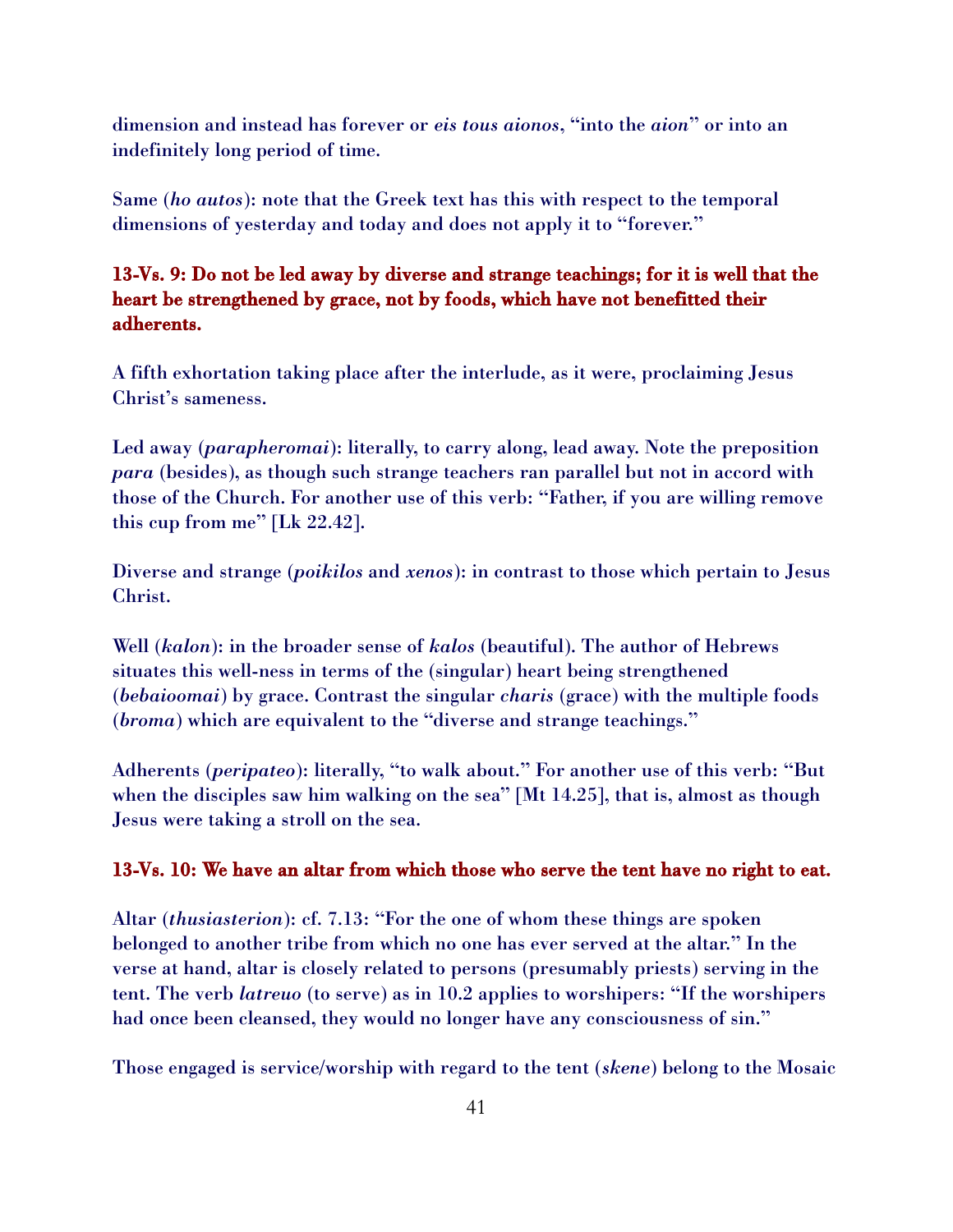order of priesthood as distinct from that of Jesus Christ as noted in 8.2: "a minister in the sanctuary and the true tent which is set up not by man but by the Lord."

Right (*exousia*): in the sense of being legal or lawful. "He has delivered us from the dominion of darkness and transferred us to the kingdom of his beloved Son" [Col 1.13].

## 13-Vs. 11: For the bodies of those animals whose blood is brought into the sanctuary by the high priest as a sacrifice for sin are burned outside the camp.

A contrast between "into the sanctuary" and "outside the camp." The first has two instances of *eis* (into): as a preposition by itself and prefixed to the verb brought (*eisphero*). The second is outside (*exo*) the camp (*parembole*).

In the verse at hand, blood is extracted and allowed *eis*, whereas the bodies from which it came are placed *exo*. Reference to this practice is Lev 16.27: "And the bull for the sin offering and the goat for the sin offering, whose blood was brought in to make atonement in the holy place, shall be carried forth outside the camp; their skin and their flesh and their dung shall be burned with fire." The Hebrew for atonement–the reason for this regulation–is *kiphurym*; from the verb *kaphar*, to cover.

# 13-Vs. 12: So Jesus also suffered outside the gate in order to sanctify the people through his own blood.

The natural New Testament response to vs. 11 and keeping in mind Jn 19.17: "So they took Jesus and he went out (*ex*-*erchomai*) bearing his own cross to the place called in Hebrew Golgotha." The verse at hand mentions gate (*pule*) as opposed to camp in the previous verse; the same preposition *exo* (outside) is used. A gate suggests the presence of a city as opposed to the temporary notion of a camp.

Note the intimate connection between suffered and sanctify (*pascho* and *hagiazo*). "For because he himself has suffered and been tempted, he is able to help those who are tempted" [2.18]. "For he who sanctifies and those who are sanctified have all one origin" [2.11]. Blood is that which binds the two together.

## 13-Vs. 13: Therefore let us go forth to him outside the camp and bear the abuse he endured.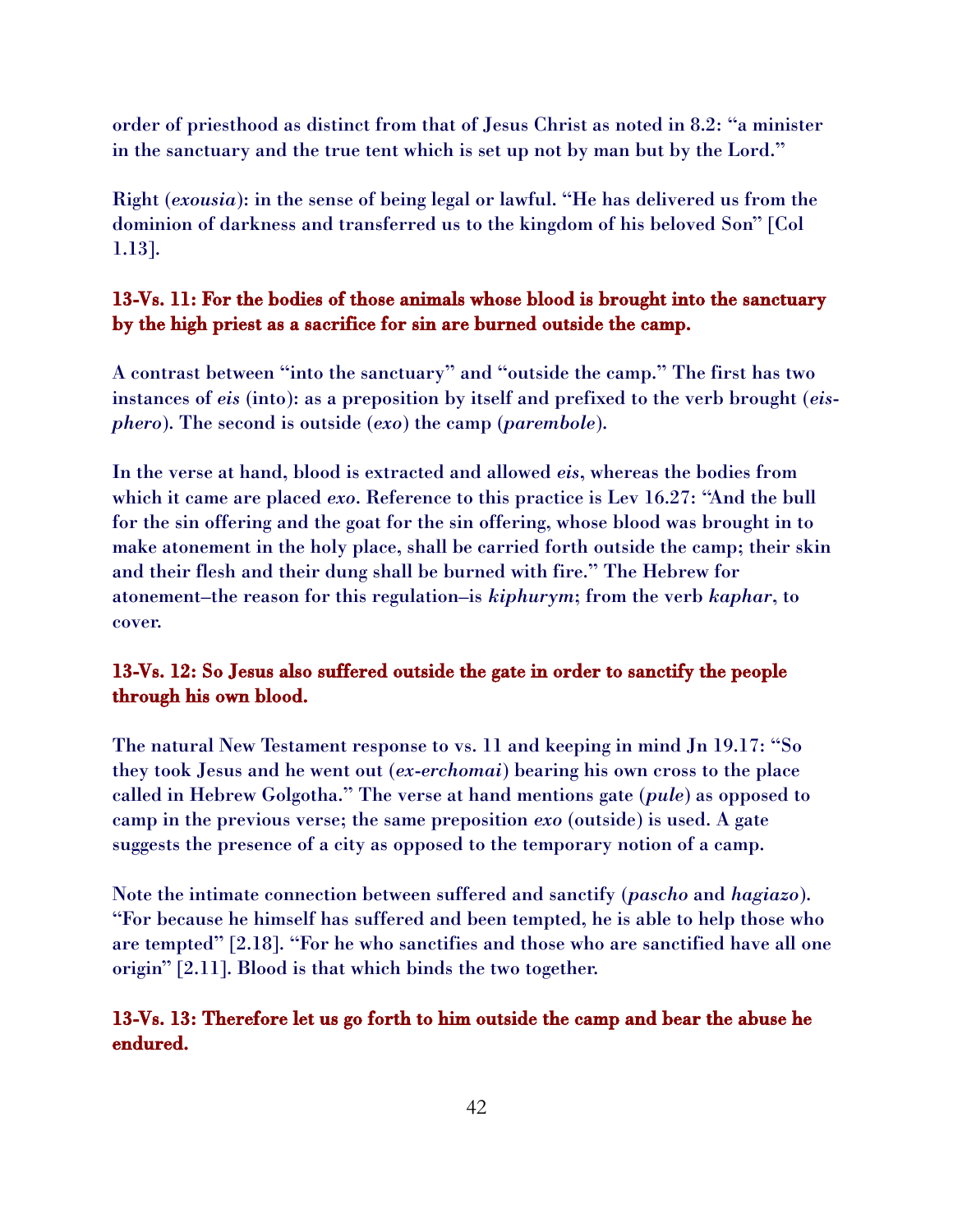A verse reminiscent of Mt 16.24: "If any man would come after me, let him deny himself and take up his cross and follow me."

Go forth (*exerchomai*): note the preposition *ex* (from) prefixed to the verb in conjunction with outside (*exo*). Both are used with another preposition to (*pros*, direction-towards-which) or *pros* Jesus Christ. Here *parembole* (camp, as in vs. 11) is used instead of the implied city (cf. *pule*/gate, vs. 12).

Abuse (*oneidismos*): as in 11.26: "He considered abuse suffered for the Christ greater wealth than the treasures of Egypt."

#### 13-Vs. 14: For here we have no lasting city, but we seek the city which is to come.

This verse is reminiscent of 11.10: "For he looked forward to the city (*polis*, that is, not a camp) which has foundations, whose builder and maker is God." The verb for lasting is *meno* which also means to remain.

Seek (*epizeteo*): as in 11.14: "For people who speak thus make it clear that they are seeking a homeland." *Patris* is the word for homeland which is more familial compared with *polis*. Such a city is fulfilled in Rev 21.2: "And I saw the holy city, new Jerusalem, coming down out of heaven from God."

## 13-Vs. 15: Through him then let us continually offer up a sacrifice of praise to God, that is, the fruit of lips that acknowledge his name.

This "through (*dia*) him" sacrifice (*thusia*) takes place outside the camp (cf. 13). "To put away sin by the sacrifice of himself" [9.26]. In the verse at hand, *thusia* is one of praise which is continually (*dia pantos*) which literally means "through all." Note the second use of the preposition *dia*, the first being with respect to "him."

Fruit of lips is reminiscent of Hos 14.2: "Take with you words and return to the Lord; say to him, 'Take away all iniquity; accept that which is good and we will render the fruit of our lips."" In this verse the Hebrew for "fruit" reads "bulls."

Acknowledge (*homologeo*): with respect to God's name. "If you confess with your lips that Jesus is Lord" [Rom 10.9].

13-Vs. 16: Do not neglect to do good and to share what you have, for such sacrifices are pleasing to God.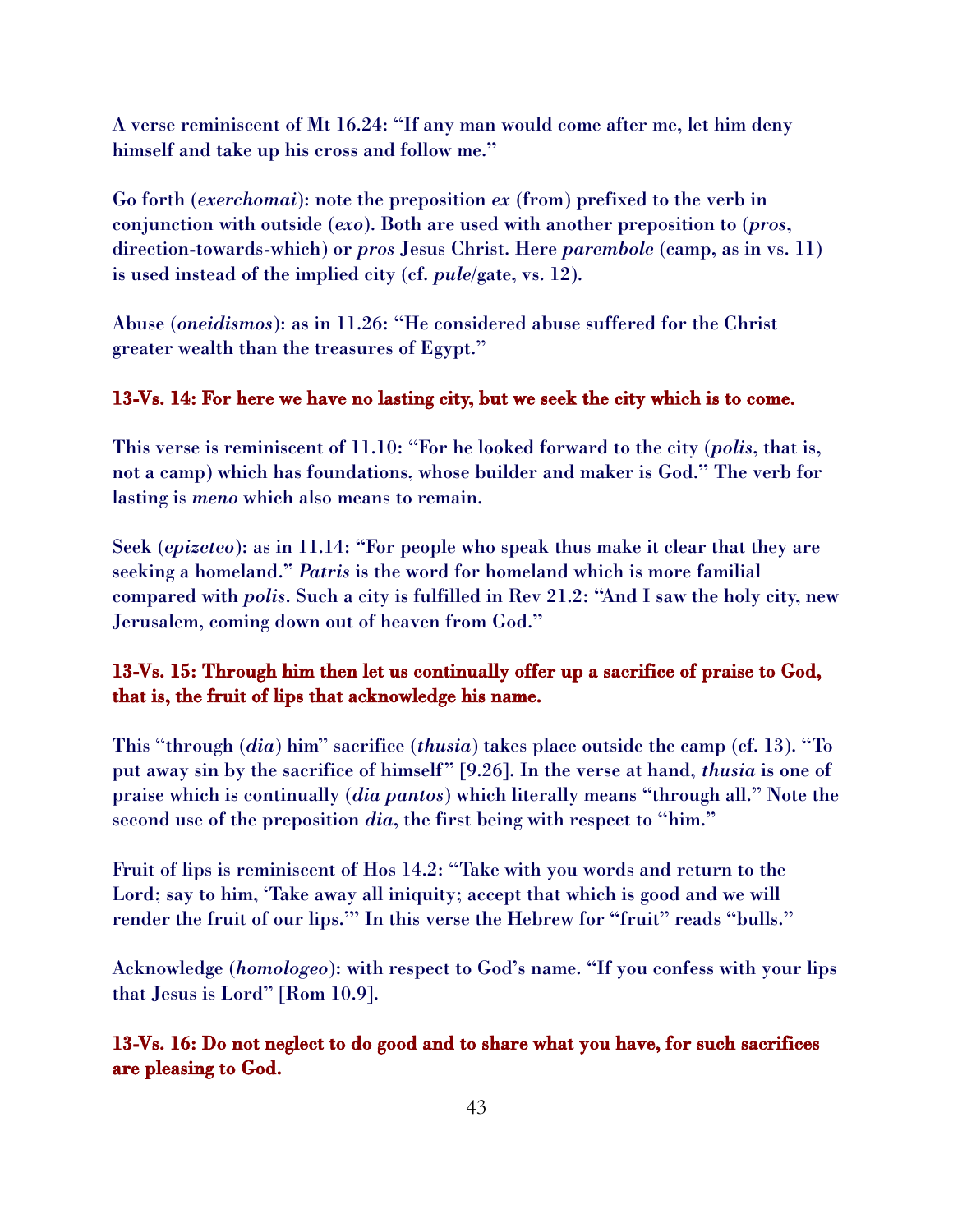A sixth exhortation, the last one being in vs. 5.

Neglect (*epilanthanomai*): note the preposition epi (upon) prefixed to the verb which intensifies the meaning, that is, the sense of forgetting; cf. vs. 2: "Do not neglect to show hospitality to strangers." The object of this verb is two-fold:

1) To do good (*eupoiia*, noun): the only New Testament occurrence of this word.

2) To share (*koinonia*, noun): a classic New Testament term to demonstrate the fellowship enjoyed by the Christian community, this being the only time it occurs in Hebrews. "What you have" is missing in the Greek text.

Pleasing (*euaresteo*): the only other New Testament use is 11.5: "Now before he was taken he was attested as having pleased God." The object of this verb is sacrifices or *thusia* as used in the previous verse.

## 13-Vs. 17: Obey your leaders and submit to them; for they are keeping watch over your souls as men who will have to give account. Let them do this joyfully and not sadly, for that would be of no advantage to you.

A seventh exhortation, this one with respect to leaders (hegeomai, verb) as in vs. 7, again possibly referring to leaders of the Christian community.

Keeping watch (*agrupneo*): in vs. 7 the leaders "spoke the *logos* of God." It is precisely because of this diligence that the author of Hebrews exhorts his audience to obey and submit to them. Note that the leaders exercise *agrupneo* over souls (*psuche*) as opposed to government in the conventional sense. They have a strict relationship between their account (*logos*) which ties in with their other function of speaking the logos of God just noted.

#### Joyfully (*charis*): literally, "with joy."

Not sadly (*me stenazo*): literally, "not groaning." "Groan inwardly as we wait for adoption as sons" [Rom 8.23].

No advantage (*alusiteles*): the only occurrence of this term in the New Testament.

#### 13-Vs. 18: Pray for us, for we are sure that we have a clear conscience, desiring to act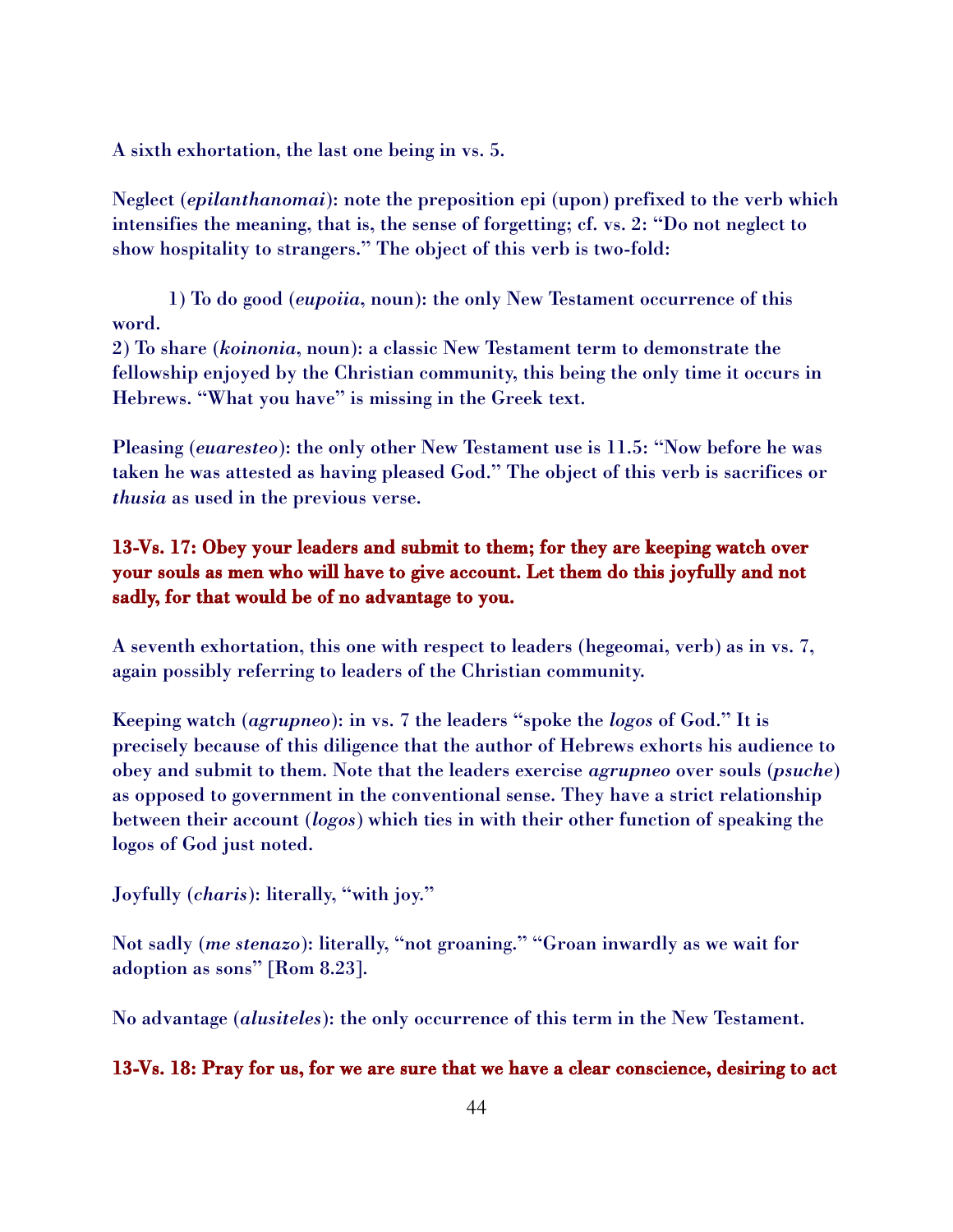#### honorably in all things.

Pray (*proseuchomai*): note the preposition *pros* (towards) used with the other preposition *peri* ('for us'), as though such direction-towards-which surrounded (*peri*) us.

Conscience (*suneidesis*): literally, a "knowing-together" (*sun* or with) as noted in 10.22: "our hearts sprinkled clean from an evil conscience." In the verse at hand, such conscience is clear or *kalos* (alternately as beautiful).

To act (*anastrepho*): as noted in 10.33: "and sometimes being partners with those so treated." In the verse at hand, this verb is used with the adverb honorably or *kalos* which parallels the adjective "clear."

## 13-Vs. 19: I urge you the more earnestly to do this in order that I may be restored to you the sooner.

Urge (*parakaleo*): note the use of this verb (*para*- or beside) with more earnestly or *perissoteros* which has the prefix *peri*. "But exhort one another every day" [3.13].

Restored (*apokathistemi*): "Elijah does come first to restore all things" [Mk 9.12]. In the verse at hand, such restoration is done to the author of Hebrews, that is, passively.

## 13-Vs. 20: Now may the God of peace who brought again from the dead our Lord Jesus, the great shepherd of the sheep, by the blood of the eternal covenant,

This blessing continues into the next verse. Note the parallel between God of peace and shepherd (*poimen*) of the sheep. "I am the good shepherd" [Jn 10.11].

Brought again (*anago*): the notion of "again" is misleading which would almost imply that the Lord Jesus already had been among the dead. This verb means a leading from a lower to a higher point.

Eternal covenant (*diatheke*): first noted in 7.33: "This makes Jesus the surety of a better covenant." *Eionios* is the adjective for eternal.

# 13-Vs. 21: equip you with everything good that you may do his will, working in you that which is pleasing in his sight, through Jesus Christ, to whom be glory forever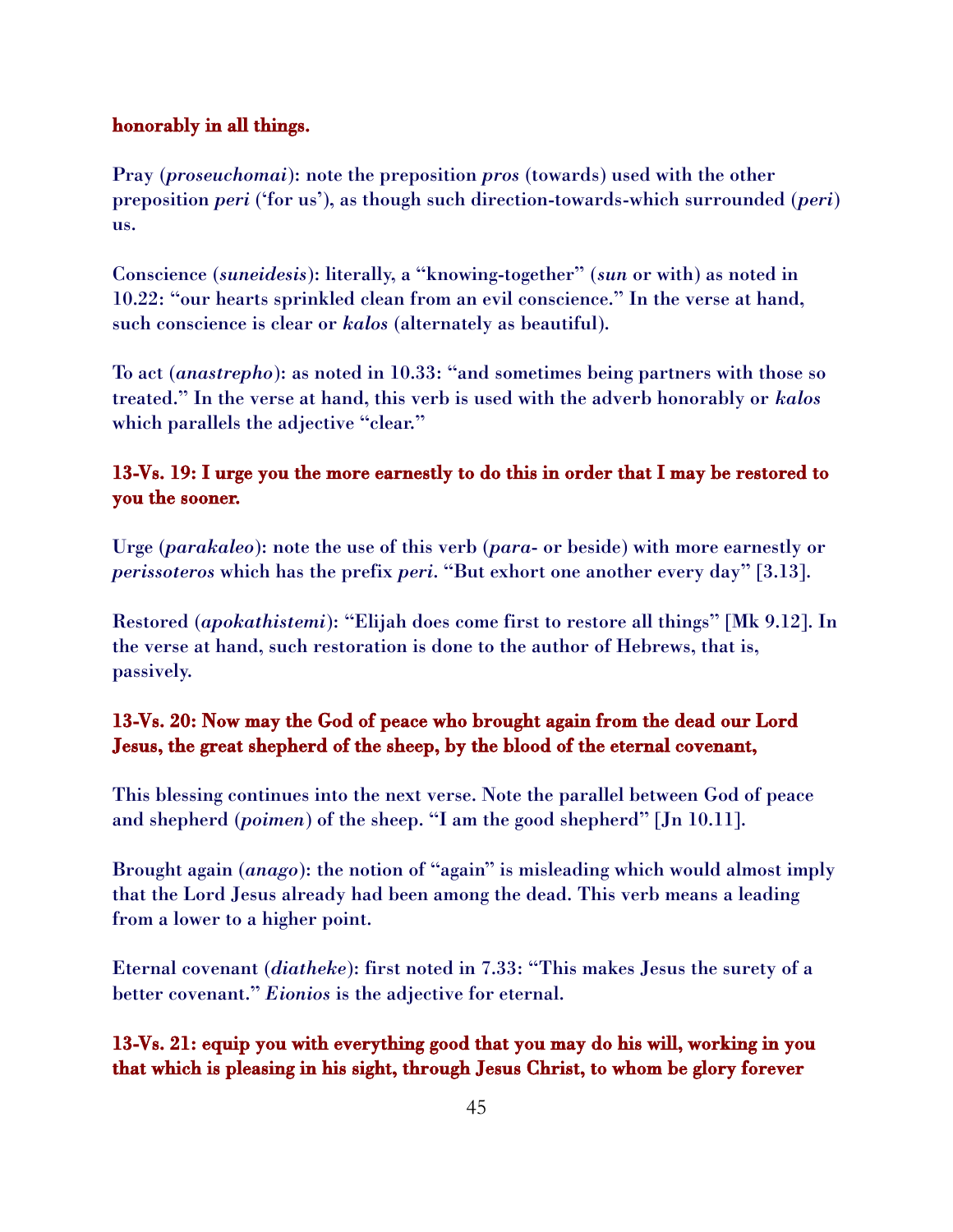#### and ever. Amen.

Equip (*katartizo*): as in 11.3 which has a different meaning: "By faith we understand that the world was created by the word of God."

Will *(thelema)*: that is, of God. "So that you may do the will of God and receive what is promised" [11.36]. In the verse at hand, *thelema* is involved with doing which in the Greek reads "into (*eis*) the doing."

Do and working are from the same verb *poieo*: the former is active by persons and the latter is effected by God.

Pleasing (*euarestos*): alternately as acceptable as in 12.28: "and thus let us offer to God acceptable worship."

Forever and ever (*eis tous eionas* [*ton aionon*]): literally, "into the ages [of ages]." Thus glory is presented as a dynamic element lasting for an indefinitely long period of time.

## 13-Vs. 22: I appeal to you, brethren, bear with my word of exhortation, for I have written to you briefly.

The last verse brought to an end this letter judging by the fairly typical conclusion. Vss. 22-5 form an appendix, as it were.

Appeal (*parakaleo*): as in vs. 19 (urge). The object of this verb is the author's "*logos* of exhortation" (*paraklesis*), a noun derived from the same verb.

## 13-Vs. 23: You should understand that our brother Timothy has been released with whom I shall see you if he comes soon.

Released (*apoluo*): obviously from prison or some type of custody. This verb has a wide variety of meanings in the New Testament, most of which have to deal with sending from one place to another, usually with a moral understanding.

One reference among several pertaining to Timothy: "A disciple was there named Timothy" [Acts 16.2]. Timothy had a Jewish mother and Greek father (also, cf. vs. 1).

#### 13-Vs. 24: Greet all your leaders and all the saints. Those who come from Italy send